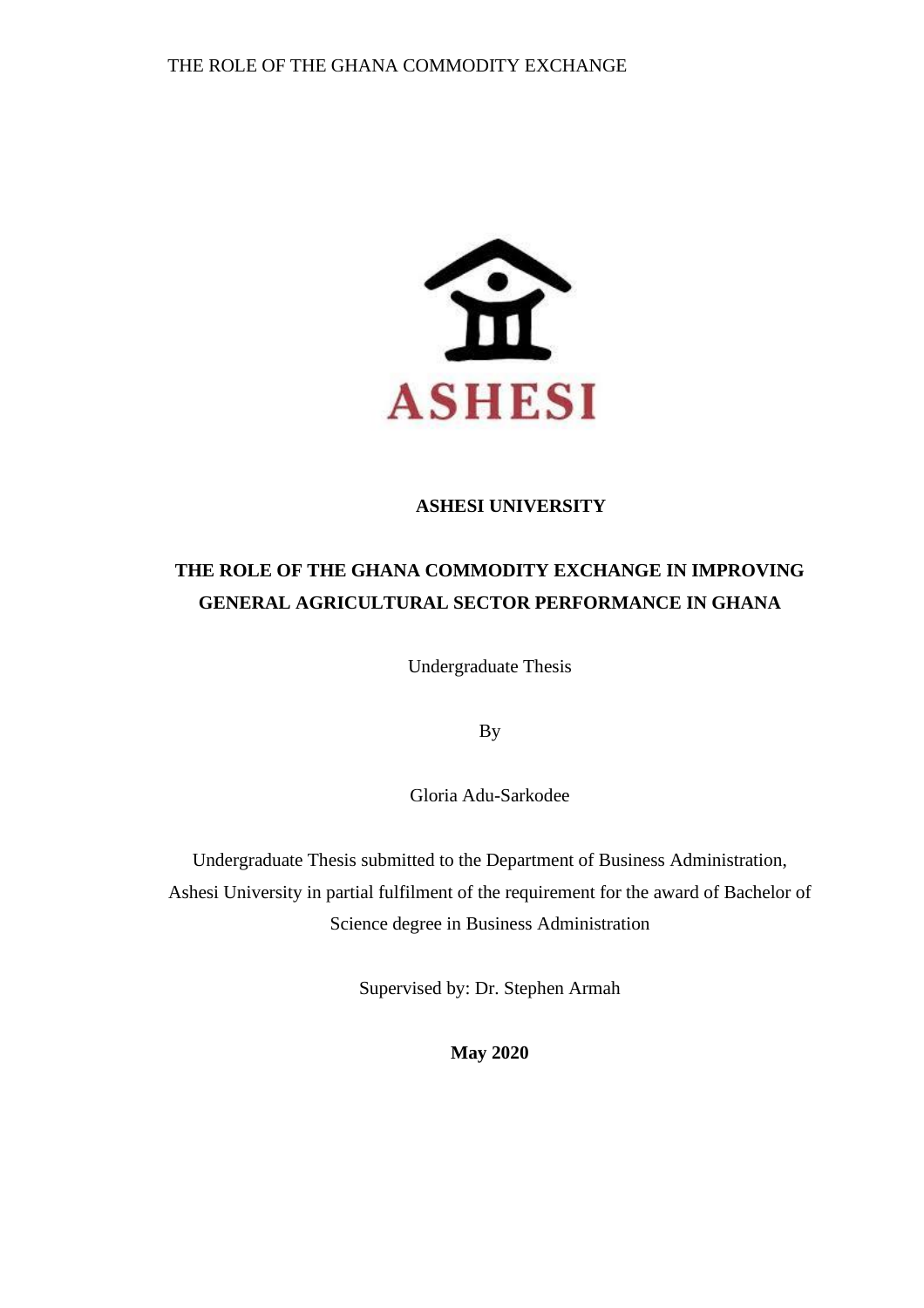#### DECLARATION

<span id="page-1-0"></span>I hereby declare that this thesis is the result of my own research work and that no part

of it has been presented for another degree in this university or elsewhere.

Candidate's Signature: ..........................................

Candidate's Name: Gloria Adu-Sarkodee

Date: 11<sup>th</sup> May 2020

I hereby declare that the preparation and presentation of this thesis were supervised in accordance with the guidelines on supervision of applied projects laid down by

Ashesi University.

Supervisor's Signature: ..........................................

Supervisor's Name: Stephen Emmanuel Armah

Date: 11<sup>th</sup> May 2020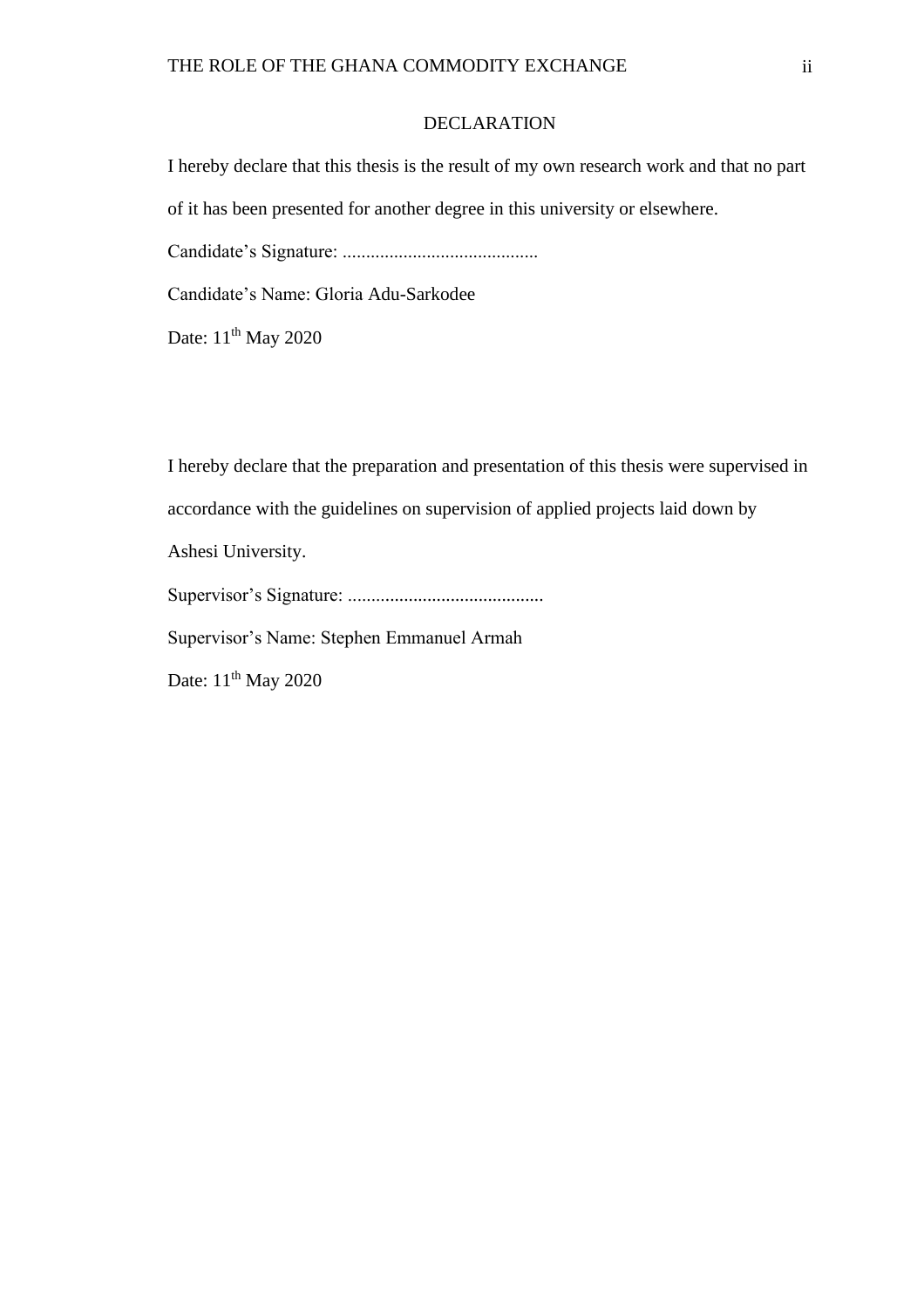#### ABSTRACT

<span id="page-2-0"></span>Ghana, in a bid to modernize and create an efficient agricultural market, launched the Ghana Commodity Exchange (GCX). The exchange is an organized trading hub intended to link agricultural commodity producers and buyers. However, the benefits of commodity exchanges and their impact in developing countries such as Ghana are not well known. This paper therefore explored the role of the Ghana Commodity Exchange in improving the performance of key agriculture sector players particularly farmers. The relevant question asked was, are farmers currently benefiting in some way from the GCX? Primary data in the form of interviews was collected and analyzed to answer the research question. Players in the market including farmers, buyers, middle men, and personnel of the GCX were interviewed. The findings from this research revealed that, price discovery had been achieved, to an extent, and that, farmers were in a better position to bargain because they now had access to price information which they did not have before. The exchange was also successful in centralizing trade and the transactions costs involved in finding a suitable buyer or seller at a suitable price was reduced my means of the exchange. The paper also revealed challenges which include poorly developed infrastructure such as roads and warehouses. Overall, the GCX is making steps in the right direction to create a more efficient agricultural market. The support of the government of Ghana is however needed to improve the exchanges operations and enable them to obtain their objectives.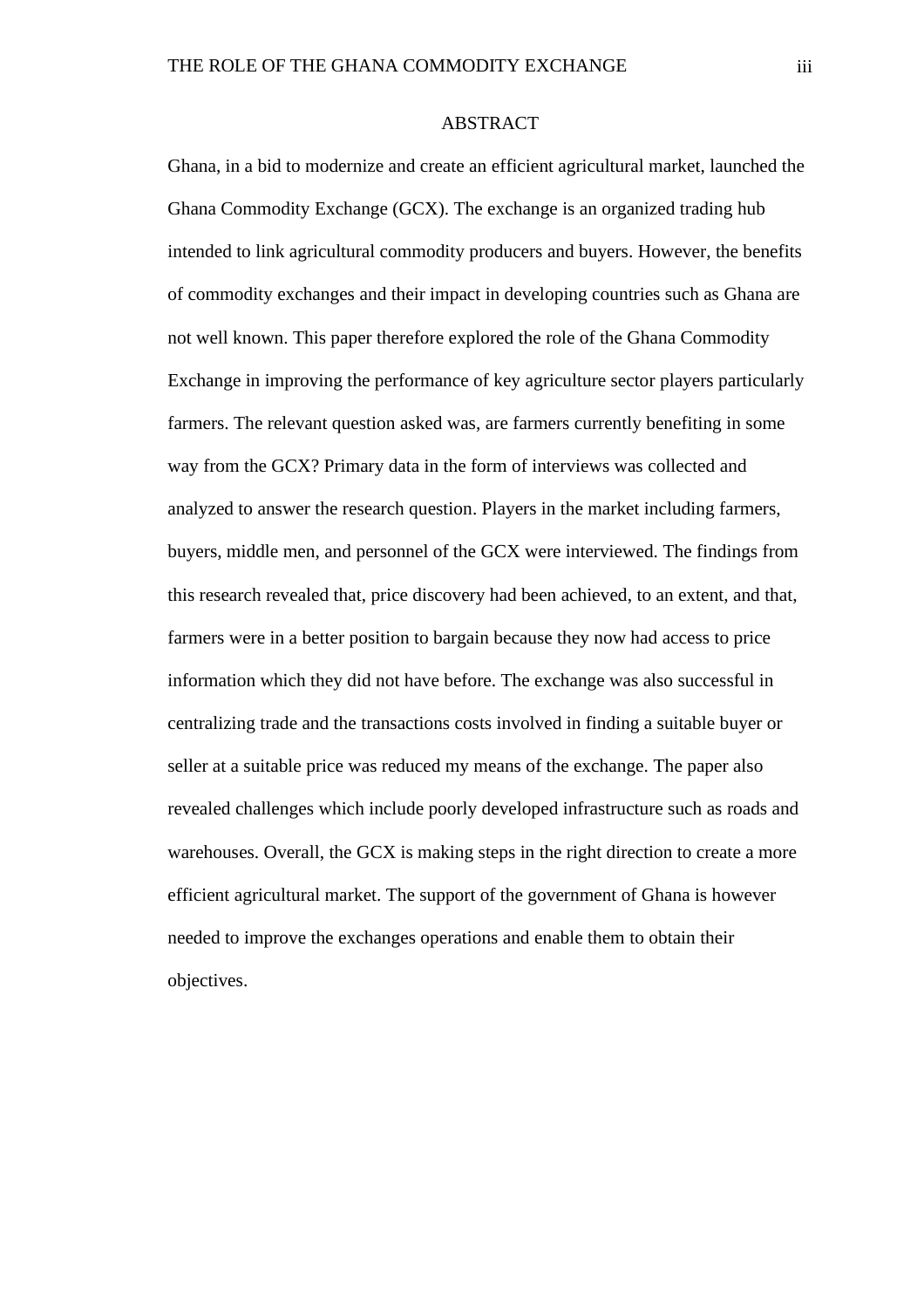#### ACKNOWLEDGEMENT

<span id="page-3-0"></span>I would, first of all, like to give thanks to God Almighty. Borrowing scripture from 1Chronicles 16: 34, I would like to say that the Lord, is good! And his mercies endure forever. I owe all my appreciation to God for seeing me through my time as a student in Ashesi. I am grateful for his mercies and amazed at the wonders he continues to do in my life. To God be the Glory!

Secondly, I would like to thank my supervisor Dr. Stephen Armah for his patience, guidance and continual support. In difficult times, his encouraging words and frequent check-ups made it possible to make this work a success. I would also like to thank Mr. Jacob Abeney for his support and advice during my time in Ashesi. His feedback and encouragement also contributed to making this thesis a success.

I also want to express my gratitude to my parents Dr. and Dr. Mrs. Adu-Sarkodee. They have supported me in every way possible during this journey and continue to do so even now. For your unconditional love mummy and daddy, I honor and thank you.

To my friends Adobea, Deborah, Esi Chrissie, Hannah Adjowa, Marie Dolores, Naa Lamiley, and Sally Peaches, I would like to say a big thank you. Having you all as a support system has made my life easier in Ashesi. Thank you for being friends indeed to me. May God bless you for your time, kindness, and genuine friendship.

Finally, I would like to say thank you to the staff of the Ghana Commodity Exchange and all of the hardworking farmers and individuals who are contributing to make Ghana agricultural hub of excellence. To you all I say Ayekoo! May the good Lord bless you in your endeavors.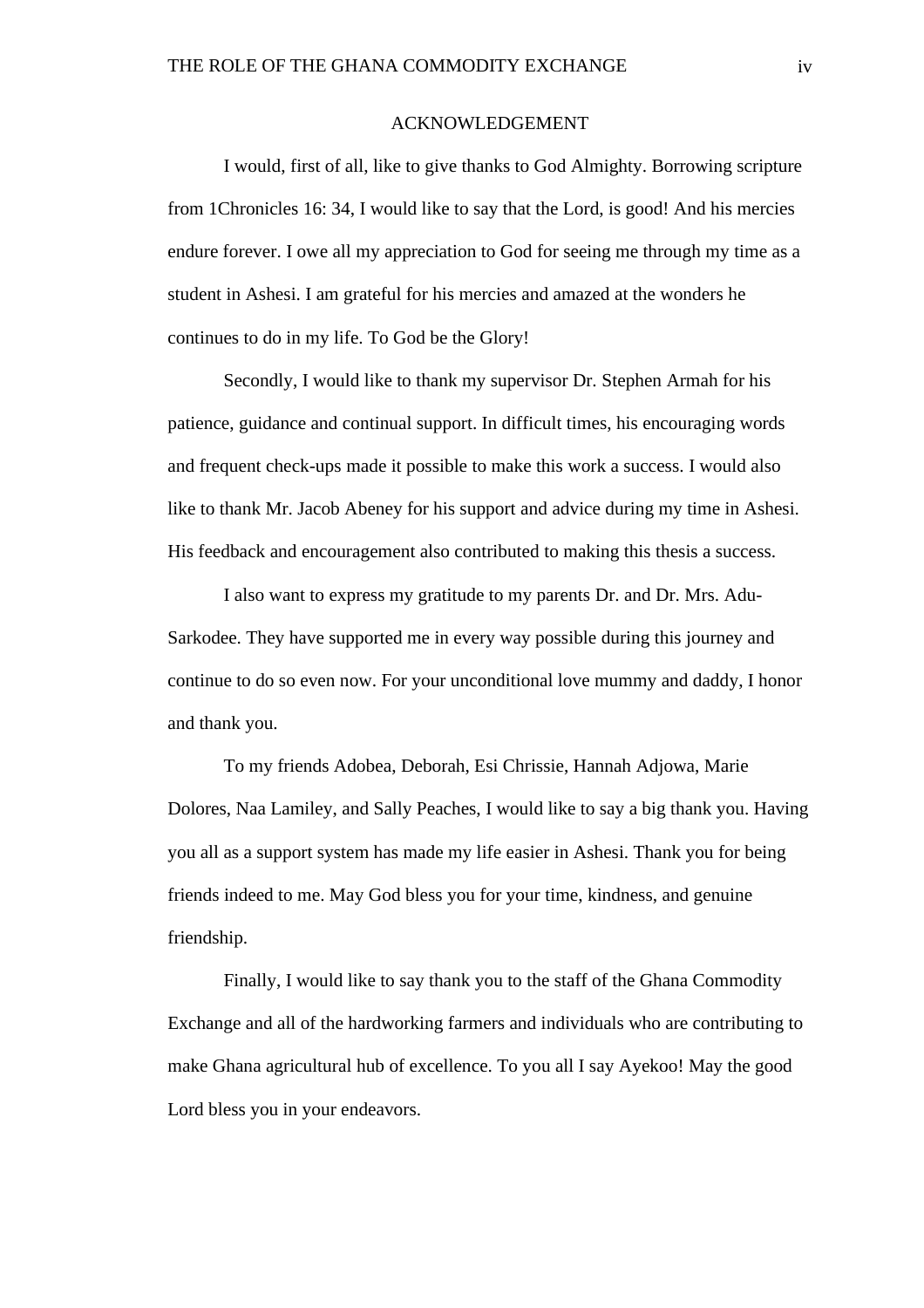# TABLE OF CONTENTS

| 2.3 Theoretical Approaches of Measuring Impact of Commodity Exchanges 18                |  |
|-----------------------------------------------------------------------------------------|--|
|                                                                                         |  |
| 2.3.2 Developmental Impact Analysis by the United Nations Conference on Trade and       |  |
|                                                                                         |  |
| 2.3.3 Experiences of commodity exchanges in other parts of Africa  22                   |  |
| 2.4 Insights drawn from the experience of commodity exchanges in other parts of Africa. |  |
|                                                                                         |  |
|                                                                                         |  |
|                                                                                         |  |
|                                                                                         |  |
|                                                                                         |  |
|                                                                                         |  |
|                                                                                         |  |
|                                                                                         |  |
|                                                                                         |  |
|                                                                                         |  |
|                                                                                         |  |
|                                                                                         |  |
|                                                                                         |  |
|                                                                                         |  |
|                                                                                         |  |
|                                                                                         |  |
|                                                                                         |  |
|                                                                                         |  |
|                                                                                         |  |
|                                                                                         |  |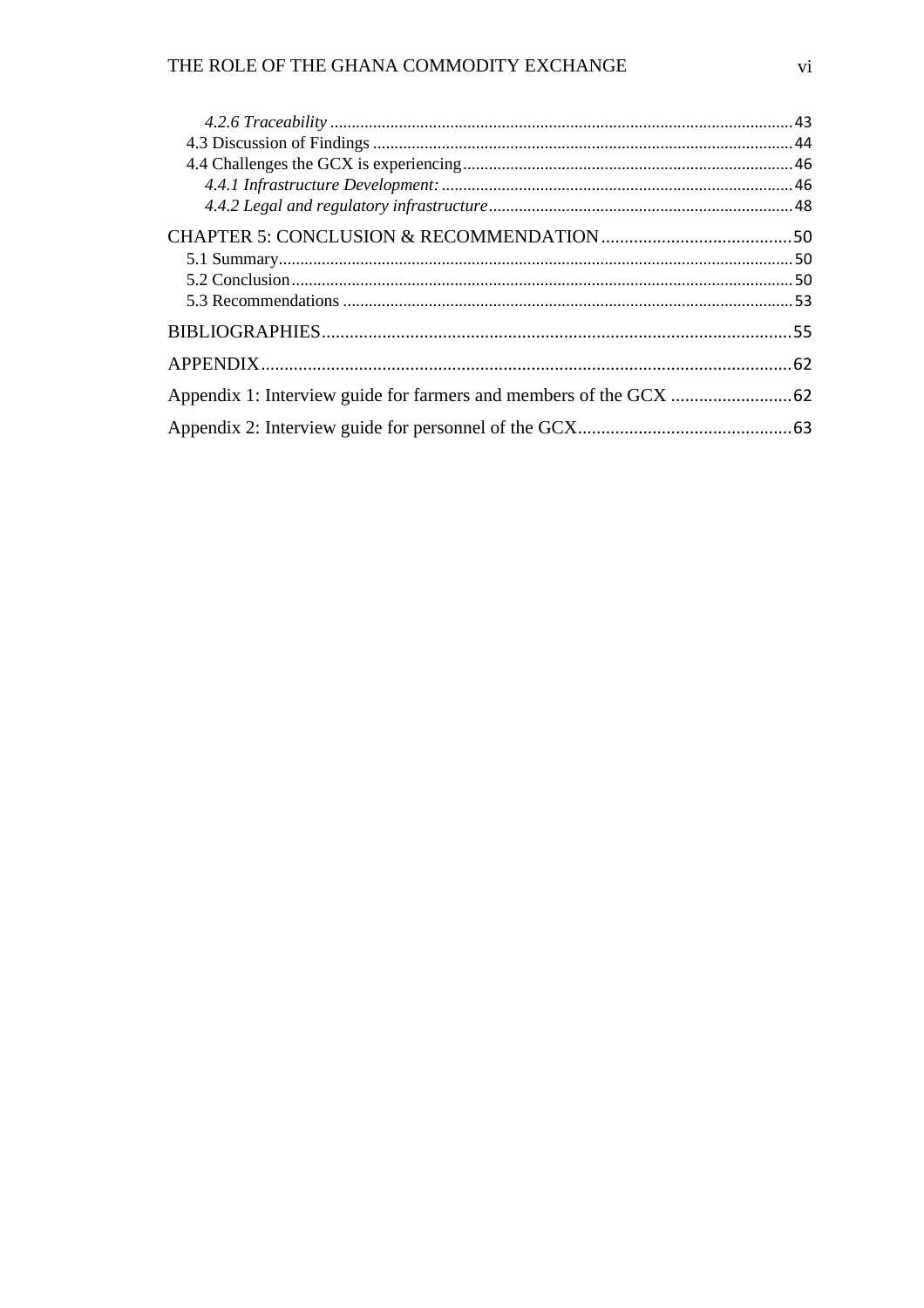# LIST OF ABBREVIATIONS

<span id="page-6-0"></span>

| <b>ADB</b>     | <b>Agricultural Development Bank</b>                    |
|----------------|---------------------------------------------------------|
| <b>CBOT</b>    | Chicago Board of Trade                                  |
| <b>ECX</b>     | <b>Ethiopian Commodity Exchange</b>                     |
| <b>GCX</b>     | <b>Ghana Commodity Exchange</b>                         |
| GGC            | <b>Ghana Grains Council</b>                             |
| <b>GSB</b>     | Ghana Standards Board                                   |
| <b>ICEX</b>    | <b>Indian Commodity Exchange</b>                        |
| <b>KACE</b>    | Kenyan Agricultural Commodity Exchange                  |
| <b>MoFA</b>    | Ministry of Food and Agriculture                        |
| <b>MoFEP</b>   | Ministry of Finance and Economic Planning               |
| <b>NAFCO</b>   | National Buffer Stock Company Program                   |
| <b>NCPB</b>    | <b>National Cereals Produce Board</b>                   |
| <b>OEC</b>     | <b>Observatory of Economic Complexity</b>               |
| <b>RECOTIS</b> | <b>Regional Commodity Trade and Information Systems</b> |
| <b>UNCTAD</b>  | United Nations Conference on Trade and Development      |
| <b>WFP</b>     | World Food Program                                      |
| <b>ZAMCE</b>   | Zambian Agricultural Commodity Exchange                 |
|                |                                                         |

ZNFU Zambian National Farmers Union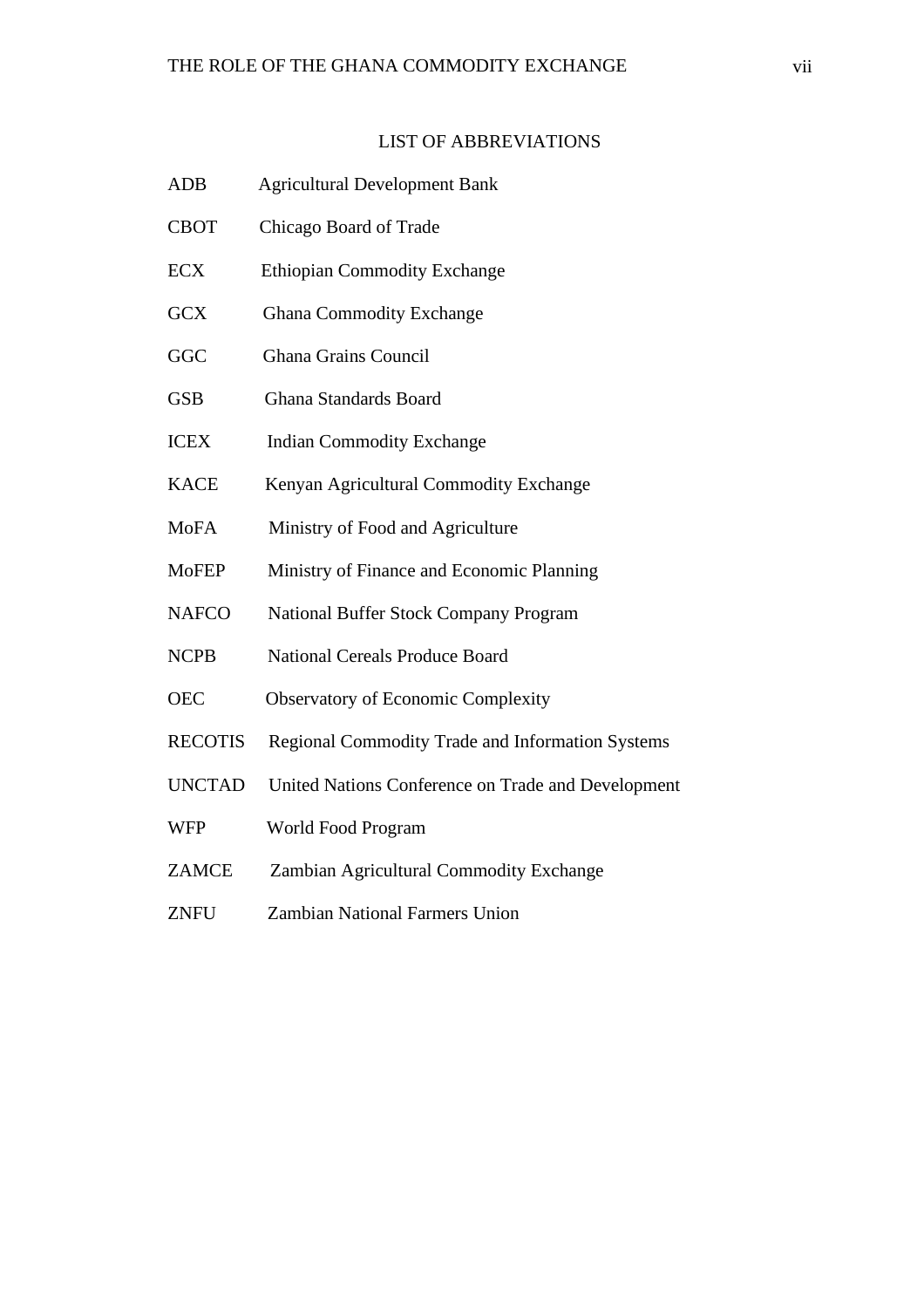# LIST OF FIGURES

<span id="page-7-0"></span>*Figure 1*: Percentage Share of Agricultural Sector GDP from 2008 - 2018

*Figure 2*: Breakdown of Interview Participants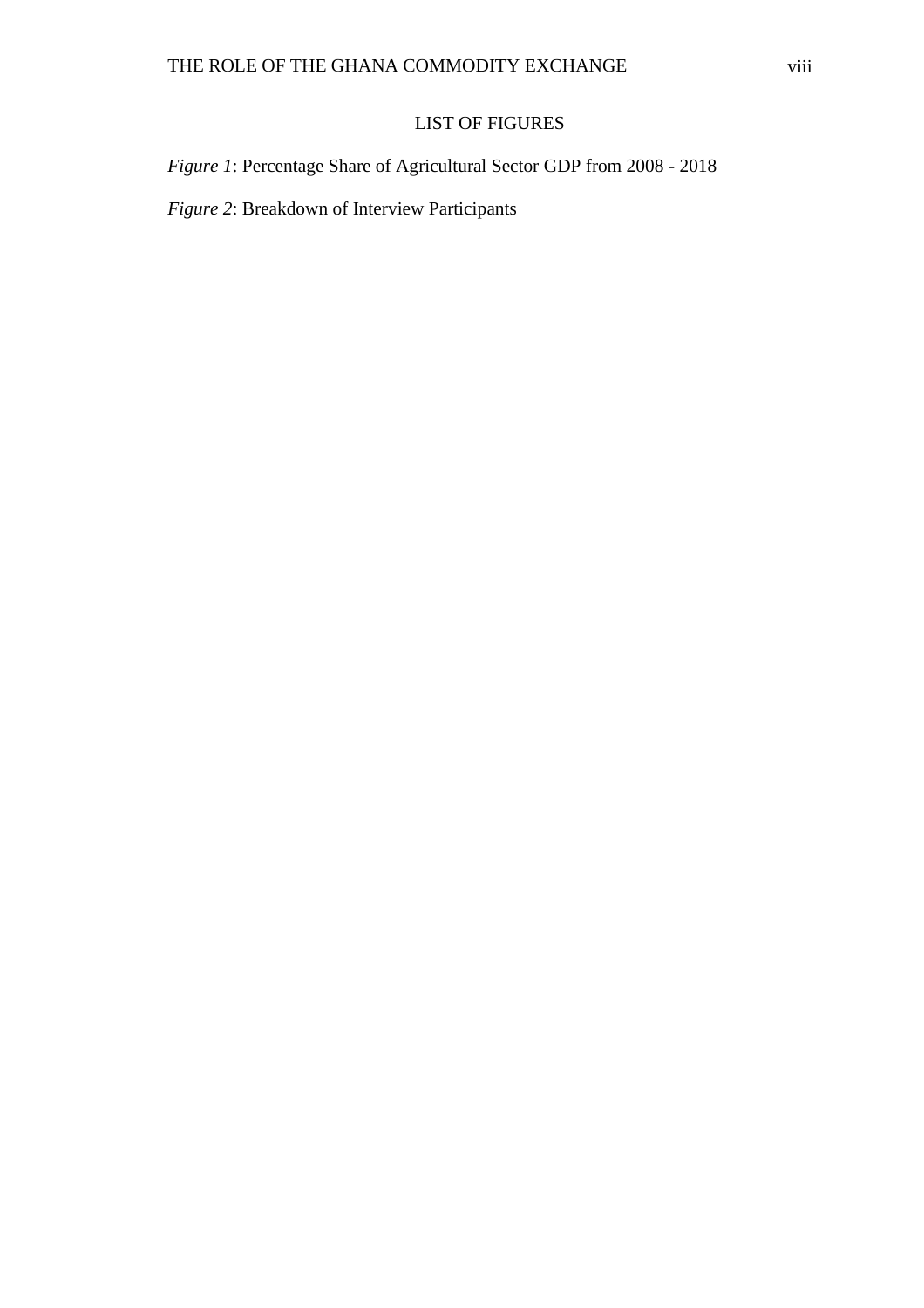# LIST OF TABLES

<span id="page-8-0"></span>Table 1: Actual and Potential Crop Yields in Ghana (mt/ha)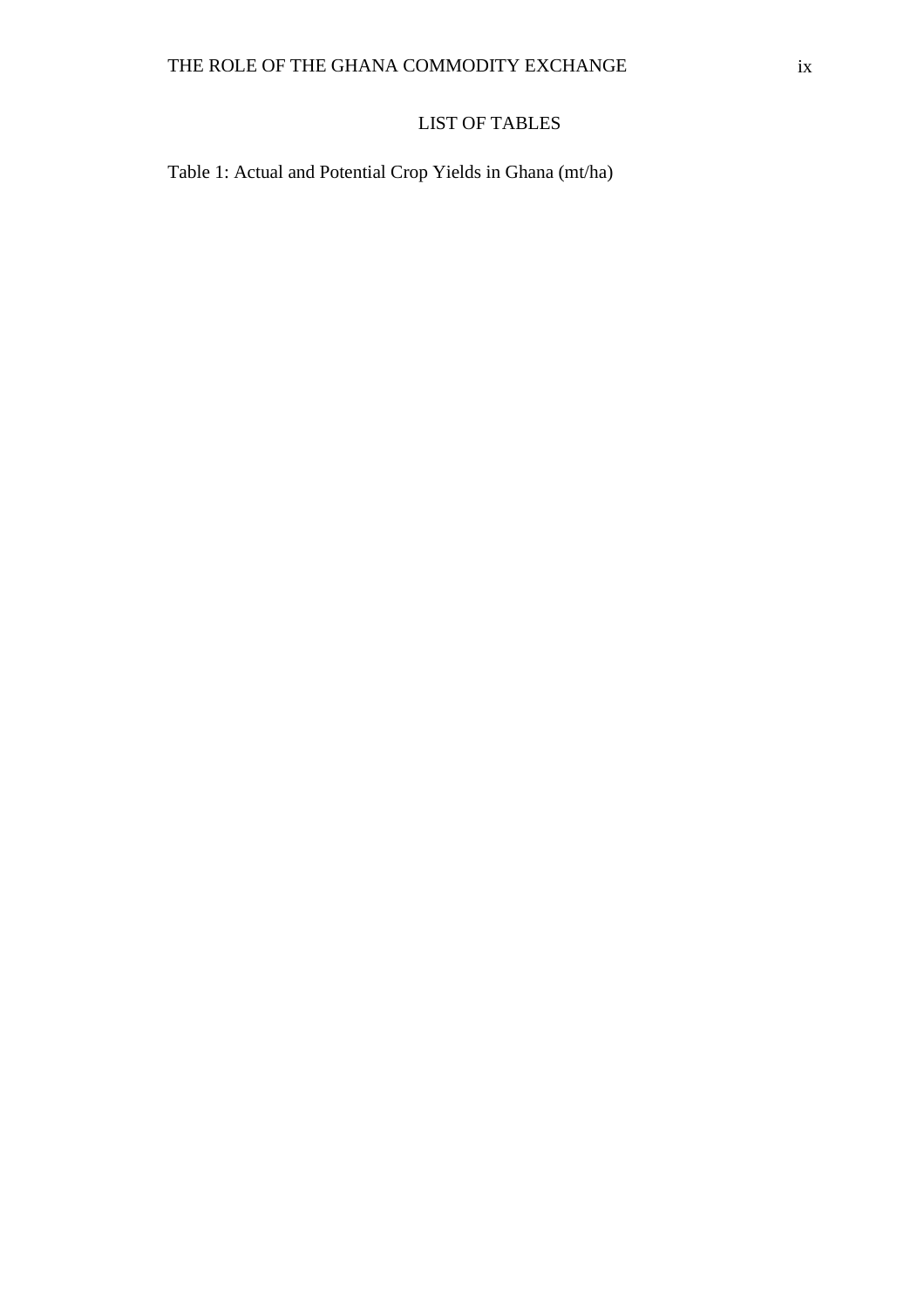#### CHAPTER 1: INTRODUCTION

#### 1.1 Background

<span id="page-9-1"></span><span id="page-9-0"></span>Ghana is a West African country with a population of about 30 million (Worldometer, 2020). Historically, agriculture was the driver of Ghana's GDP with the sector dominated by the cocoa industry. As of 2018, the agriculture sector accounts for about 18.27% of Ghana's Gross Domestic Product (Plecher, 2018), and still continues to be one of the main driving forces behind the country's economy.

In Ghana, agriculture, understood to mean crop farming or livestock rearing, is predominantly practiced on a smallholder basis. Focusing on crop-farming, approximately, 90% of farm holdings are less than 2 hectares (Ministry of Agriculture, 2013). However, smallholder farming is characterized by price instability, pests and diseases infestation, inability to secure financing, low productivity, and heavy dependence on rainfall, among others (Asafo -Adjei & Buabeng, 2016). This is true despite the fact that the smallholding agricultural sector has the ability to contribute immensely to economic growth, job creation, and poverty alleviation (Asafo -Adjei & Buabeng, 2016). With this background, Ghana realized its need to urgently modernize and transform the current agricultural sector so that the full potential of the agricultural sector in Ghana could be harnessed for development.

On the 5th of November 2018, the President of Ghana, Nana Akuffo-Addo (2016-2020) launched the Ghana Commodity Exchange (GCX). The President stated that the GCX was intended to be one of the critical drivers of accomplishing his governments' vision of becoming the agricultural center of West Africa (Ministry of Finance, 2018). Although the official launch was in 2018, discussions on the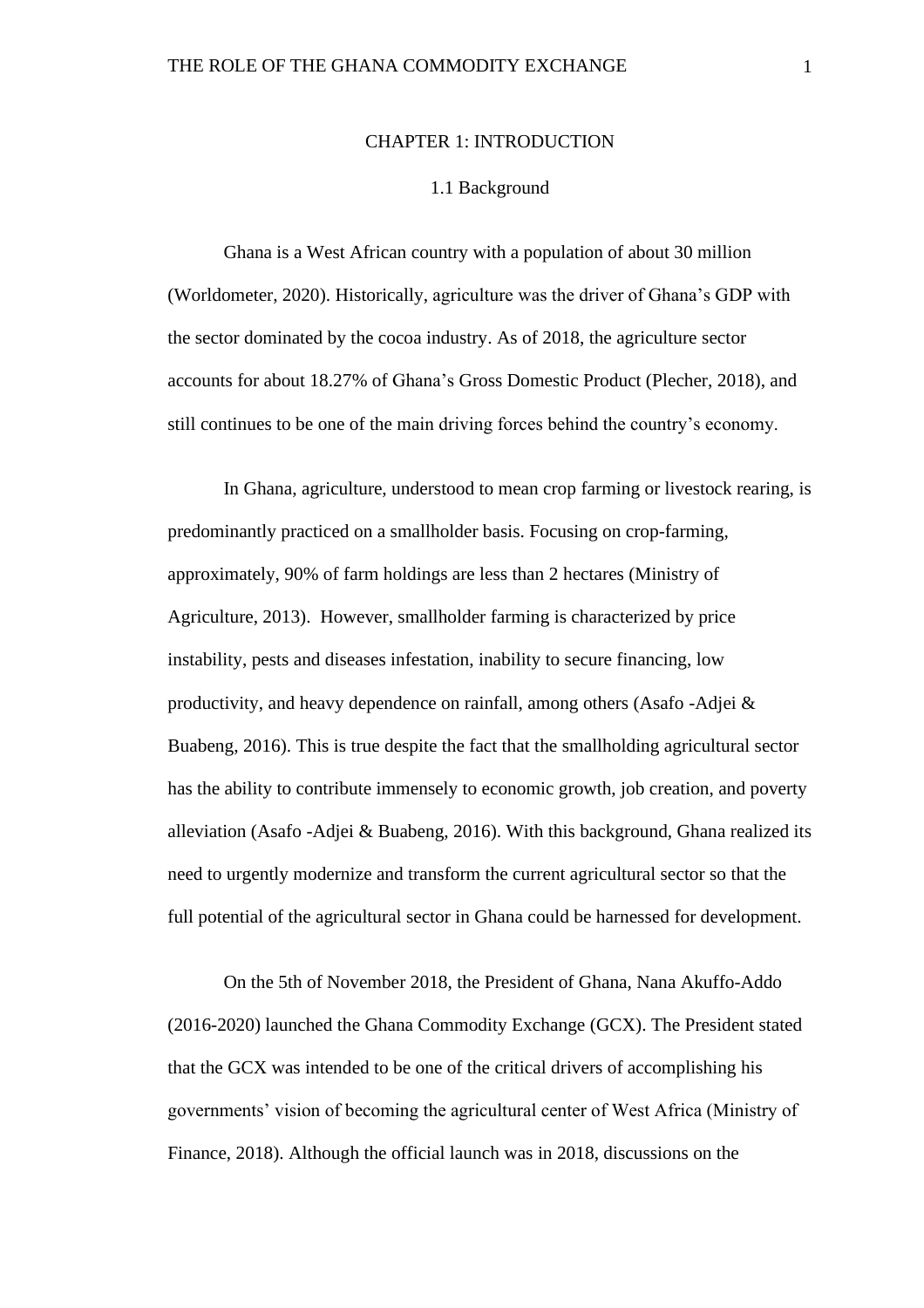establishment of the Ghana Commodity Exchange started in the 1980s (Ngmenipuo & Issah, 2014). Through the then Ministry of Finance and Economic Planning (MoFEP), the concept of a Ghanaian commodity exchange was contemplated and deliberated. Apart from that, other attempts have been made by other individuals to set up a commodity exchange. There was the Accra Commodity Exchange which was set up in 1995 by a group of entrepreneurs. However, they failed to get others to support the initiative and were, therefore, not able to obtain enough funding to actualize their objectives. There was also talk of a West African commodity exchange in 2008; however, this also ended up as just an initiative and did not come into reality (Ngmenipuo & Issah, 2014).

 To better understand the role of the GCX, it is crucial to define what a commodity exchange market is and to explain how the Ghana Commodity Exchange operates. A commodity exchange is a well-established market that brings together several buyers and sellers to trade commodity contracts that are standardized by the rules and regulations of the exchange (Rashid, 2015). A commodity exchange facilitates the trade of contracts whose values are attached to the price of commodities such as maize, crude oil, metals, and rice, among others.

In a typical transaction, buyers of the contracts accept delivery of the commodities, and sellers of the contract accept to deliver these commodities (Pines, 2019). However, this is not always the norm in exchange transactions. Some contracts may not result in the physical delivery of the underlying commodity (USAID, 2017).

One type of contract in commodity trading is a spot contract. This type of contract is based on current market prices (also known as spot prices). Spot contracts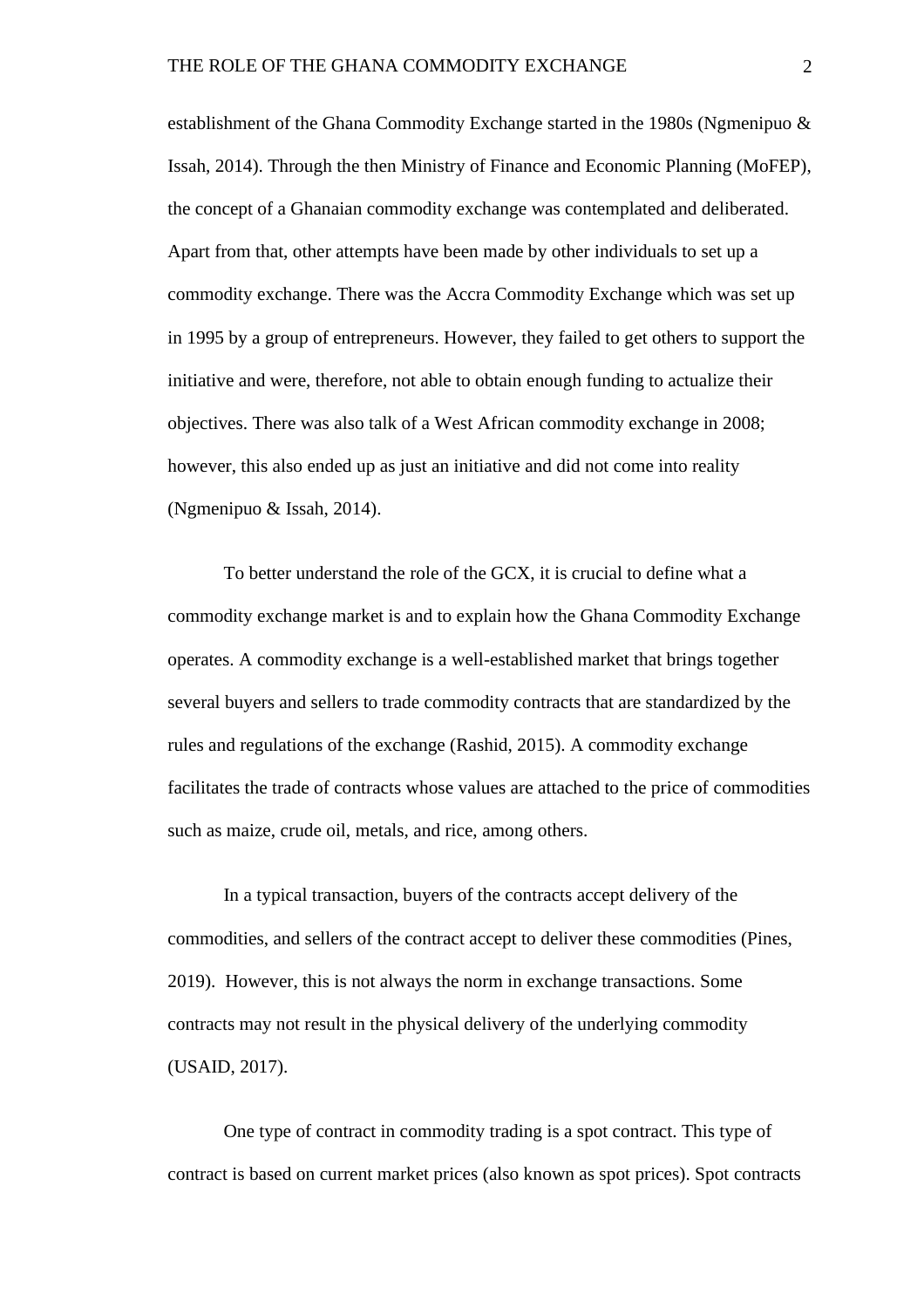require the immediate delivery of the physical commodity by the seller and payment by the buyer (USAID, 2017). According to the United Nations Conference on Trade and Development (2009), price risk management is one of the functions of a commodity exchange. Price risk management involves the decisions a farmer makes to reduce the high degree of risk they face in their line of business. Sources of risk include: poor weather conditions, fluctuating prices of inputs, and trade restrictions, among others (Broll, et al, 2013). Price risk management is often needed because farmers have the problem of not knowing whether the prices received will be less than expected; making it difficult to cover input costs and make a profit (Nordier, 2013).

Forwards contracts, futures contracts and options are among the most widely used price-risk aversion contracts. This enables the farmer to set in a particular price and know what he or she will receive before planting the crop; this helps to plan better to ensure that proceeds will be able to cover production costs (Nordier, 2013).

A forward contract is a private agreement which enable buyers and sellers to agree on prices before delivery. Forward contracts obligate the seller to deliver a specified amount of the physical commodity for a specific price at an agreed-upon date (Russ, 2019). Forward contracts are traded over the counter (OTC) which means that, the terms of the contract can be customized as per the needs of the parties concerned. An example of how forward contracts operate is illustrated as follows. A farmer plans to grow 500 bushels of maize next year; when he harvests them, he could decide to sell it at whatever the current market prices are when he harvests. This will be known as a spot contract, or he could decide to lock in a price now by selling a forward contract which obligates him to sell his harvest at a fixed price.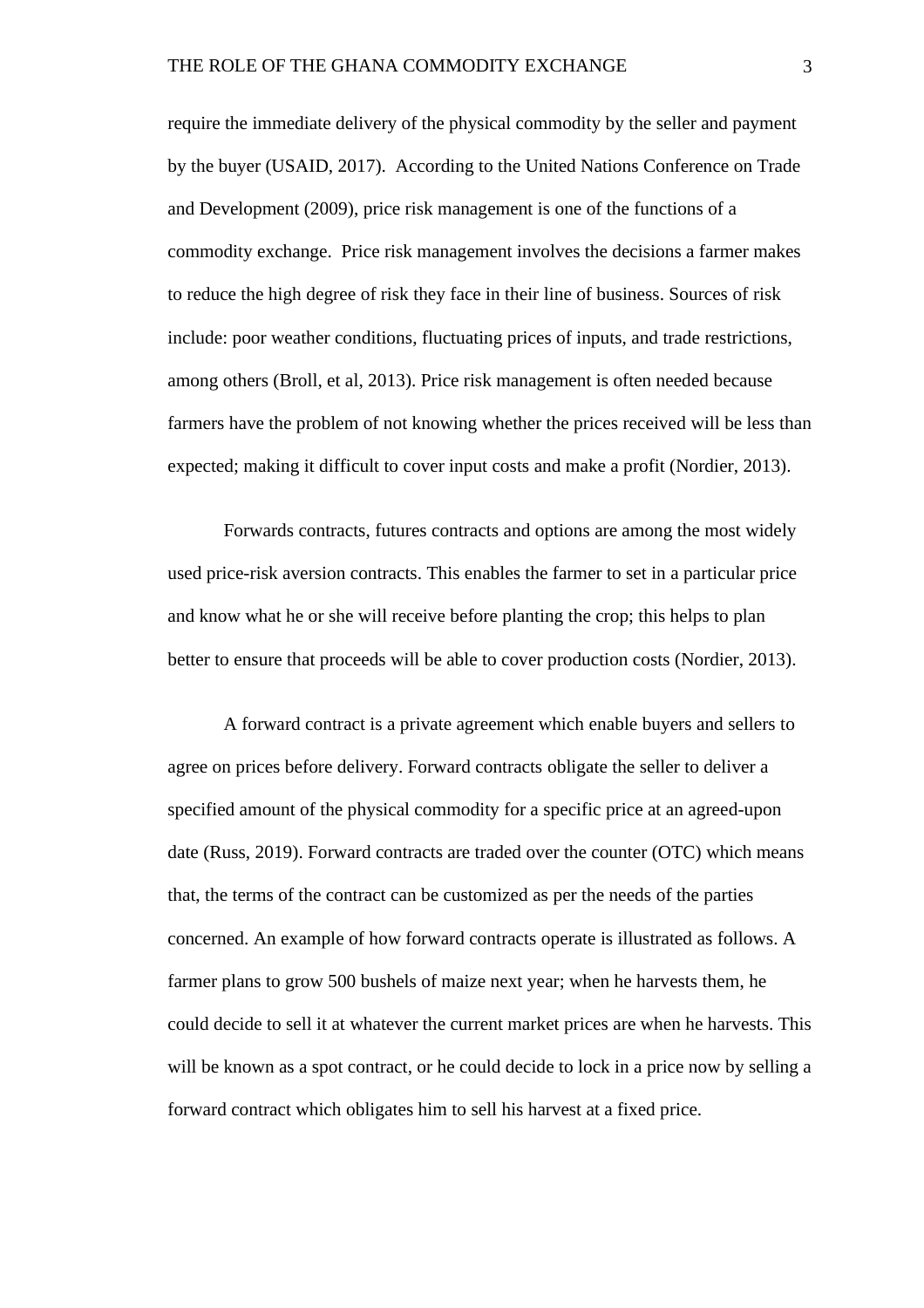Futures contracts, on the other hand, are standardized forward contracts which are traded on commodity exchanges (Surbhi, 2016). Futures contracts are standardized in the sense that, there is a pre-determined quantity of trade, and a predetermined date and time of delivery on the exchange (Amadeo, 2019). For example, every soya bean futures contract traded on the Chicago Board of Trade (CBOT) is for 5,000 bushels (Kang & Nayana, 2006). The buyer and seller of a futures contract agree to purchase or sell a definite amount of a commodity on a set future date. One difference between a forward contract and a futures contract is that the terms of a forward contract are negotiated privately between the buyer and seller; therefore, making it easily customizable. On the other hand, a futures contract is a standardized one where the terms of trade relating to quantity, date, and delivery are standardized (Surbhi, 2016).

Option contracts give the right, but not the obligation, to buy or sell a futures contract at a specified price at or before a specified date (UNCATD, 2009). To obtain such a contract, the buyer needs to pay a premium - which provides the seller of a commodity with the assurance of receiving a minimum selling price and the buyer of paying a maximum purchase price. (Hall, 2019).

The Ghana Commodity Exchange is a private company that is limited by shares which are structured as a public-private partnership with the government owning 100% of the shares. The GCX is a membership-based organization which means that all buyers, sellers, and stakeholders are required to subscribe to a GCX Membership Program prior to trading or working with the Exchange (GCX, 2019).

There are currently 73 listed members of the Ghana Commodity Exchange and they are divided into trading members, associate members (a special membership for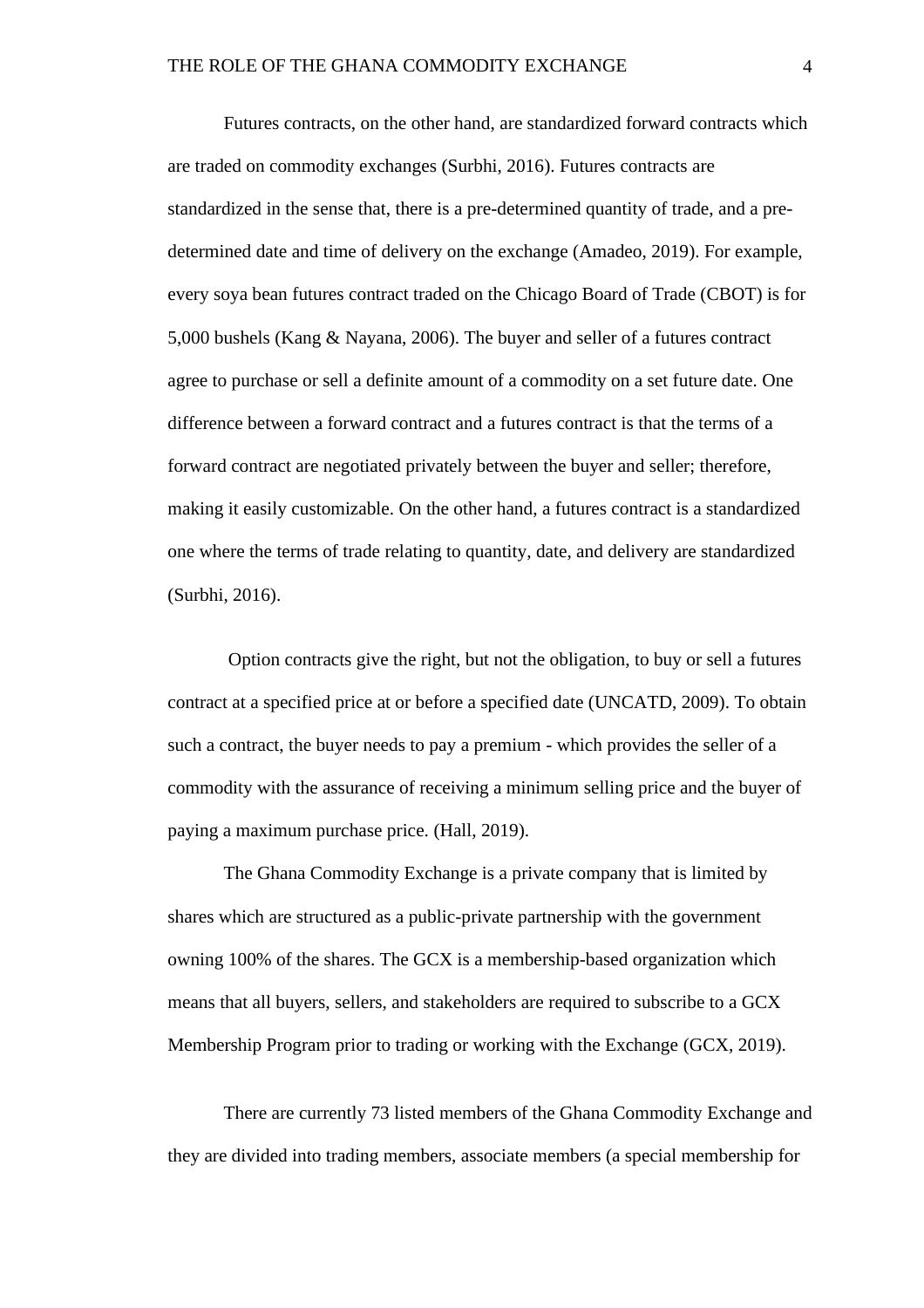smallholder farmers and traders), broker members, and institutional members. Brokers are the only members who can transact on the commodity exchange for both themselves and other members or non-members of the Ghana Commodity Exchange. Brokers can advise traders on the best deal and also accept orders from traders and place those orders on the exchange.

The GCX exists to link buyers to sellers of agricultural and, in the near future, non-agricultural produce. The exchange operates using an electronic trading platform and disseminates the data generated by the platform to its members. The GCX also operates an electronic warehouse receipt system which members can use to obtain financing from financial institutions. Commodity exchange markets exist to benefit the relevant parties to commodity trading, which include the producers, the traders, and the processors of the commodity. Currently, the GCX trades in the following commodities: maize, sorghum, soya bean, paddy rice, and sesame.

According to Kynetix (2016), there are six benefits of trading commodities on an exchange, and they are stated below:

- i. Improved transparency and liquidity of markets as a result of centralizing them.
- ii. Price discovery is improved with commodity exchanges

iii. By providing a transparent, secure, and regulated exchange, commodity financing is easier to assess.

iv. Warehouse receipts can be used as collateral for a loan.

v. The exchange ensures that products are graded and standardized; therefore, buyers can be sure of a quality product.

vi. Finally, exchanges help buyers to ensure traceability.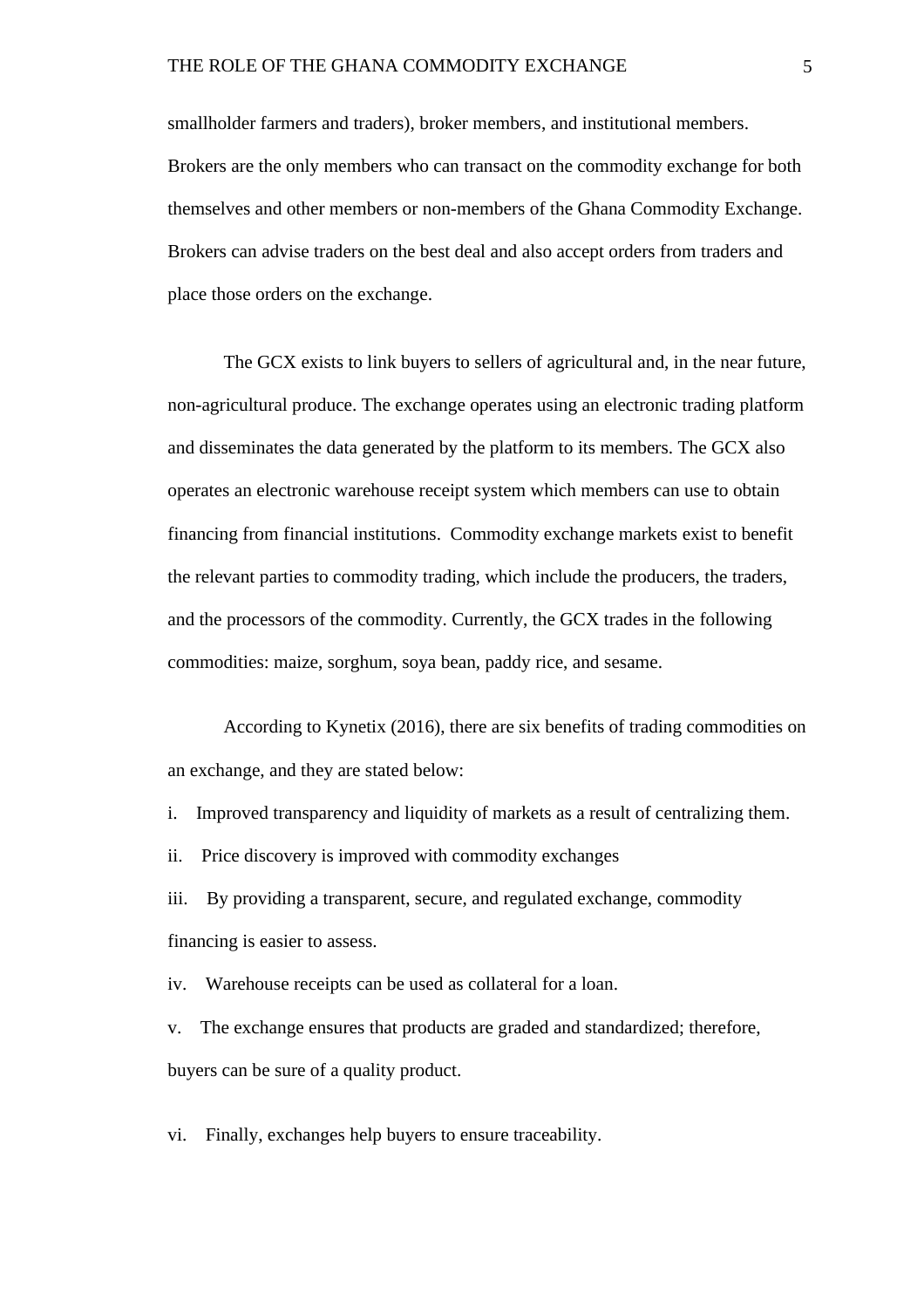A review of some of commodity exchange markets in the literature provides a better insight into how commodity exchange markets can function to the benefit of market participants. According to the United Nations Conference on Trade and Development (UNCTAD, 2007), just around the time that the Industrial Revolution was attaining its peak in England, a group of metal traders came together and founded the London Metal Exchange in London in the year 1877. They did this because they faced uncertainty on the price at which their metals would sell after they were shipped over a long distance and arrived in London. To manage their 'price' risk, the metal traders negotiated forwards contracts so that they would be able to protect themselves against sudden and unexpected price volatilities (United Nations, 2009). Forward contracts helped the traders to hedge a selected price so that, before the metals arrived in London, they were more certain of the price at which their metals would sell.

The Chicago Board of Trade (CBOT), set up in 1848, is another example of a commodity exchange set up to reduce some of the uncertainties brought about by commodity trading. This time, the commodity involved was grain; the then grain merchants of the time faced the problem of not being able to find buyers for their produce. They faced high transportation costs in transporting the grains to Chicago and incurred huge losses when they were not able to find suitable buyers. As a result of this, CBOT initiated futures contracts in the year 1865. Futures contracts offered more financial leverage, flexibility and financial integrity (United Nations, 2009).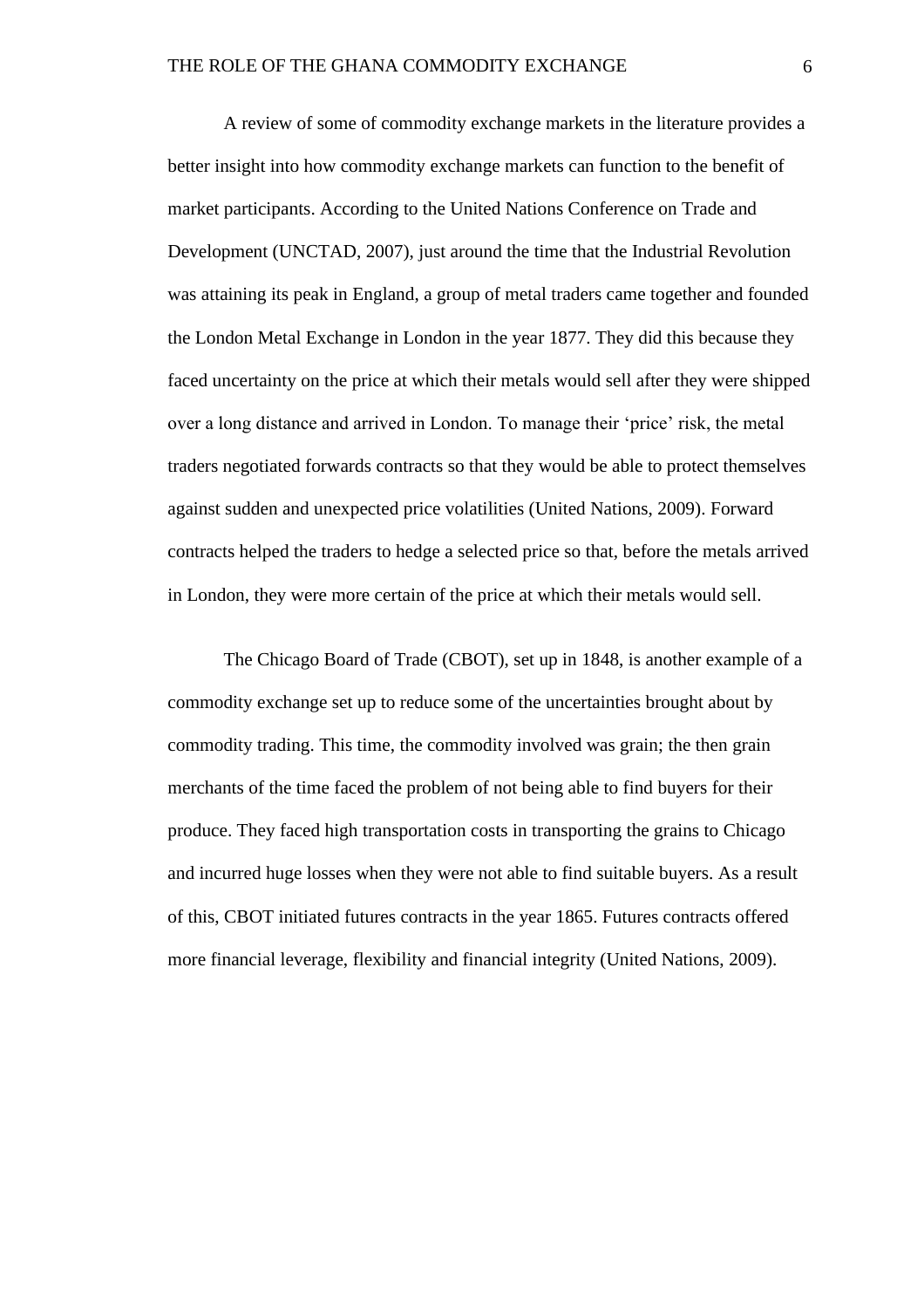#### 1.2 Problem Statement

<span id="page-15-0"></span>The share of agriculture in the total GDP for Ghana in 2018 was 18.3%

(MoFA, 2018). This figure is however, significantly lower than what it was ten (10) years ago. This *figure* below illustrates this.



*Figure 1*. Percentage Share of Agricultural Sector GDP from 2008 - 2018 Source: (World Bank, 2019)

The agricultural sector in Ghana also contributes 33.5% to total employment in the country (MoFA, 2019). However, the majority of agriculture activities in Ghana are undertaken on a predominantly small-scale basis, with a large percent of Ghanaian farmers owning farms that are less than 2 hectares (MoFA, 2019). The Ministry of Food and Agriculture has stated that its primary purpose is to promote sustainable agriculture to improve the livelihood of producers, processors, and traders. The Planting for Food and Jobs Program is an example of initiatives the government has put in place to promote sustainable agriculture. The Planting for Food and Jobs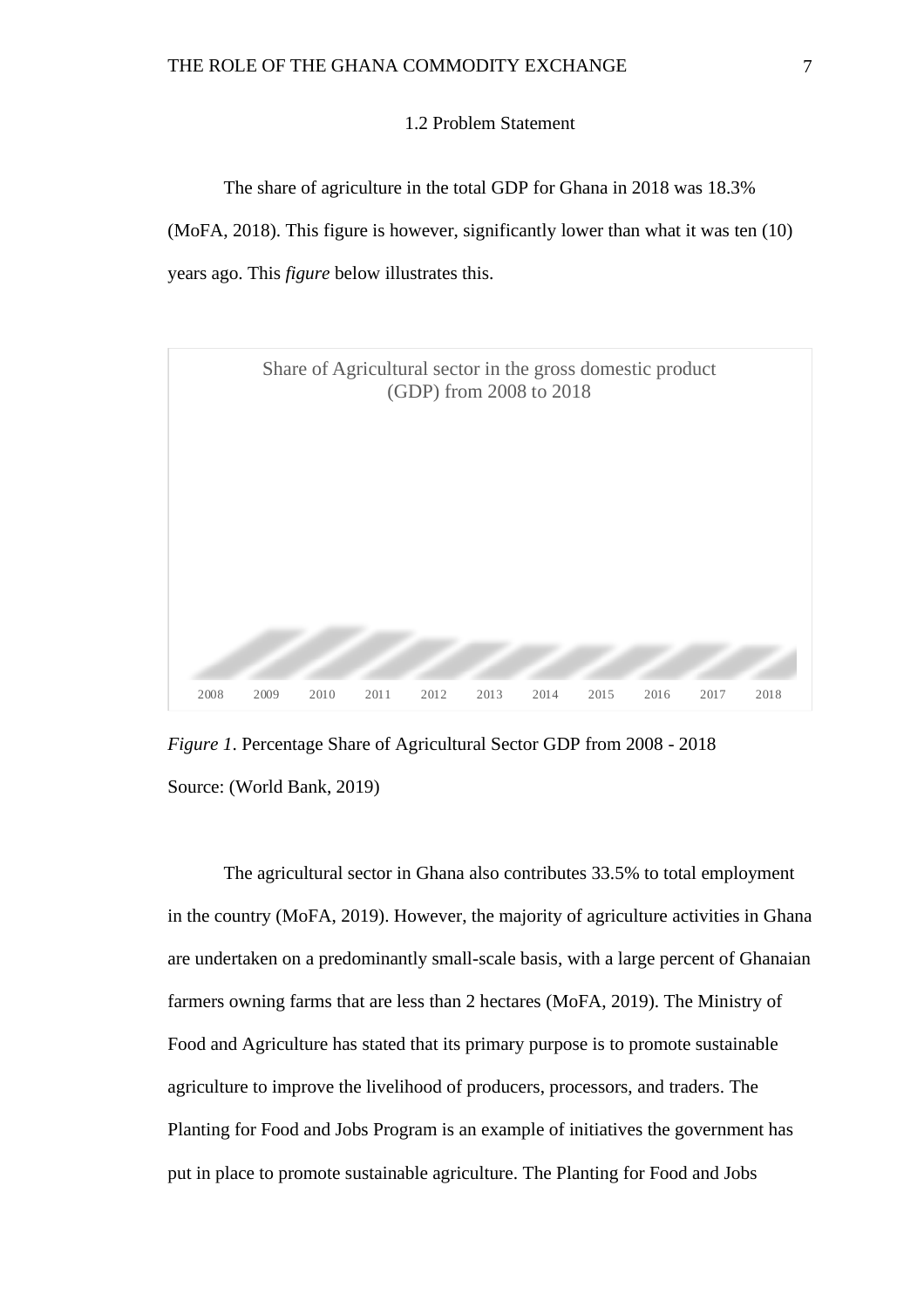Program aims to create employment for the youth while increasing food production (Mabe, et al., 2018). Other key commitments of the ministry include increased investment in agriculture, reduction in post-harvest losses, and boosting intra-African trade (MoFA, 2014).

However, much of Ghana's agricultural productivity is in the form of subsistence farming (MoFA, 2014). Subsistence farming is when a farmer grows just enough to feed himself or herself and his or her family. There is little surplus after the family has been fed (African Development Promise, 2014). This type of farming is characterized by low productivity and therefore, will not able to attain the accelerated sustainable development that the Ministry of Food and Agriculture is aiming to achieve. For example, the estimated average of cereal yields in the economy is 1.7 kilograms per hectare (t/ha). This figure is less than the regional African average of 2.0t/ha; thus, reflecting the low productivity the sector faces a result of small-scale farming. The estimated yields figure is even smaller when compared to the potential yields figure which is over 5.0t/ha (MoFA, 2014).

| <b>Commod</b><br>ity | <b>Potential</b> | 2008 | 2009 |                     |                |     | 2010 2011 2012 2013 2014 |      | <b>Actual</b> as<br>$%$ of<br><b>Potential</b> |
|----------------------|------------------|------|------|---------------------|----------------|-----|--------------------------|------|------------------------------------------------|
| Maize                | 5.0              | 1.7  | 1.7  | 1.9                 | 1.7            | 1.4 | 1.7                      | 1.7  | 35.0                                           |
| Rice<br>(paddy)      | 6.0              | 2.3  | 2.4  | $2.7\quad 2.4$      |                | 2.5 | 2.6                      | 2.7  | 45.0                                           |
| Cassava              | 48.7             | 13.5 |      | 13.8 15.4 15.8 16.7 |                |     | 18.3                     | 18.6 | 38.0                                           |
| Yam                  | 49.0             | 14.2 | 15.3 |                     | 15.5 14.5 15.6 |     | 16.8                     | 16.6 | 34.0                                           |

Table 1: Actual and Potential Crop Yields in Ghana (mt/ha)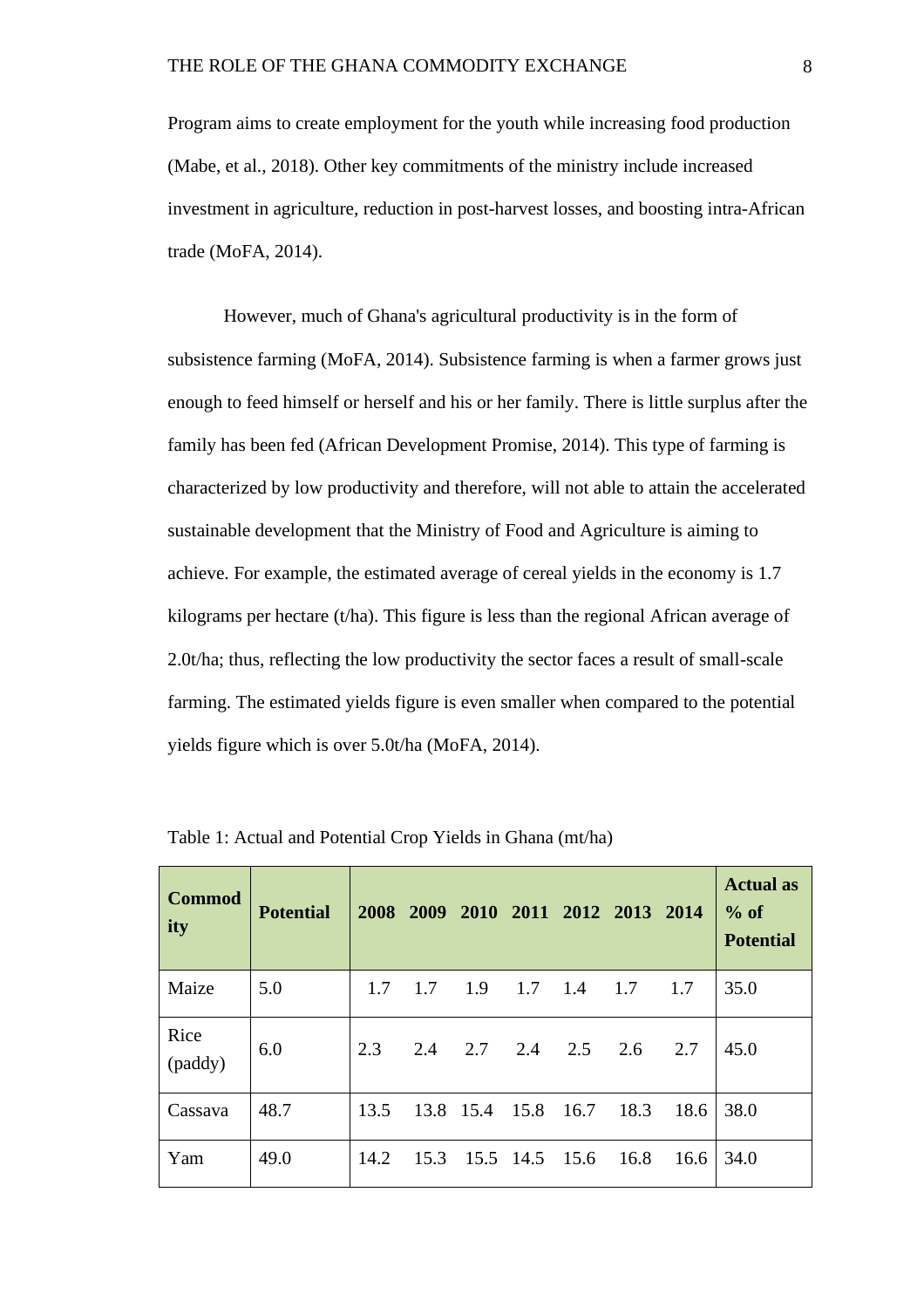| Sorghum $\vert 2.0 \vert$  |     |  |                               | $1.3$ $13.0$ $1.2$ $1.2$ $1.1$ | $1.1$ 57.0   |
|----------------------------|-----|--|-------------------------------|--------------------------------|--------------|
| $\vert$ Cowpea $\vert$ 3.0 | 1.2 |  | $1.7$ $1.8$ $1.6$ $1.8$ $1.2$ |                                | $1.2$   41.0 |

Source: MoFA (2014). Agriculture in Ghana – Facts and Figures

As a result of this low productivity, Ghana continues to increase its import bill for food and agricultural related products. In 2015, food imports alone amounted to 16.8 % of import merchandise and were estimated at US\$ 13.3 billion. For example, in 2017, Ghana imported rice worth \$370 million (OEC, 2017). Unless local productivity increases substantially, this figure is only expected to increase significantly over the next few years (World Bank, 2015).

It is, therefore, necessary to modernize and transform the agricultural sector so that it will be able to achieve food security and create more jobs for the benefit of the relevant stakeholders. The development strategy by the Food and Agricultural Ministry is focused on improving effectiveness through the commodity value chain, enhanced application of environmentally sustainable science and technology, and increased collaboration with the private sector to facilitate implementation (World Bank, 2017).

The market liberalization of the 1980s is evidence that, African governments have pondered on solutions to improve agricultural sector productivity. The liberalization of the agricultural sector in the 1980's put an emphasis on private sector intervention and presented a crucial opportunity for governments to improve agricultural operations. (Onumah, 2010).

However, the market liberalization of the 1980's has not been able to fully realize its goals of creating an efficient agricultural market system and as a result,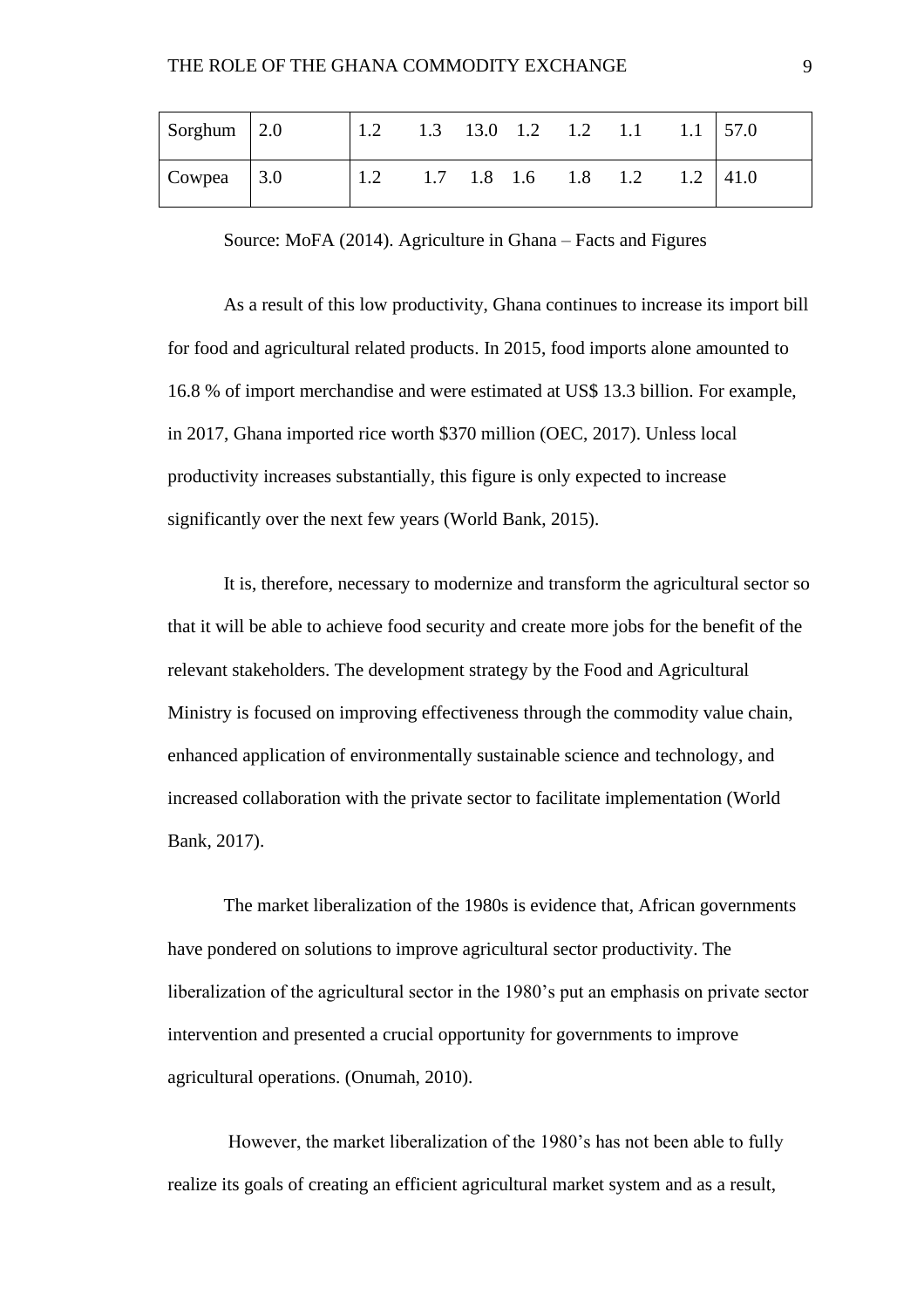agricultural markets in Africa remain mostly inefficient and underdeveloped. The main reason responsible for the failure to meet its objectives hinges on two major problems which were never dealt with sufficiently. The first problem is weak infrastructure, and the second is the absence of an orderly and organized institution with reputable market credibility (Abdurezack, 2010).

Weaknesses in infrastructural development affect the performance of the market because it results in problems such as poor transport networks which result in high transportation costs and an increase in physical marketing costs. A study by Gabre-Madhin and Goggin (2005) indicated that marketing costs comprise 40% - 60% of the final price of a commodity and 70% of this cost is attributable to transportation costs. The absence of an orderly and organized market institution also contributes significantly to market failures such as increased transaction cost and the inability to centralize market operations. (World Bank, 2001).

Policy makers in developing countries such as Ghana have recognized the urgent need to establish an efficient market institution. In 2008, the Ghanaian government through the Ministry of Food and Agriculture received funding from the World Bank and began to conduct investigations into the establishment of a commodity exchange in Ghana. The studies concluded that a Ghanaian commodity exchange was both necessary and plausible. The exchange would offer spot trading facilities and repurchase agreements backed by warehouse receipts. A futures market would be developed afterwards. The GCX was then designed in conjunction with the local demand expectations of commodity trade financing requirements and the financial investment market yield (Osman & Ngmenipuo, 2014).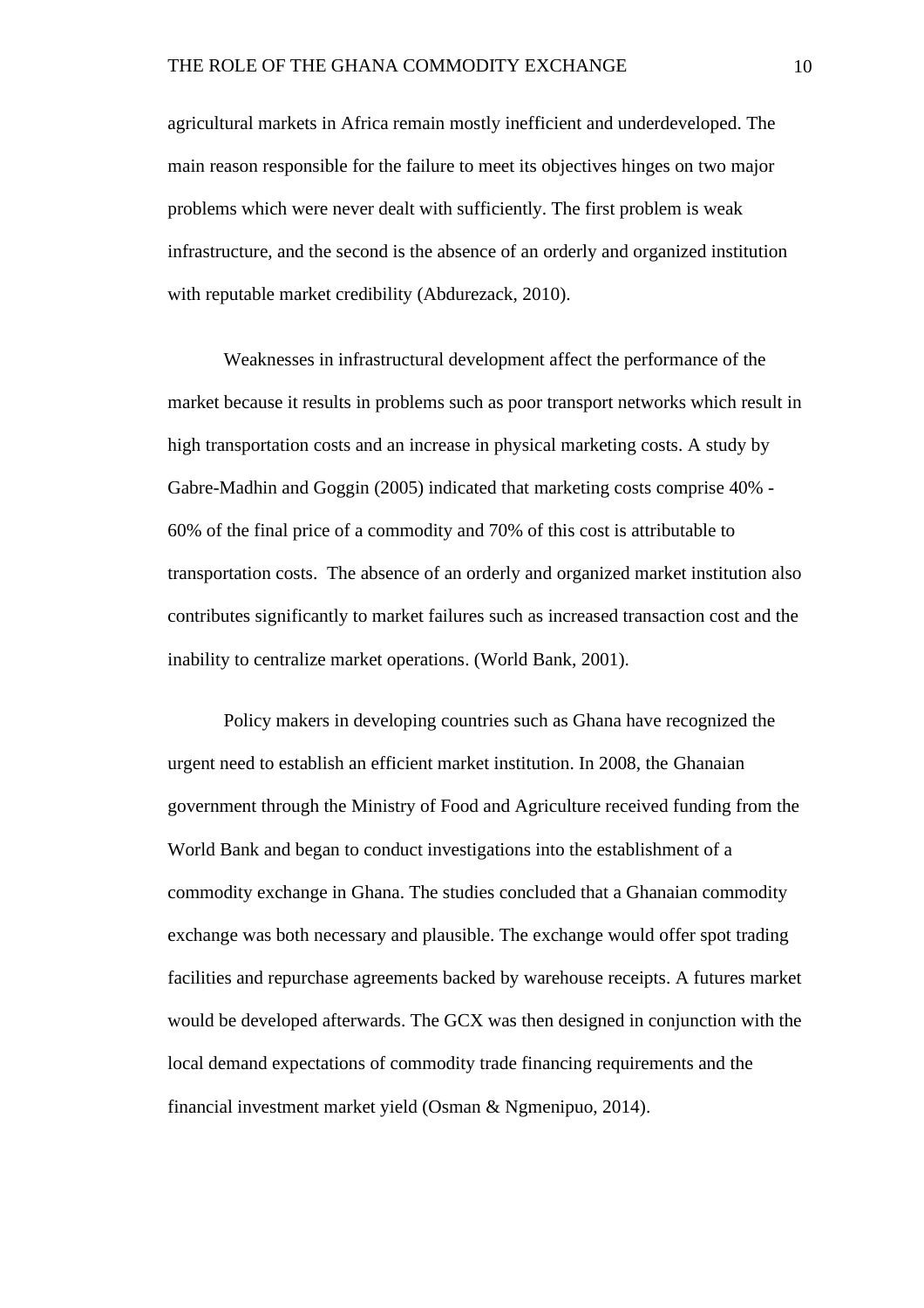Following the recommendations gained from the extensive research by the Ministry of Food and Agriculture, the Ghana commodity exchange was established. Standardized rules of contract enforcement, specific grades, procedures, and regulations were drawn out and the following commodities began to be traded on the exchange: maize, sorghum, soya bean, paddy rice, and sesame (GCX, 2019). The exchange currently has six (6) warehouse delivery centers located at Wenchi, Kumasi, Sandema, Tamale and Ejura to commence its operations with a capacity of about 4,000 MT (GCX, 2019).

The various recommendations from the extensive research conducted before the Ghana Commodity Exchange was established have concluded invariably that, the market reform the GCX will provide has to go beyond the mere establishment of the institution and focus more on the effectiveness of its operations. If the exchange is not efficient and able to live up to expectations, it will fail to achieve benefits such as ensuring that stakeholders get access to market prices and thus, reducing transaction costs involved in buying and selling commodities. An efficient commodity exchange will also serve as a transparent and competitive price discovery instrument (a method for determining commodity prices) with reduced transaction and marketing costs (Onumah, 2010). Aside from the technical question of the efficiency of the GCX which may be impossible to assess due to data accessibility difficulty another relevant question that emerges is are the relevant stakeholders benefitting in any palpable way from the establishment of the GCX?

The direct benefits commodity exchanges confer are not established. Furthermore, there are some claims regarding the role impact of commodity exchanges in developing countries, majority of which are not verified. Some popular claims include: commodity exchanges increase exports, and commodity exchanges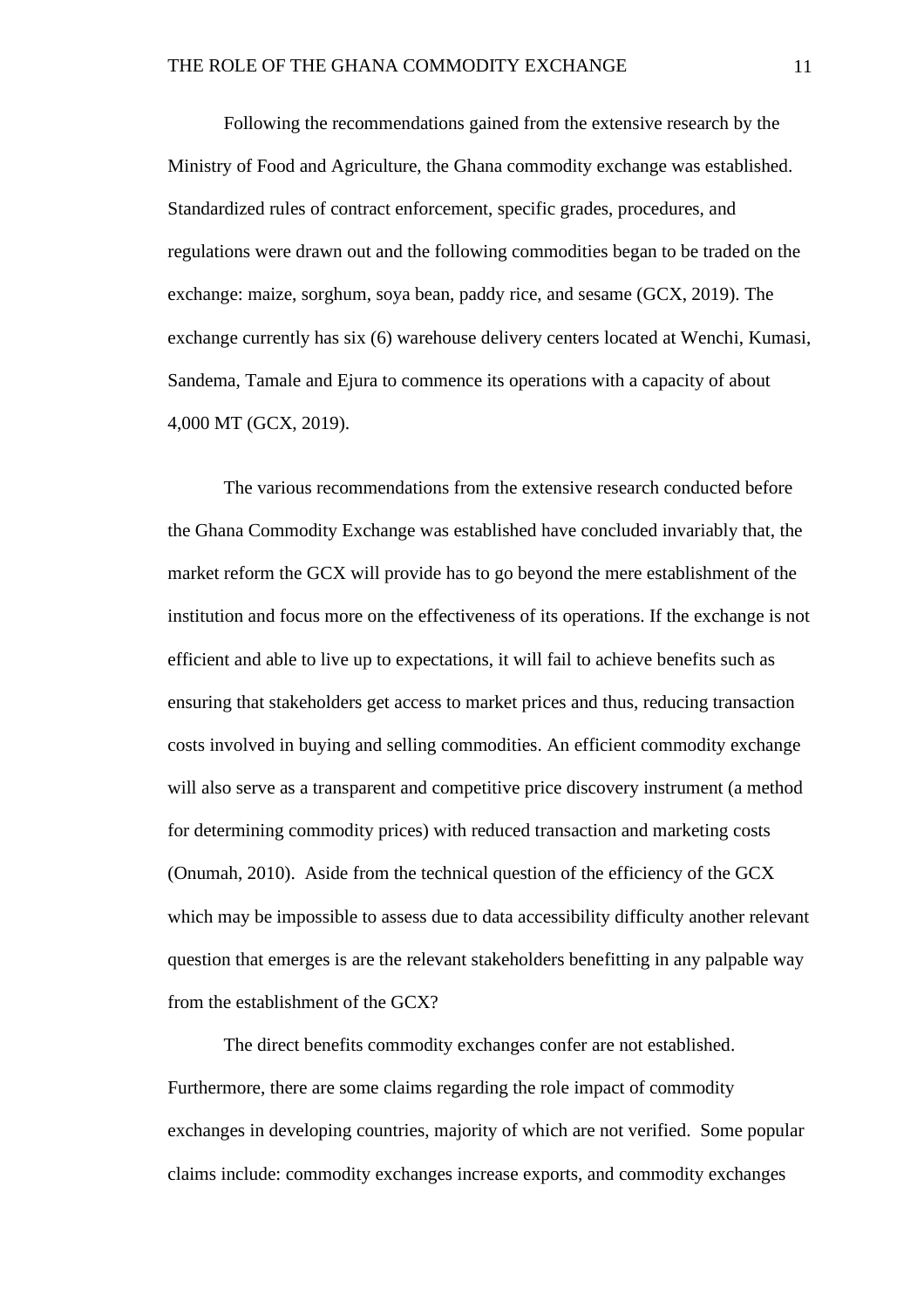increase prices for farmers (Rashid, 2015). This paper will attempt to determine in a practical context of a developing country (Ghana) how the role and operations of the GCX is benefiting smallholder farmers in Ghana.

#### 1.3 Research Questions

<span id="page-20-0"></span>The study sought to find answers to the following questions:

- How have farmers benefitted from the operations of the Ghana Commodity Exchange?
- What are the challenges faced by the GCX in their operations?

#### 1.4 Research Objectives

<span id="page-20-1"></span>The study was guided by the following objectives:

- To determine how farmers have benefited from the Ghana Commodity Exchange.
- To determine the challenges the GCX is facing in its bid to achieve general agricultural sector performance.

## 1.5 Significance of Study

<span id="page-20-2"></span>Many noteworthy studies point to the fact that the absence of a competent market institution is causing a bottleneck to the advancement of agricultural sector productivity (UNCTAD, 2009). Policymakers have gone beyond acknowledging this policy recommendation and have inaugurated institutions like the Ghana Commodity Exchange. The policymakers' intention is to establish an institution which is useful in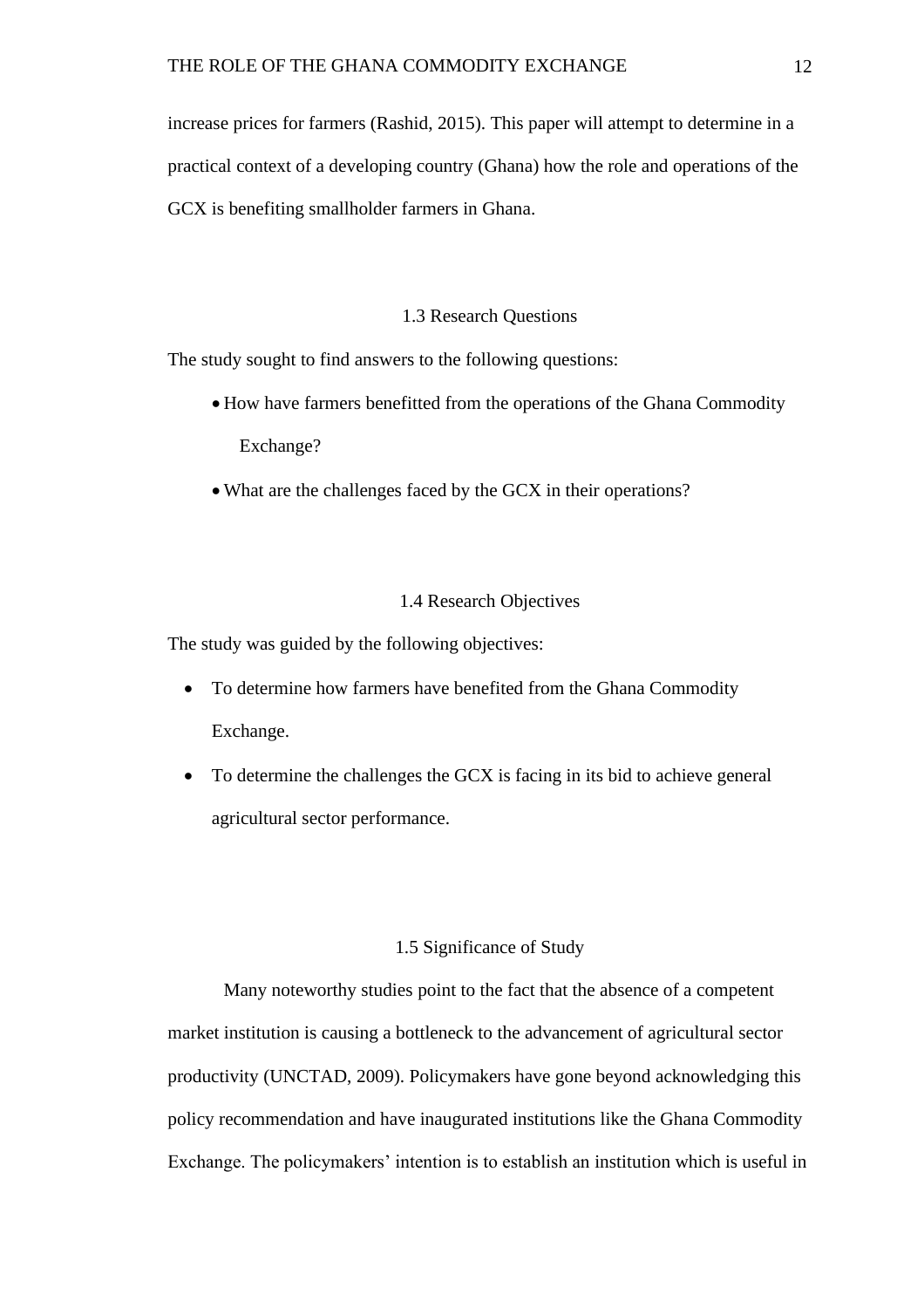the performance of its duties. Therefore, this paper provides contributions to policymakers which will help them to evaluate the GCX against the country's' need and take the necessary corrective action steps where appropriate. This study can also be used by management of the GCX as an indication of the progress they have been able to attain in pursuit of their objectives. This thesis is also significant in provoking further research by scholars on other aspects of the GCX, such as its efficiency in price risk management, the role of warehouse receipts, and other relevant elements.

#### 1.6 Methodology

<span id="page-21-0"></span>This research is exploratory in scope. It adopted a qualitative approach involving the analyses of data collected via in-depth interviews, as well as from available documents from relevant state and international organizations. Mainly nonprobabilistic sampling methods were used. Sampling methods such as purposive and snowballing were preferred because the research relied on the expert consultation of participants chosen. Their expert knowledge added to existing information and made the study more credible. The research was conducted in the Greater Accra Region because of the vast concentration of experts in the region who were able to provide key insights to the study.

## 1.7 Scope of Study

<span id="page-21-1"></span>This thesis aims to assess the role of the Ghana commodity exchange in improving general agricultural sector performance in Ghana. The benefits of the GCX on smallholder farmers is of particular interest. The study will assess aspects of the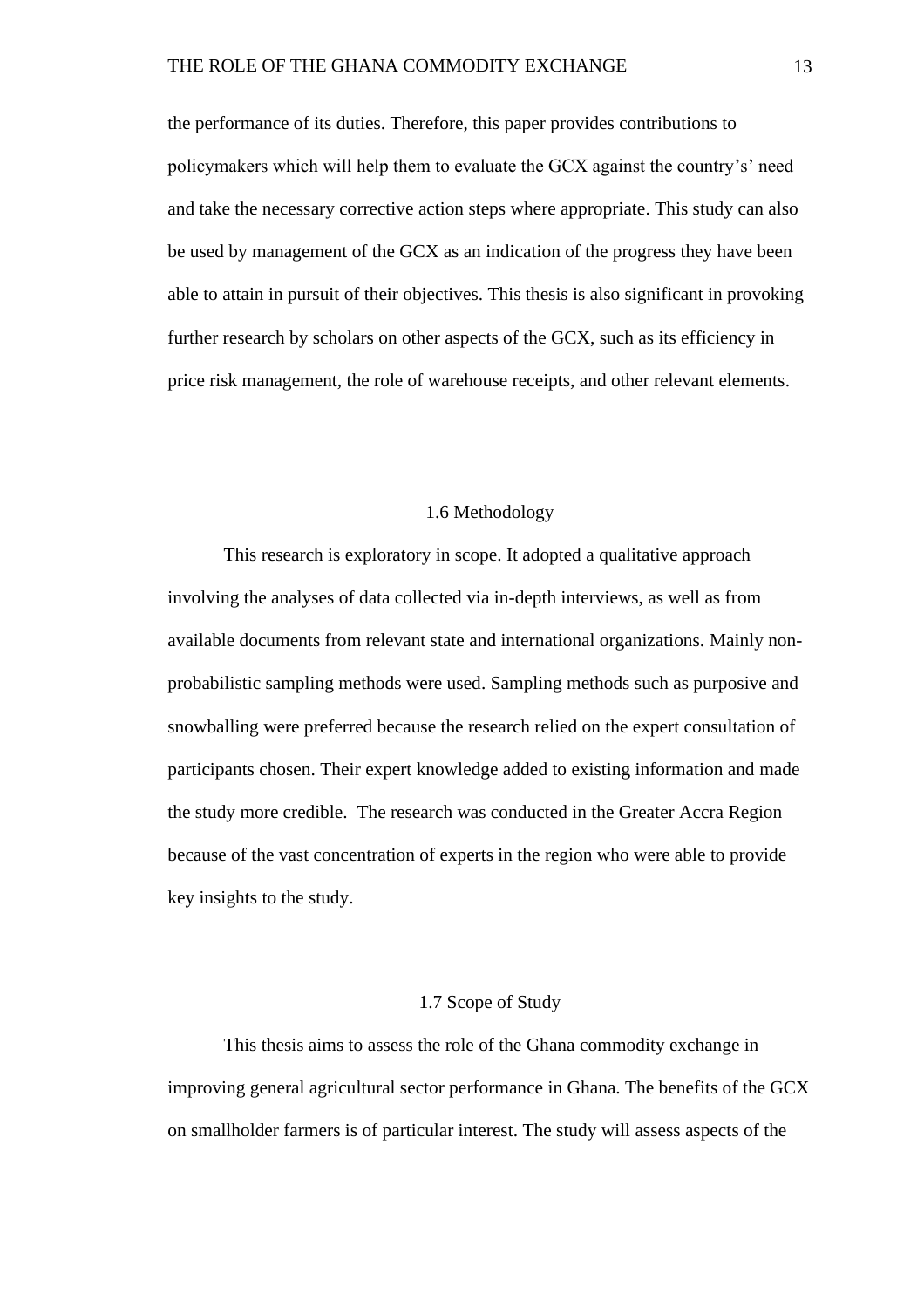GCX such as the benefits they received, challenges they face in their operations, and strategies to deal with those challenges.

#### 1.8 Limitations of the Study

<span id="page-22-0"></span>Most of the limitations faced during the research are related to the newness and uniqueness of the operation of GCX. First, the GCX is an infant institution and therefore, academic resources relating to this study are few. In addition to this, the very short time experience of the institution would affect this thesis from capturing possible development that may rise due to learning by analyzing trends. The time available for the research was limited and therefore only a few participants were engaged to glean their views.

## 1.9 Organization of the Paper

<span id="page-22-1"></span>The research paper was organized into five chapters. The first chapter provided a background, statement of the problem, the research objectives, and the significance of the study. The second chapter dealt with the review of literature necessary to give context to the research. The third chapter covered the research methodology including the research design, data collection instruments and data analysis. The fourth chapter portrays the significant findings of the research. Finally, the conclusion and priorities ahead were presented in chapter five.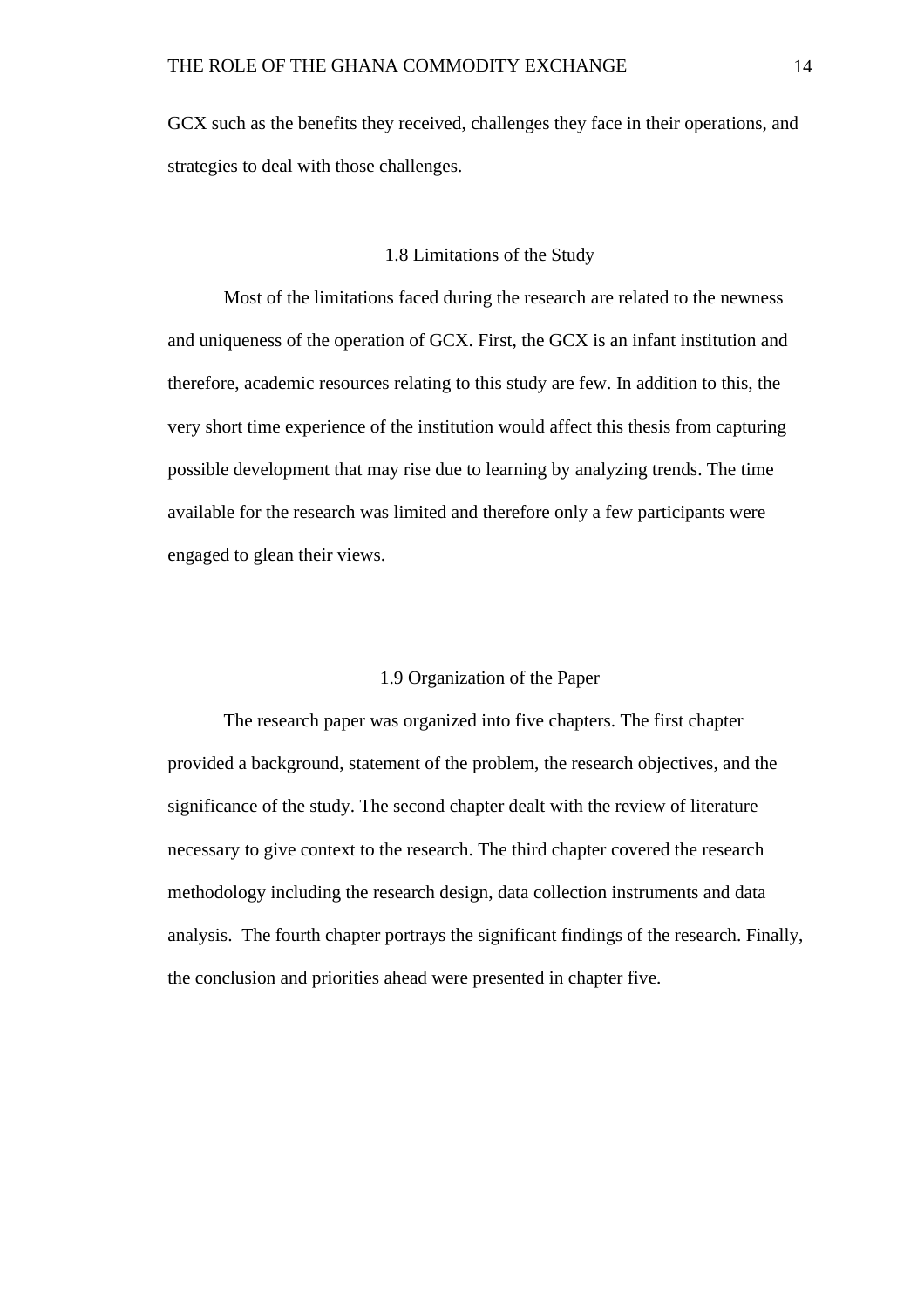#### CHAPTER 2: LITERATURE REVIEW

## 2.1 Overview

<span id="page-23-1"></span><span id="page-23-0"></span>This chapter describes commodity exchanges, and in addition to this, the experiences of commodity exchanges in other parts of Africa are discussed. The literature review is intended to give the reader better insight into the subject matter and present a notable perspective and place this current research in context.

#### 2.2 Commodity Exchange Markets

<span id="page-23-2"></span>A commodity exchange is a platform that brings together several buyers and sellers to trade commodities that are standardized by the rules and regulations of the exchange (Nordier, 2013). According to the United Nations Conference on Trade and Development (2009), commodity exchanges have a number of functions which are explained below.

**Price Discovery:** One of the most important functions of a commodity exchange is price discovery. Price discovery is the process of determining market prices through an exchange (USAID, 2017). The transparent conditions of the exchange contribute to the accurate determination of the value of the commodity over time (Rashid, 2015). Market prices on the commodity exchange reflect the underlying supply and demand of commodities (UNCTAD, 2009). As a result, market participants such as farmers are able to make informed decisions on which crop to cultivate, and when to deliver the crop to the market to obtain the highest return.

Price Risk Management: Commodity exchange markets allow market actors, including framers and traders, to protect against future price hikes or dips by locking in prices now (USAID, 2017). One problem that farmers typically face is their inability to know whether the price they would receive for their produce will be able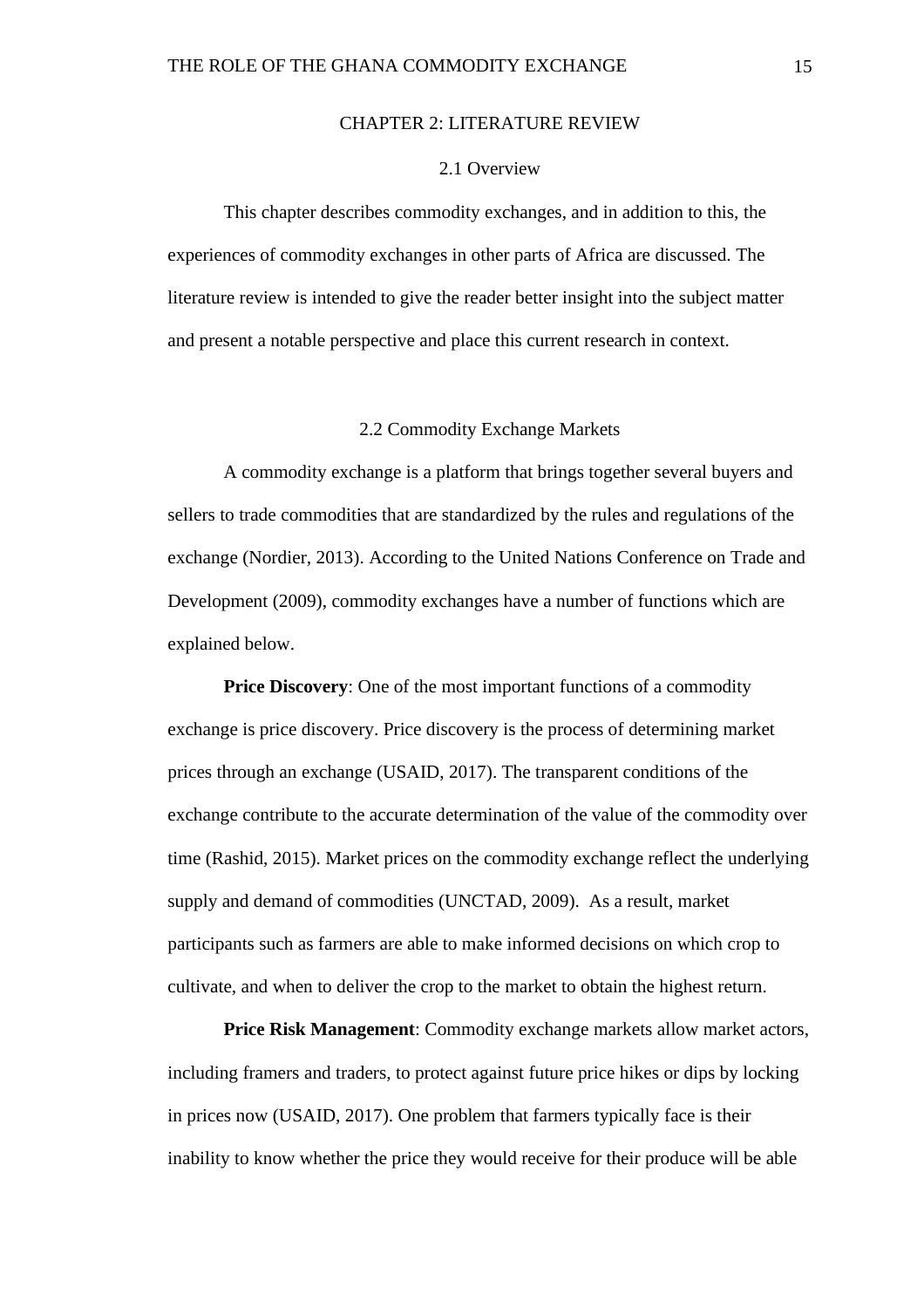to cover the costs of production. Usually, forwards, futures, and options are the most common instruments used by commodity exchanges for price risk management (Nordier, 2013). By using any of these risk management tools, the farmer can lock a selected price so that he or she will know how much they would receive before planting the selected crop. This is to guarantee that returns will exceed input costs, and the farmer can generate a positive return.

Forward contracts enable buyers and sellers to agree on prices before delivery. Forward contracts bound the seller to deliver a specified amount of the physical commodity for a specific price at an agreed date. Futures contracts, on the other hand, are standardized forward contracts which are traded on exchanges. Futures are standardized in the sense that there is a pre-determined volume of trade on the exchange (Amadeo, 2019). For example, every soya bean futures contract traded on the Chicago Board of Trade (CBOT) is for 5,000 bushels (Kang & Nayana, 2006). The buyer and seller of a futures contract agree to purchase or sell a definite amount of a commodity on a set future date. However, unlike forward contracts, there does not have to be trade occurring on a pre-determined time. Options contracts also provide the seller of a commodity with the assurance of receiving a minimum selling price and the buyer of paying a maximum purchase price.

There is, however, a problem of smallholder farmers typically being unable to trade directly in the more sophisticated contracts such as futures, options, and forwards. This is due to problems such as inability to meet the contract required volume, insufficient education and the inability of smallholder farmers to meet quality standards (Mezui, et al., 2013). South Africa on the other hand has to a large extent overcome this challenge by ensuring proper regulation and enhanced supervisory capacity (Adelegan, 2009).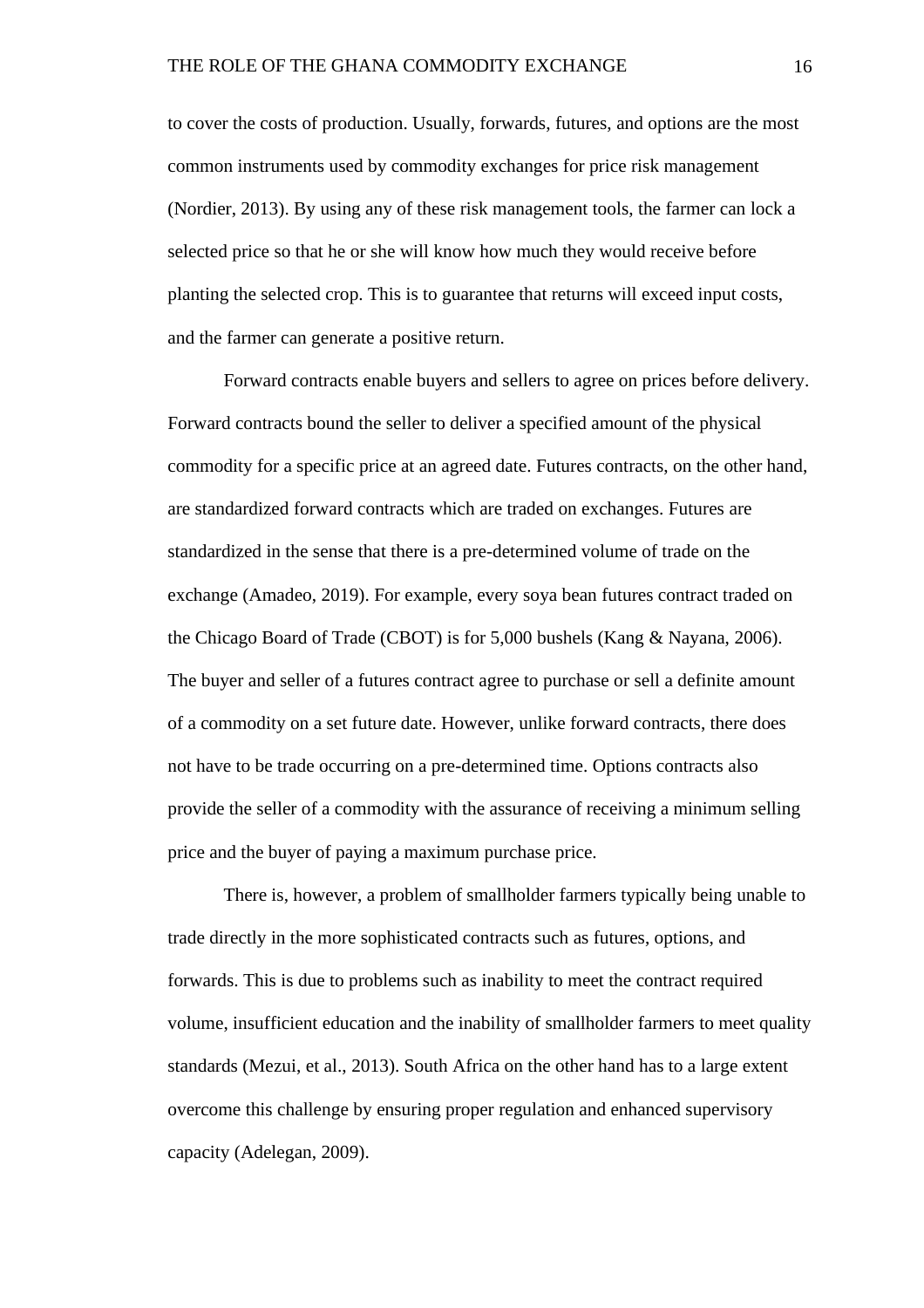**Efficiency and Upgrading of Physical Trade**: Commodity exchanges improve efficiency by lowering transaction costs (Nordier, 2013). They are able to reduce transaction costs by providing licensed warehousing avenues which store commodities and as a result, reduce risk of loss (USAID, 2017). Commodity exchanges also reduce transaction costs by offering services at lower costs than is available in the marketplace (USADID, 2017). Finding a suitable buyer or seller, inspecting product quality, and negotiating contract terms are among the services a commodity exchange provides at a lower cost than is found in the marketplace. In addition to this, commodity exchanges specify the quantity and quality of the commodity to be delivered, thus allowing for anonymous transactions and providing a basis for dispute resolution (USAID, 2017). This goes a long way to increase the standard and quality of the physical product in the market.

**Market Transparency**: Commodity exchanges facilitate greater transparency in the market. Smallholder farmers are usually not aware of the volumes of trade on the market and the prevailing market prices (Chhajed, & Mehta, 2013). Commodity exchanges address this problem by widely publicizing market information on bid and asking prices and volumes so that all market actors, including smallholder farmers, can have access to them and be able to make their own decisions.

**Access to Finance**: Warehouse receipts should support a commodity exchange. The primary purpose of warehouse receipts is that it is a system of financing. Farmers can use the warehouse receipts that are issued as collateral for loans and can finance their operations without selling their produce (USAID, 2010). In order for there to be a credible and efficient financing system based on warehouse receipts, several conditions have to be in place. First of all, there has to be a network of certified and insured warehouses which are capable of ensuring the quantity and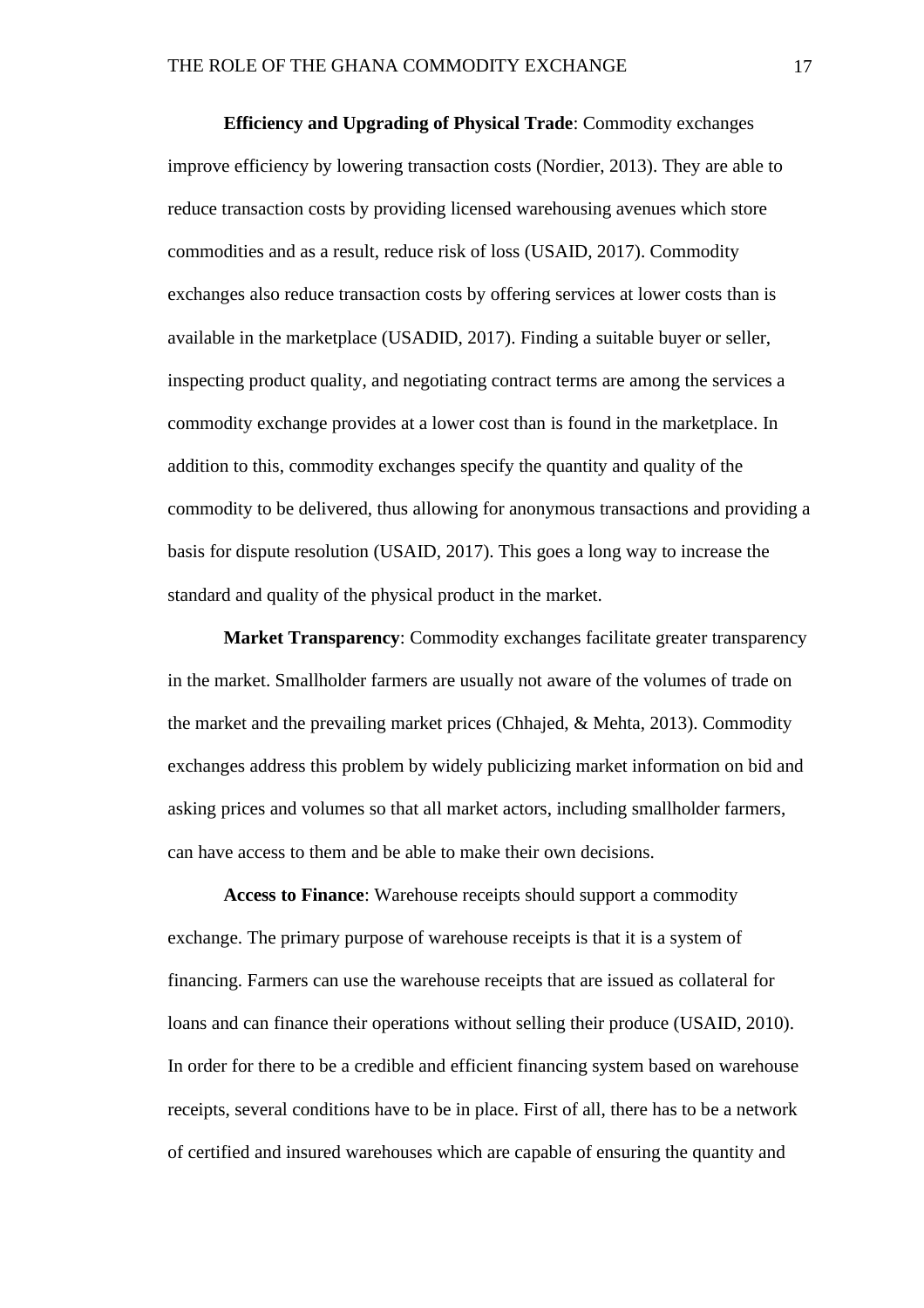quality of a commodity as indicated in the transferable receipt (Indaba Agricultural Policy Research Institute, 2014). In addition to this, a robust legal and regulatory framework for warehouse receipts has to be developed. The legal framework must confer clear rights related to property ownership, use, possession, and transfer (USAID, 2010). Lastly, the banking sector must be willing to provide credit to market players, secured by commodity-backed collateral.

These functions of a commodity exchange essentially serve as the benefits members of the exchange enjoy as a result of transacting on it. These benefits will be assessed by interviewing farmers in Ghana to find out if, based on their experience, they have been able to enjoy the promised benefits of the exchange while they were trading on it.

#### <span id="page-26-0"></span>2.3 Theoretical Approaches of Measuring Impact of Commodity Exchanges

Claims about the impact of commodity exchanges in developing countries need to be evaluated systematically and validly in order to be relevant and benefit the overall economy (Rashid, 2015). This section provides insight into studies on the impact of commodity exchanges in developing countries. The first source of literature comes from time series econometric studies on the impact of commodity exchanges on market variables, primarily in India, China, and Brazil. The second is from the United Nations Conference on Trade and Agriculture Development (UNCTAD, 2009) research on the developmental impact of commodity exchanges in developing countries based on subjective rankings. The third is the qualitative assessment of African commodity exchange experiences.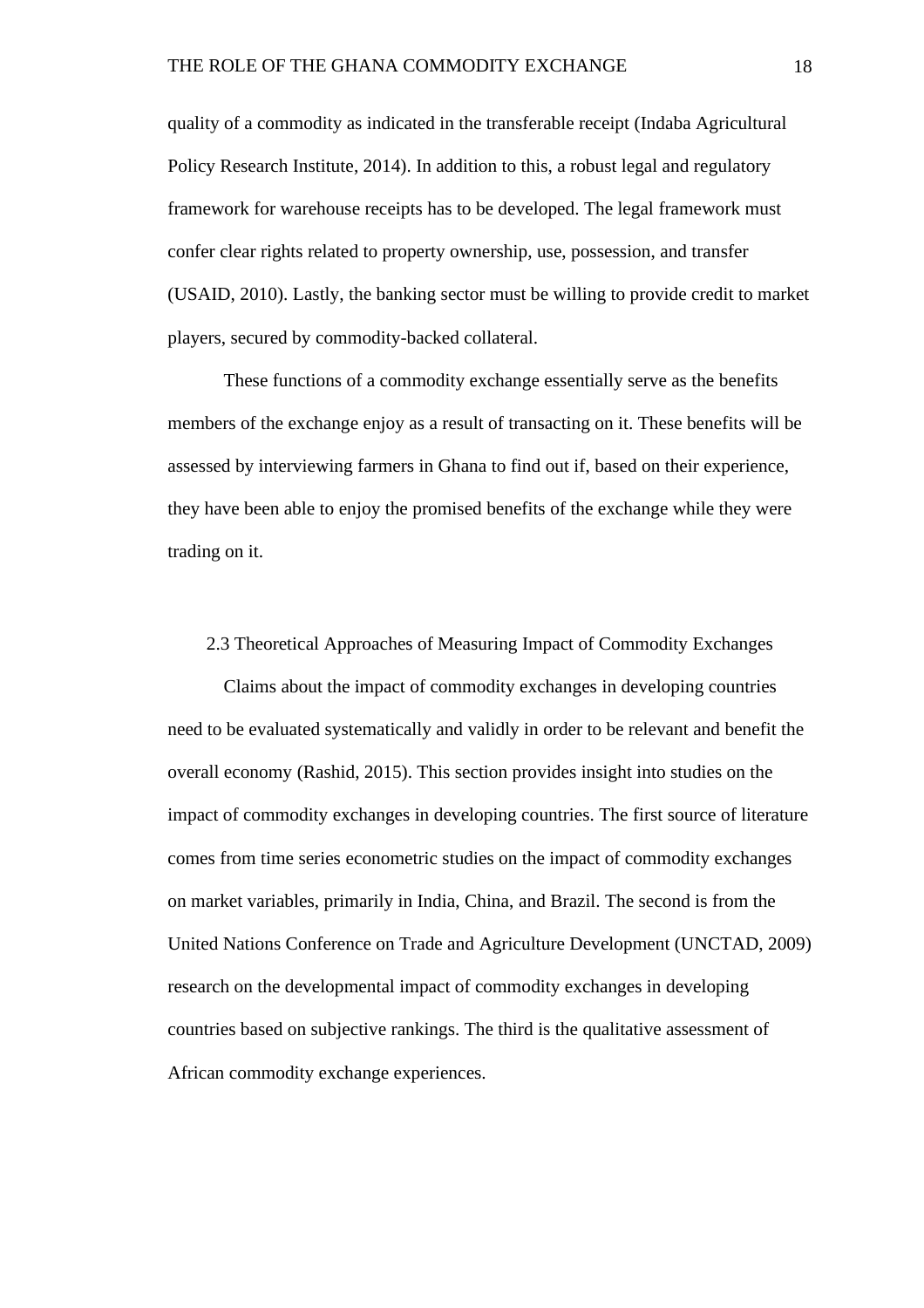#### *2.3.1 Time Series Econometric Analysis*

<span id="page-27-0"></span>Studies which involve evaluating the operations of commodity exchanges mainly use time series econometric models. The relevance of this method is to use price data and trade volume data to investigate the extent to which a commodity exchange is improving price discovery and market integration (Rashid, 2015). Accurate price discovery is reflected when buyers and sellers have access to wide market information and are operating in a transparent environment (Rashid, 2015). For smallholder farmers, this means that they have an upper hand during price negotiations and cannot be cheated by other actors in the value chain. Better market integration implies that information is easily transmitted across all the stages of the agricultural market chain. This means that the benefits of price increases or decreases cannot be derived from any player in the market due to superior information (Rashid, 2015). In other words, differences in prices in two market areas will only exist due to transaction costs. This includes costs such as transportation, storage, and other costs of trading.

Some of the most commonly used methods under time series are the vector error correction (VEC), co-integration, and the Granger Causality tests (Rashid, 2015). With these tests, there are three broad viewpoints used in analyzing. The first focus of analysis assesses the relationship between spot and futures prices to determine if prices are truly a reflection of demand and supply factors (Rashid, 2015). This is to test whether or not the exchange is performing its function as a price discovery mechanism. If prices reflect demand and supply factors, sizable deviations should not exist between spot and expected future prices. The second area of focus is concerned with whether or not future prices are influenced by current prices or whether current prices are influenced by future prices (Rashid, 2015). This can be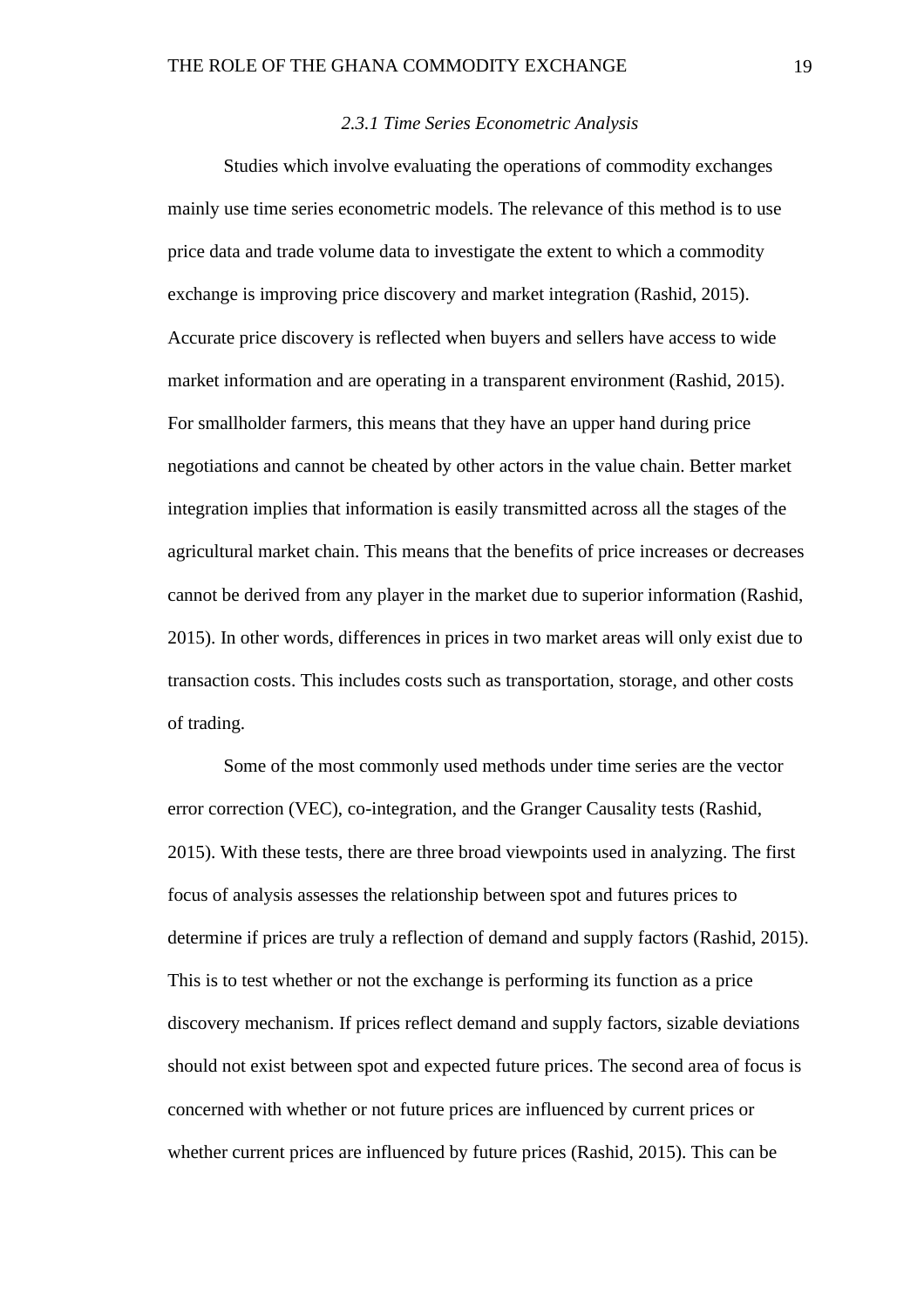determined by conducting Granger causality tests. The third leg of focus is between trade volume and price volatility. During the 2007-2008 food crisis, it was argued that excessive trading resulted in high price volatility which affected world agricultural markets (von Braun et al., 2009).

Eswaran and Ramasundara (2008) studied the impact of a futures market in price discovery using data from the Multi Commodity Exchange (MCX) found in India. They assessed whether the MCX was performing its function as a price discovery mechanism by analyzing data from the exchange on four commodities (cotton, castor, pepper, and soy). The researchers employed econometric analysis, specifically the restricted ordinary least squares (OLS) regression to test for price discovery. The price discovery hypothesis is tested by determining whether or not spot and future prices deviate significantly. The findings from the study noted that there were no improved price discovery benefits for the commodities trading on the MCX.

Granger Causality tests and vector error tests were also used by Chhajed and Mehta (2013) to analyze the prices of nine different commodities to determine if there was price discovery. The results of the finding for the nine different commodities showed that, price discovery mechanism differed depending on the type of product (Chhajed & Mehta, 2013). Some commodities showed a significant relationship between spot and future prices while other commodities did not show significant relationship between spot and future prices. However, results from Grander causality tests can biased by explanatory variables and as a result, the conclusions from the study are not reliable (Rashid, 2015).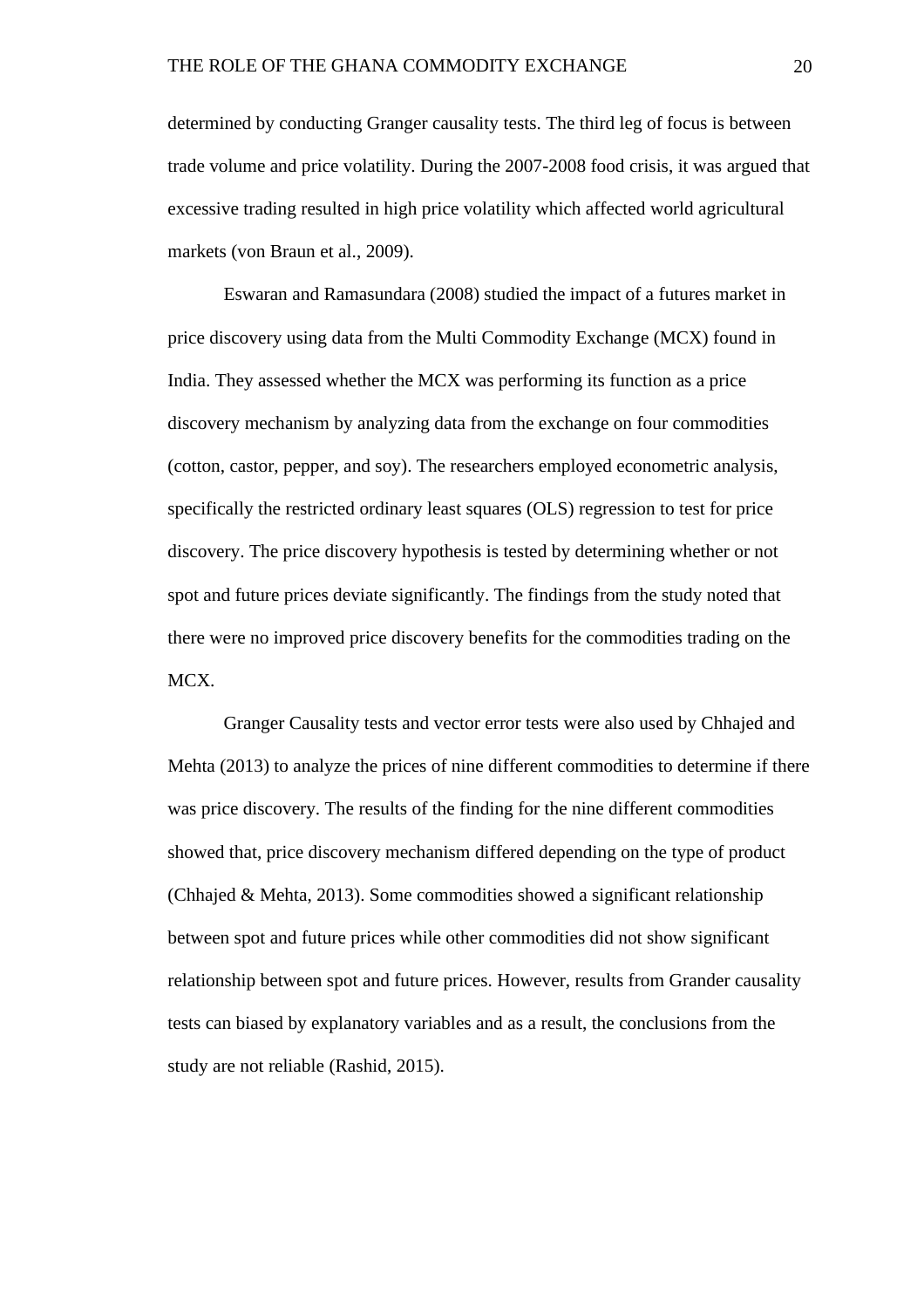# <span id="page-29-0"></span>*2.3.2 Developmental Impact Analysis by the United Nations Conference on Trade and Development (UNCTAD)*

The UNCTAD in 2009 conducted a study investigating the developmental impacts of commodity exchanges in developing counties. The study focused on smallholder farmers in the agricultural sector of developing countries. The aim of the study was to, "identify, analyze and assess the impacts made by commodity exchanges in developing countries on economic growth, development, and poverty reduction, with a particular focus on the agricultural sector and farmers" (UNCTAD, 2009). The study focused on futures commodity exchanges because they believed that futures commodities exchange markets had the broadest array of impact.

From the review of literature, six potential benefits were identified. Out of these six, three were considered core functions. These three include price discovery, hedging and an avenue for investment. The other three, which include facilitation of physical trade, financing, and market development, were considered secondary benefits.

The methodology involved, developing a set of hypotheses about the benefits accruing to each core function. After this, they developed a range of impact hypotheses derived from each benefit hypothesis (UNCTAD, 2009). Therefore, eighty- one (81) impact hypotheses were developed of which, thirty-seven (37) directly concerned farmers. In addition to this, the research brought together qualitative and quantitative information from surveys gathered from secondary sources. They were, therefore, able to demonstrate the impact of an exchange on farmers and on other relevant stakeholders. This is because the methods of assessment used were mainly descriptive and not rigorous (Rashid, 2015). Therefore, one drawback about the study is that it is unable to establish causality. For example, the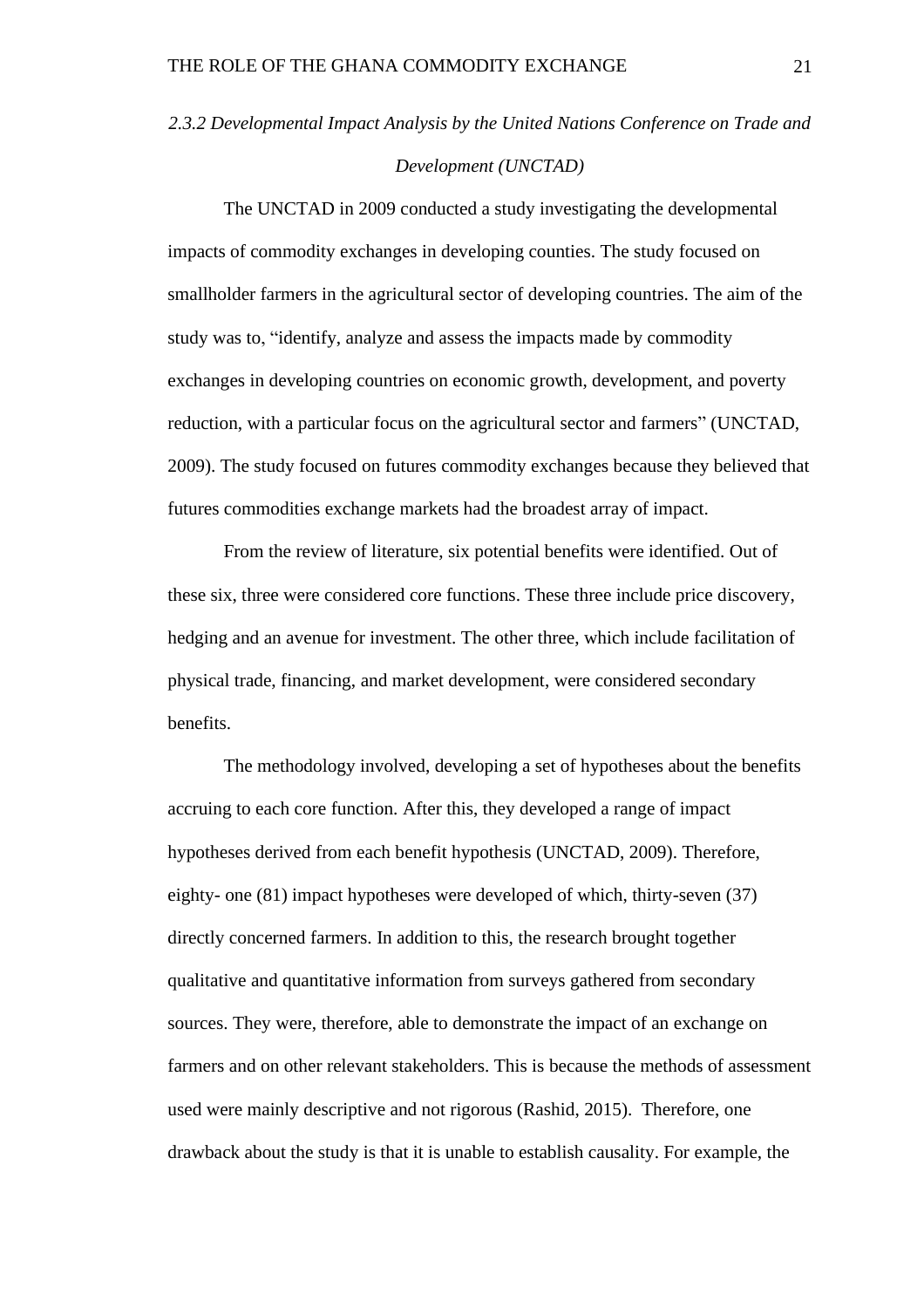research is not able to determine whether the presence of a commodity exchange reflected in income increments or better price discovery for farmers. The study was, however, useful in exposing gaps in the data and proving a context and perspective for a more rigorously designed research (Rashid, 2015).

#### *2.3.3 Experiences of commodity exchanges in other parts of Africa*

<span id="page-30-0"></span>Commodity exchanges in Africa have been plagued with numerous challenges. However, with exceptions like the Ethiopian Commodity Exchange (ECX) and the South African Futures Exchange (SAFEX), it has become necessary to understand these success stories and make efforts to replicate them in other African countries. Thus said, commodity exchanges in Africa which are not so successful also have relevant lessons which can be gleaned from their experiences. The literature review will investigate the experiences of some commodity exchanges in other parts of Africa in order to draw glean from their experiences some of the benefits of a commodity exchange. The experiences of the Kenyan Commodity Exchange, the Zambian Commodity Exchange, and Ethiopian Commodity Exchange are reviewed below.

Kenya was chosen because, just like Ghana, it is recognized as one of the fastest growing countries in its region with a large middle-class population (Mutiga, 2016). Ethiopia was the fastest growing economy in the year 2019 and has one the most successful agricultural commodity exchange markets in Africa (Kisika, 2019). The Zambian Commodity Exchange (ZAMACE) was chosen because of its unique history which involves an initial poor performance and suspension of trade on the exchange in 2012. Since the suspension of trade, the ZAMACE has been able to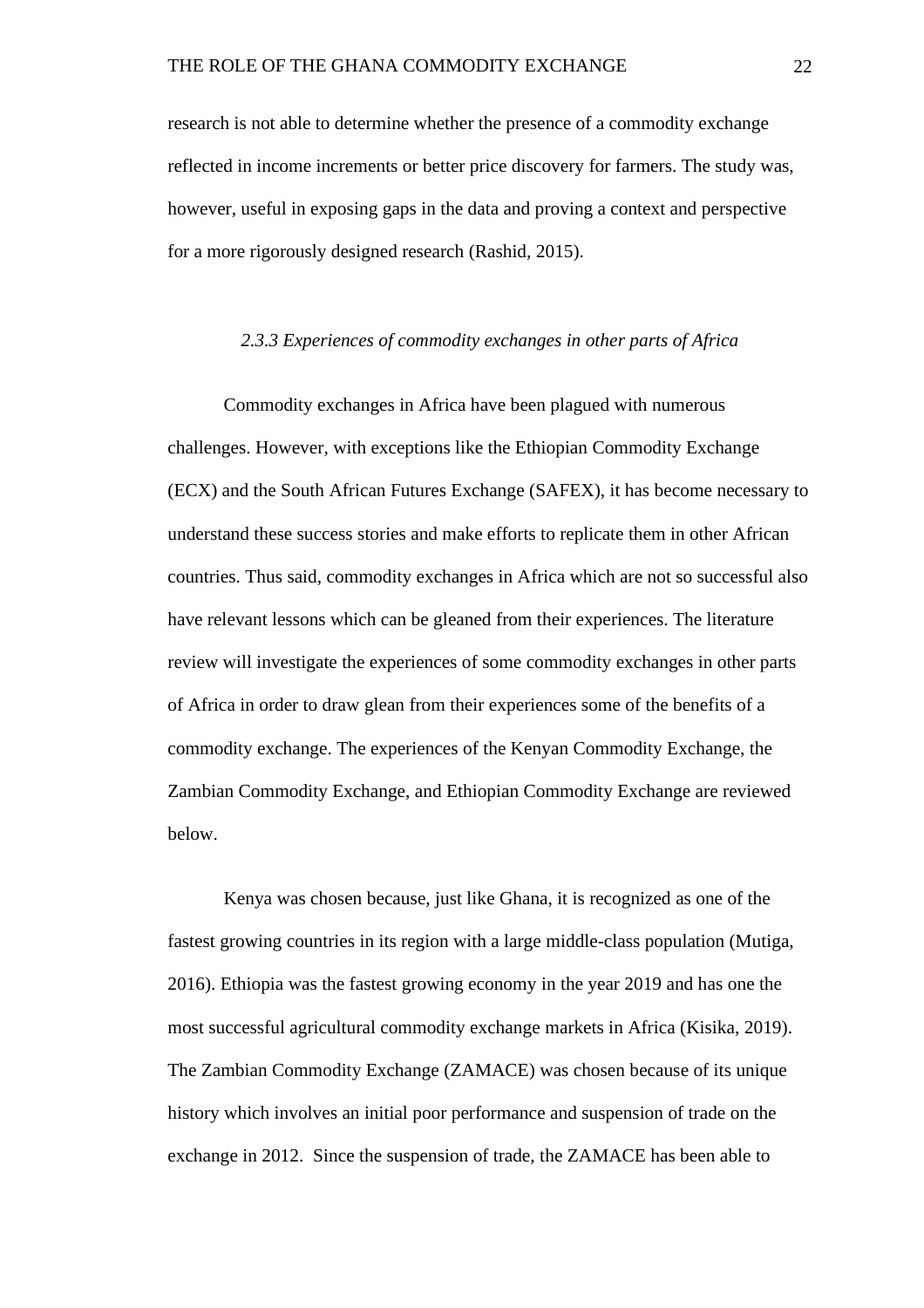restructure its operations in ways that have addressed their challenges (Jayne et al., 2014).

### *2.3.3.1 The Kenyan Commodity Exchange*

Kenya has three commodity exchanges, namely: the Nairobi Coffee Exchange, which trades in coffee, the Tea Auction located in Mombasa, and the Kenya Agriculture commodity exchange, which trades mainly in maize and beans. The Kenyan Agricultural Commodity Exchange (KACE) is a private sector firm which has been in operation in Kenya since 1994. The KACE has been beneficial to smallholder farmers by connecting sellers and buyers of agricultural products and allowing easy access to market information to relevant stakeholders such as producers, traders, and processors of agricultural produce within the sector (Mukhebi, 2004).

The KACE, however, faces several challenges which hinder their efforts. One of the most significant challenges is the fact that the produce of farmers is of low quality and a lot of smallholder farmers can produce and supply their goods in bulk which is necessary for an exchange. Secondly, inefficiency, mismanagement, and cumbersome internal bureaucracies plague commodity boards in Kenya (Mukhebi, 2004).

A solution to address their challenges involved KACE encouraging smallholder farmers to join and form marketing associations. Through the marketing associations, they can combine their produce of marketable quality and offer them for sale on the exchange. They are also able to acquire farming equipment in bulk and at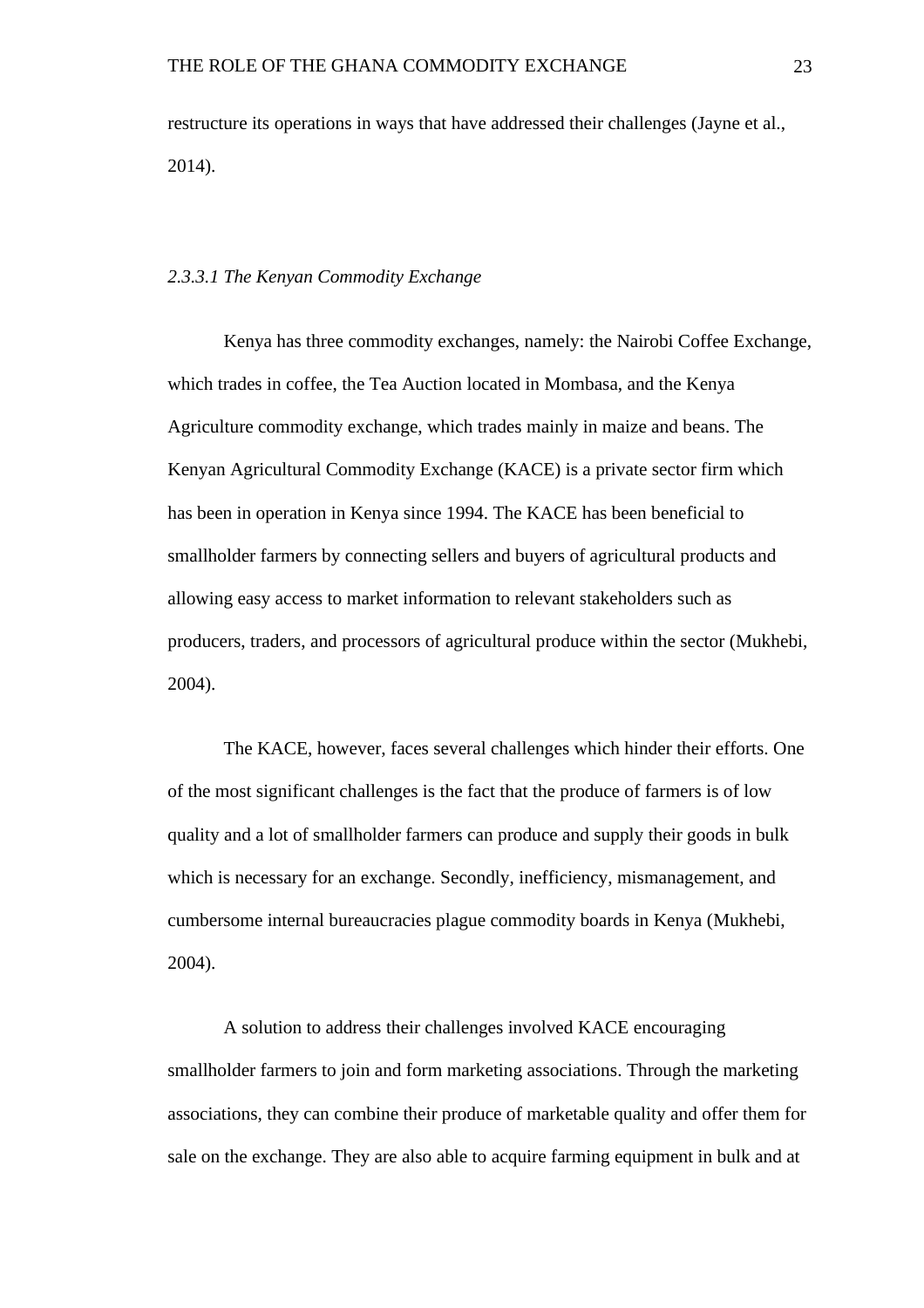a cheaper price. KACE also set up an electronic market information system known as the Regional Commodity Trade and Information System (RECOTIS). Through this, a more extensive range of market participants can access market information, thus promoting regional trade.

Generally, due to the problems the KACE faces, such as lack of infrastructure, fragmented markets, and government intervention, the KACE has not been able to achieve the volume and frequency of trade they targeted. So, they have decided to focus on information dissemination and act as a provider of market information for a fee.

By a conjoined effort of the National Cereals Produce Board (NCPB), the Kenya Agricultural Commodity Exchange (KACE), the Eastern African Grain Council (EAGC), and the Nairobi Stock Exchange, a platform where futures can be traded has been set up. The market trades in three major grains produced in East Africa, including maize, rice, and wheat. This has been met by criticism as some scholars argue that, Kenya has not established the fundamentals for a viable futures commodity exchange market. They say that there is a need for a sound legal and regulatory framework as well as improvements in road networks to connect farmers to the exchange facilities. There must also be improvements in warehousing facilities to enable products to be stored for a more extended period (Omondi, 2010).

## *2.3.3.2 The Zambian Commodity Exchange*

The Zambian agricultural commodities exchange (ZAMCE) was launched in 2007. It trades mainly in wheat, maize, and soya beans. Most of the exchange deals are conducted under 'registered trades' rather than trade across the floor. The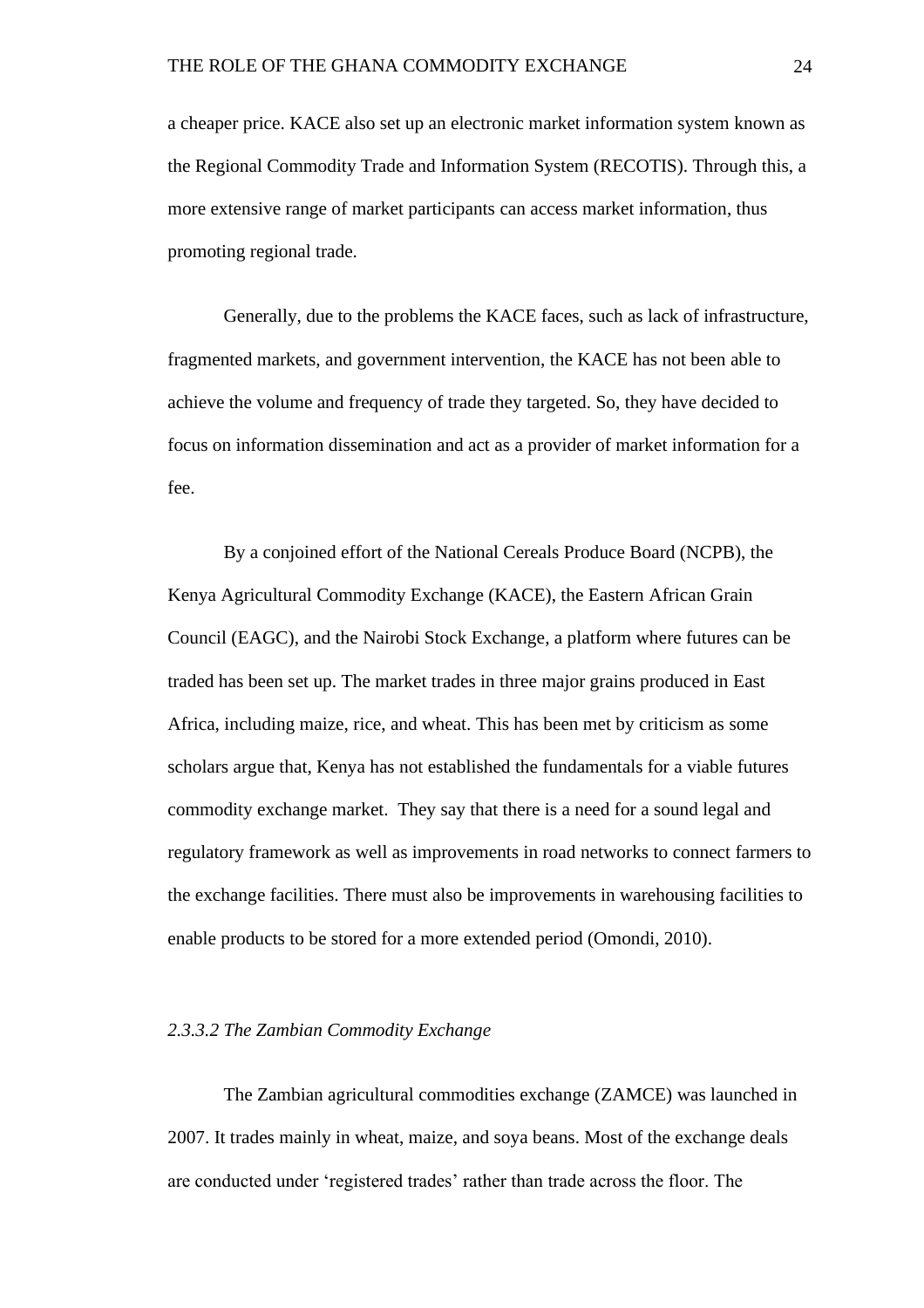registered trade option is considered by some scholars to defeat the entire purpose of the exchange. This is because, parties to registered deals get the assistance of the exchange's contract and arbitration services, but do not have to disclose the prices or terms of the contract immediately (Robbins, 2011).

The ZAMCE was initially owned by 15 'brokers' including three large trading companies and has closed membership to other companies. The exchange was not able to make the 400,000 tons a year of trade needed to break even and was only able to make 60,000 tons a month. Sitko and Jayne (2012) identified five factors contributing to the low trade on the Zambian commodity exchange. First of all, the exchange was not able to attract financial institutions who were willing to commit to commodity exchanges. This is because of the frequent and unpredictable government intervention in the grain markets. Secondly, there was the fear by market participants that there would be non-compliance and other opportunistic behaviours would be displayed by participants. This made commodity exchanges appear overly risky and thus not attractive. The third reason is that there was the possibility of conflict of interest as some brokers were also traders. The fourth reason is that there is no system in place to prevent brokers from speculating or hoarding food products. Finally, the fifth point is that membership fees for participants were excessively high.

In 2012, the ZAMCE suspended operations to deal with some of the challenges raised earlier. Since their suspension, the ZAMCE shareholders have made efforts to restructure its ownership hierarchy (Sitko  $\&$  Jayne, 2012). To deal with the conflict of interest that may arise as a result of management and ownership being together, the ZAMCE separated the management from the trading interests of the owners. This resulted in a restructuring which greatly reduced the stake the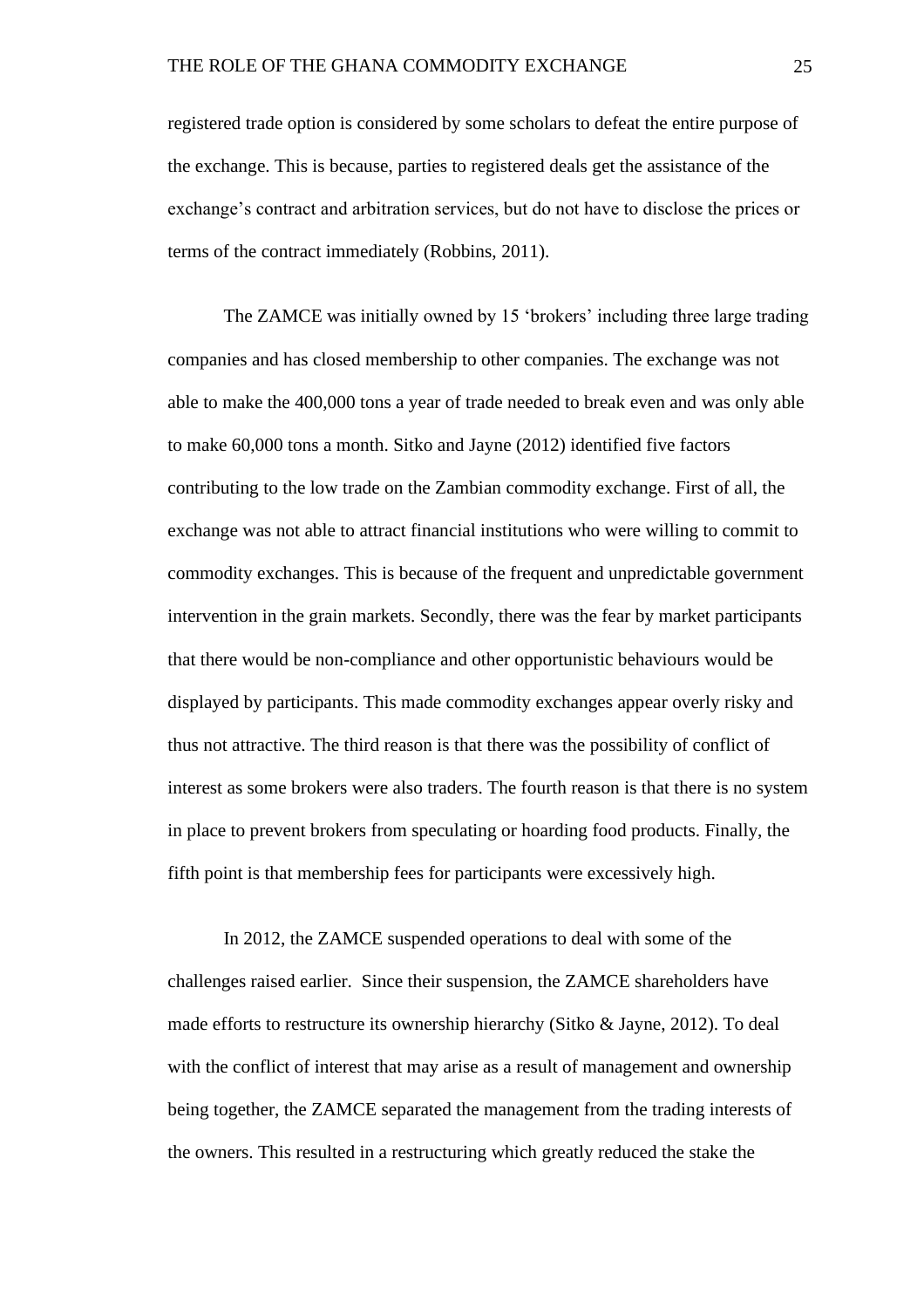current ownership had in the company. Before the demutualization (separation of ownership from management) process in 2012, the Zambian National Farmers Union (ZNFU) was hesitant to encourage its members to utilize the services of the commodity exchange. This was because they did not trust that the existing brokers would act in the best interest of farmers. The demutualization has changed all these negative sentiments, and now the ZNFU has stronger confidence in the ZAMCE.

The exchange still has some issues that require resolving for the ZAMCE to resume operations smoothly. The government frequently imposes export bans on short notice and this has prevented financial institution commitments; there is also the absence of a warehousing authority. The reason for the government's unwillingness to set up a warehousing authority is unclear. It is purported that some individuals benefit from the current market system and would not want price discovery mechanisms created by the warehouse receipts which will benefit more people. (Robbin, 2011).

#### *2.3.3.3 The Ethiopian Commodity Exchange*

The Ethiopian Commodity Exchange (ECX) was launched in 2007, and soon after its launch, maize, wheat, and beans were the main traded commodities (Gabre-Madhin, 2011). However, during that same period, Ethiopia experienced a food price crises, and grain prices spiked without control. There were also speculations that exchange trading would cause further hikes (Jayne, et al, 2014). The crises in food grain prices pushed the ECX to introduce new commodities which had greater price stability and market liquidity. The exchange resorted to coffee and sesame seed trading, which are both important export commodities in Ethiopia. In July 2008, a law was passed to ensure that Ethiopian coffee was not directly exported by farmers, but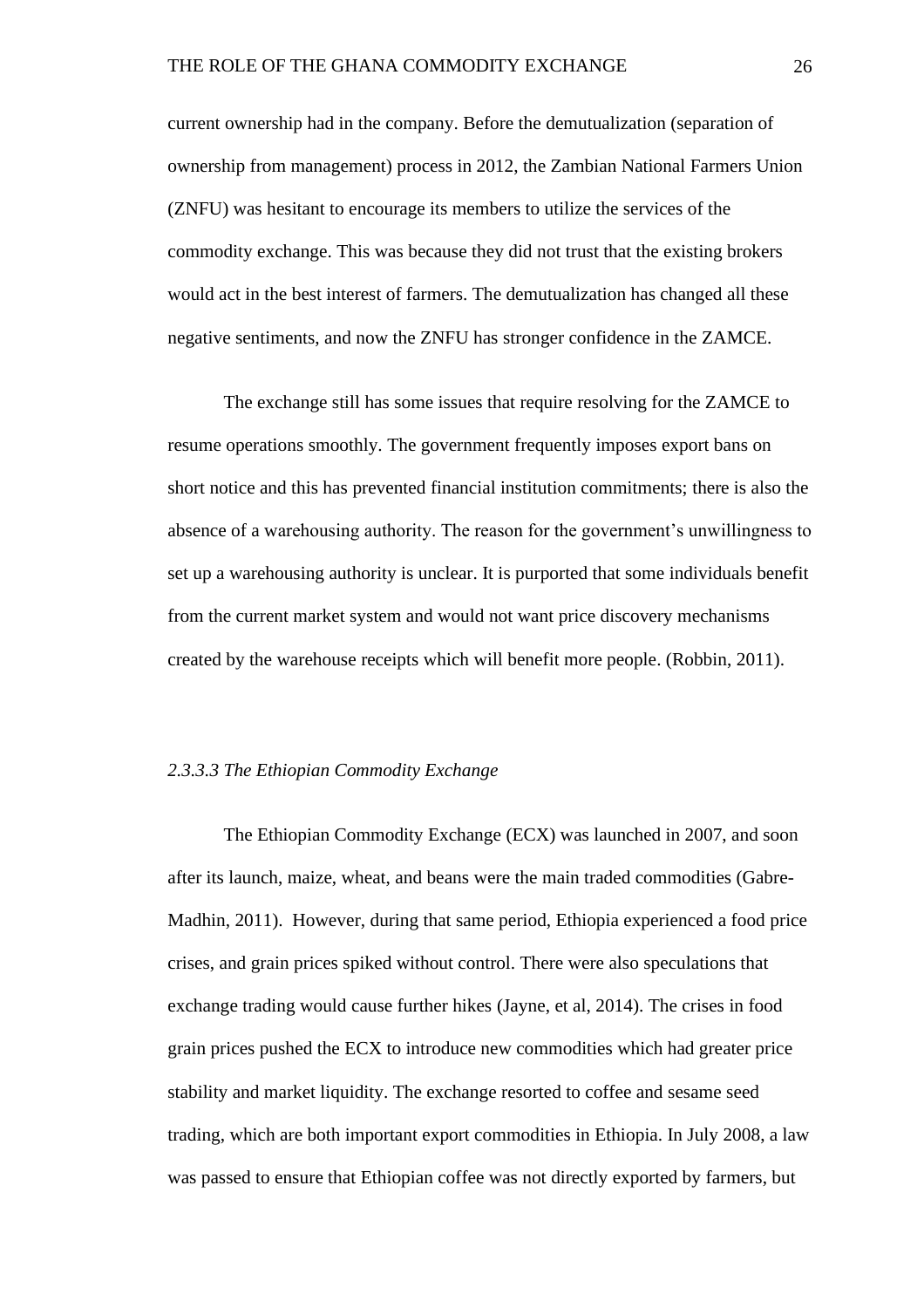that would be traded on the Ethiopian Commodity Exchange. In 2010, the ECX resumed trading in grains after it signed an agreement with the World Food Program (WFP) to buy maize through the exchange. The WFP is a major food purchaser in Africa and as a result, dictated the terms of purchases. In 2010, it made an encouraging start with 6,000 tons of maize purchases (Jayne et al., 2014).

The ECX is not without its challenges and they are as follows. A study by Whitehead (2013) argues that the ECX is inaccessible to smallholder farmers and that the current ECX model prevents effective traceability. Traceability is a system in which agricultural produce can be traced from the field to the buyer by grouping the produce into distinct portions and assigning them unique codes (Cornell University, 2019). Monmouth, a premier coffee company in London, raised a concern about Ethiopia's coffee export. The company stated that the coffee traded on the ECX was limited in traceability. It was difficult to trace the journey of the coffee beans from the producer to the final consumer. Purchasers of the coffee from the ECX are interested in knowing what they are buying and where they are buying it from and therefore are dissatisfied with the lack of traceability of the ECX's coffee.

There are also arguments that farmers' share of international coffee prices have not risen compared to farmers share prices before the ECX was launched (Jayne, 2014). For example, data from the International Coffee Organization (2012) have indicated that farmers took home 51.6% of the export price of their produce in 2012. This is a reduction in the 57.1% of the export price they obtained in 2007, which was before the exchange was established.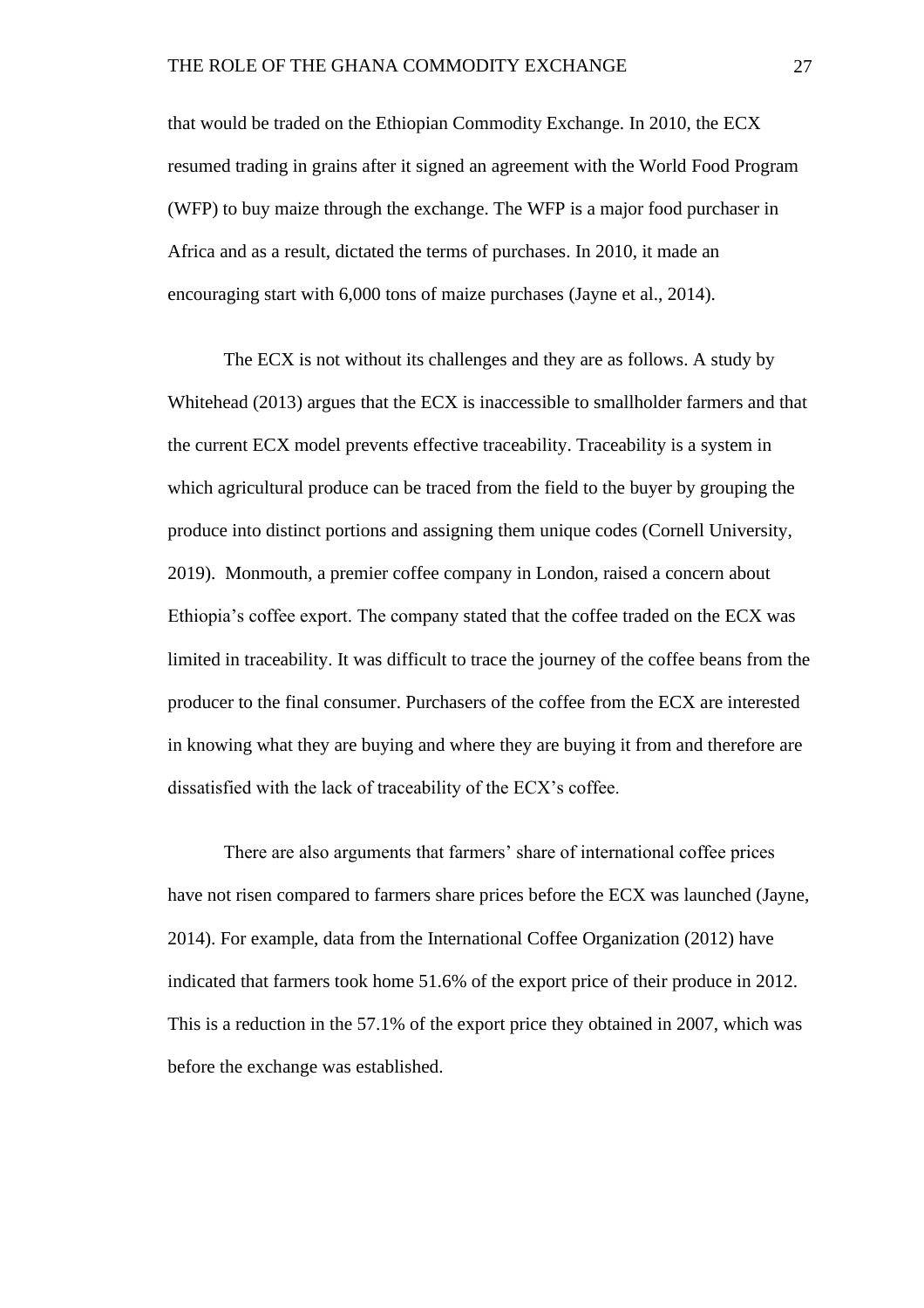2.4 Insights drawn from the experience of commodity exchanges in other parts of Africa.

A trend that has been noticed from the three commodity exchanges is the role of the government. If the government is not in support of the commodity exchange, the private sector faces intense difficulties when trying to execute their exchange plans. For commodity exchange initiatives which are privately held, their success is much dependent on the government's willingness to allow it to operate. National initiatives are not without their fair share of problems as they have to deal with 'too much' government interest. This occurs where government interventions disrupt the operations of the exchange (Mezui, C. et al., 2013).

The role of the government should be limited to ensure that they do not have a controlling stake but are able to perform their required functions such as licensing the exchange and ensuring that requirements are met for the establishment of the exchange. The government can also work side by side with the various stakeholders to help ensure the exchanges' success (Mezui, C. et al., 2013).

The Ethiopian Commodity Exchange has been able to attain many positive developments such as raising warehouse receipts for all commodities traded on the ECX, creating a transparent market and providing market information. (Rashid, 2015). It is purported to be one of the most successful commodity exchanges in Africa. The ECX demonstrates how effective government intervention can provide positive outcomes. Therefore, greater attention must be given to it to ensure that the maximum benefits of positive government intervention are achieved (Rashid, 2015).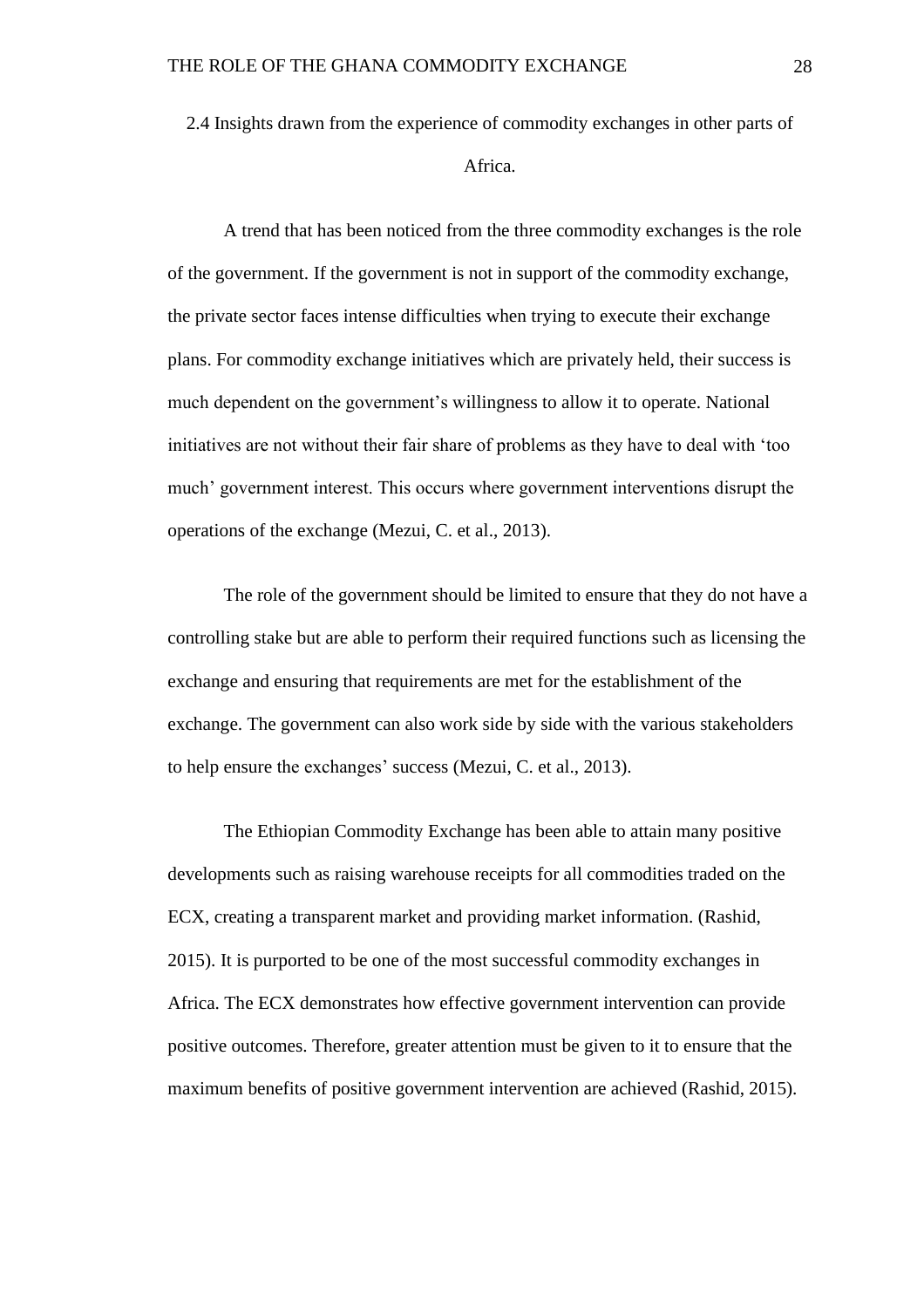Another notable trend that can gleaned from the various country experiences is the inability to obtain the support of large traders. It appears as though large traders in agricultural produce are not interested in utilizing the commodity exchange. They believe that because of their size, they can attract large margins and therefore do not need to utilize the services of agricultural commodity exchanges. Because of this, the volume of trade on some exchanges in Africa as seen in the cases of Kenya and Zambia are usually low. It is, therefore, important that the commodity exchanges of the various countries stress benefits of commodity exchanges such as the creation of a centralized market, possibility of reducing transaction costs and the possibility of entering into forward and futures contracts (Mezui, C. et al., 2013).

There must be sufficient volume of trade to cover the fixed costs of operating a commodity exchange, considering that for the majority of African countries which have commodity exchanges, the volume of trade is low. Therefore, African commodity exchanges can consider inter-regional trade in order to make commodity exchanges more viable. As a matter of fact, in Africa, the Pan- African Commodities and Derivatives Exchange (PACDEX) has initiated the establishment of national exchanges in some countries including Ethiopia, Nigeria, Kenya, and Uganda as part of their aim to establish a pan-African commodity exchange (Mezui et al., 2013).

## 2.5 Gap in Literature

The above literature presents a case for assessing the role of the GCX in improving agricultural sector productivity in Ghana. Ghana is interested in promoting development of its agricultural sector, and this is seen in the primary mandate of the Ministry of Food and Agriculture which is to promote sustainable agriculture to improve the livelihood of producers, processors, and traders. Therefore, the role of the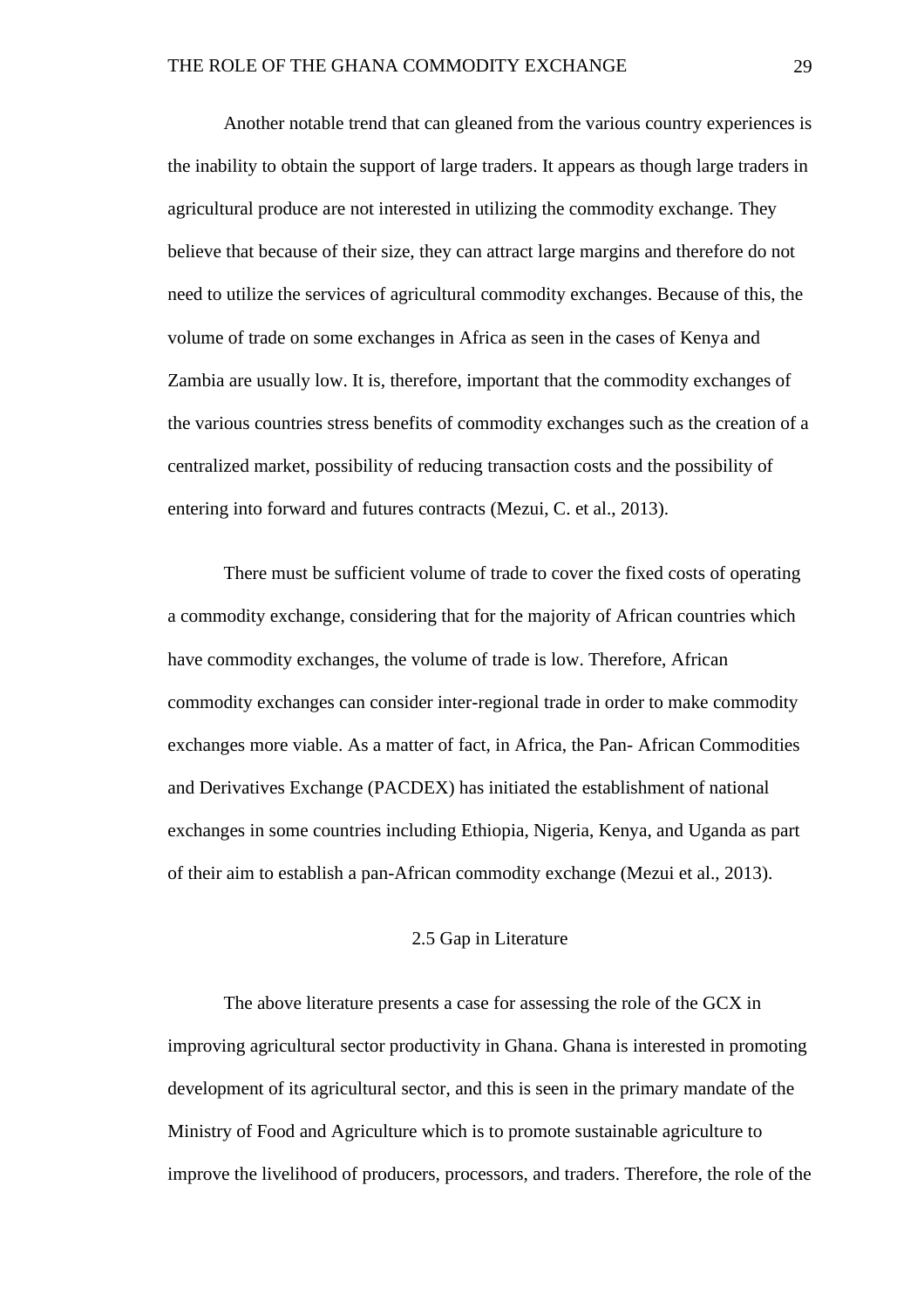GCX in improving agricultural sector productivity needs to be explored and analyzed as a tool for development and growth as well. Hence, this thesis will investigate the benefits of the GCX on smallholder farmers to determine its progress, prospects and challenges.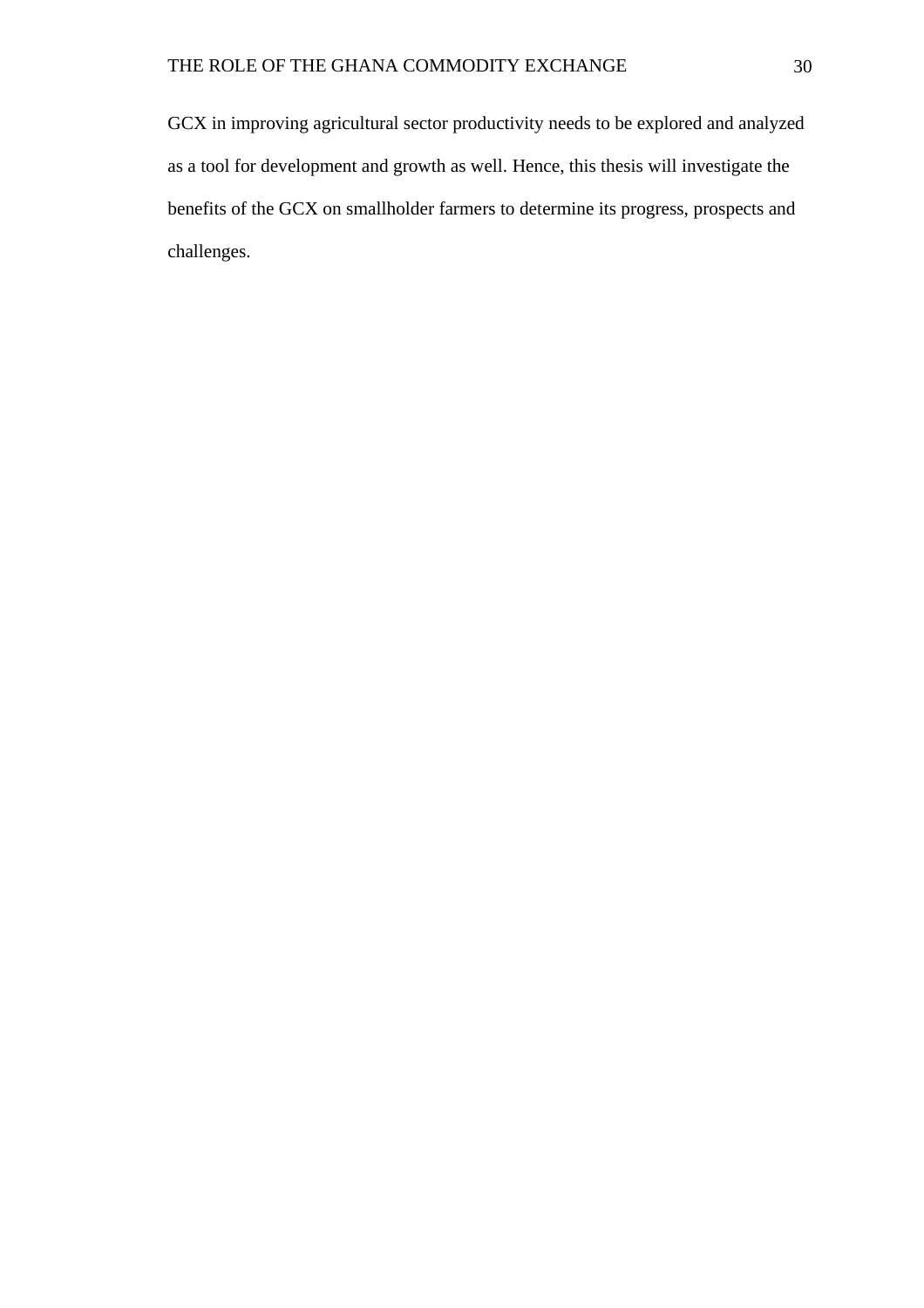## CHAPTER 3: METHODOLOGY

## 3.1 Introduction

This chapter focuses on explaining the method by which the research was conducted. The research sought to assess the benefits of the operations of the GCX on smallholder farmers and explore the challenges that the exchange faces. To adequately achieve these objectives both primary and secondary data were collected. The chapter explains the research design, tools and methods employed in the data collection, process, sampling techniques and analysis. This chapter also highlights limitations in the data collection and ethical considerations.

## 3.2 Research Design

This research was conducted using qualitative approaches. The qualitative approach involved exploratory analysis. Exploratory analysis was employed because, it provided systematic yet flexible guidelines for collecting and analyzing data for constructing theory (Charmaz, 2014). Exploratory research design was chosen to gain background information and to define the terms of the research problem (van Wyk, 2012). This form of research concentrates on smaller and focused samples rather than large samples. The research is concerned with gaining an in-depth understanding of the research topic from the perspective of the research participants.

## 3.3 Research Method

Structured interviews with officials of the concerned functional heads of the GCX were conducted. The head of settlement and financial services and the head of risk and central depository were asked to elaborate on the difficulties, accomplishments, and prospects of the exchange and to provide their expert and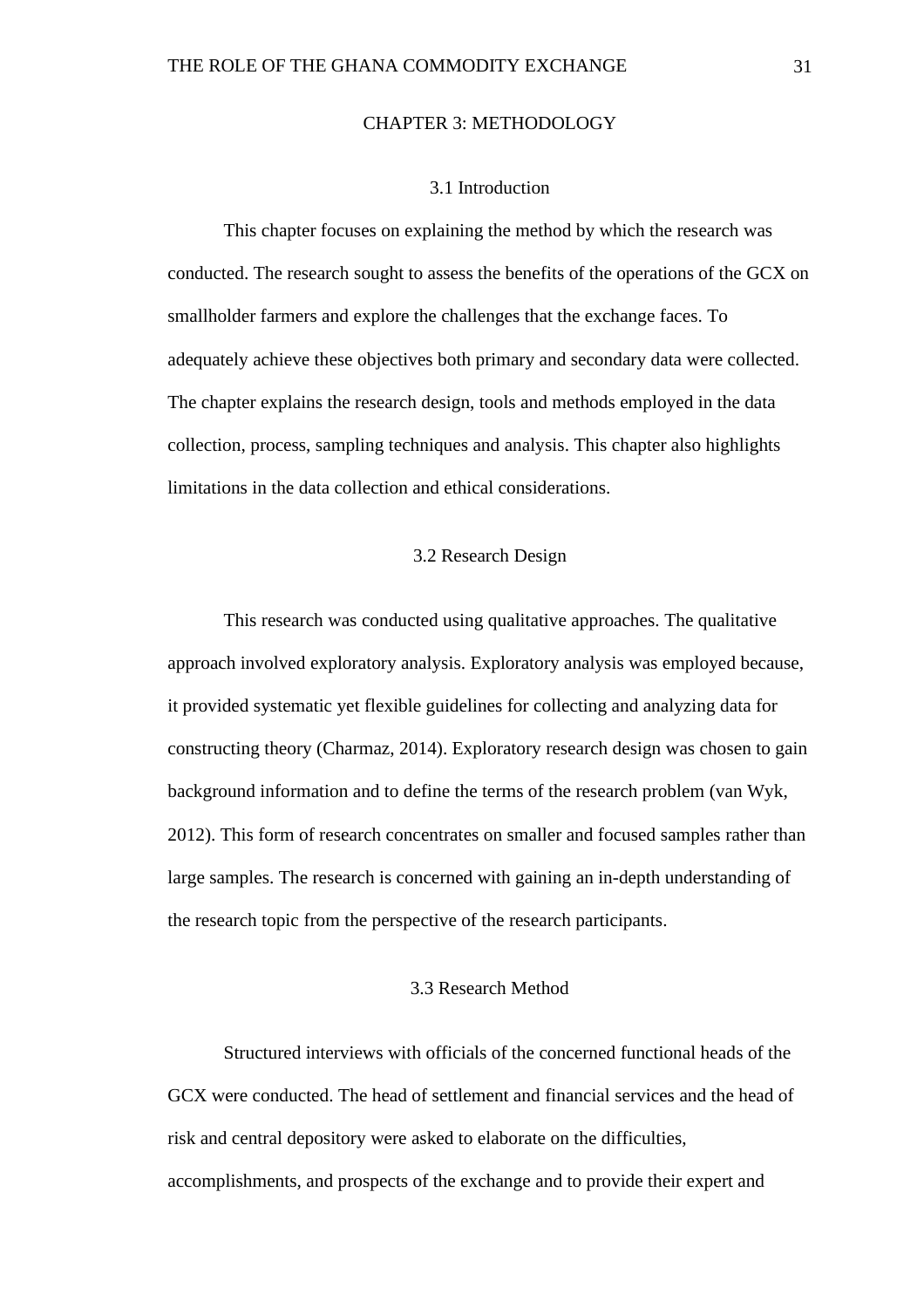individual views which they believed would be beneficial to the GCX.

The focus of the study is on small holder farmers, therefore potential participants (smallholder farmers who had ever used the services of the GCX) were identified and contacted. They were interviewed in order to gain a better understanding of the impact the operations of the GCX is having on their livelihoods. The information was recorded by taking notes. These sessions were done on a face-toface basis. However, telephone interviews were where the participant was not available for a physical meeting.

In addition to this, other relevant members trading on the Ghana Commodity Exchange were interviewed since their participation was essential to the success of exchange. There are 73 listed members trading on the Ghana Commodity Exchange (according to the exchange's website) and out of this, eight (8) participants with a direct or indirect relationship with smallholder farmers were identified and interviewed. Both primary and secondary data were collected and analyzed. Primary data was collected in the form of semi-structured interviews. Secondary data were gathered from peer reviewed scholarly articles including UNCTAD papers and internet articles. The interviews were used to foreground the benefits of commodity exchanges to smallholder farmers.

In total, two functional heads of the GCX were interviewed, as well as one institutional member of the GCX, three aggregators (who aggregate commodities on behalf of smallholder farmers), three smallholder farmers including one who represented a farmers' association, and finally one buyer on the exchange. It must be noted here that some of the aggregators interviewed also bought commodities on the exchange.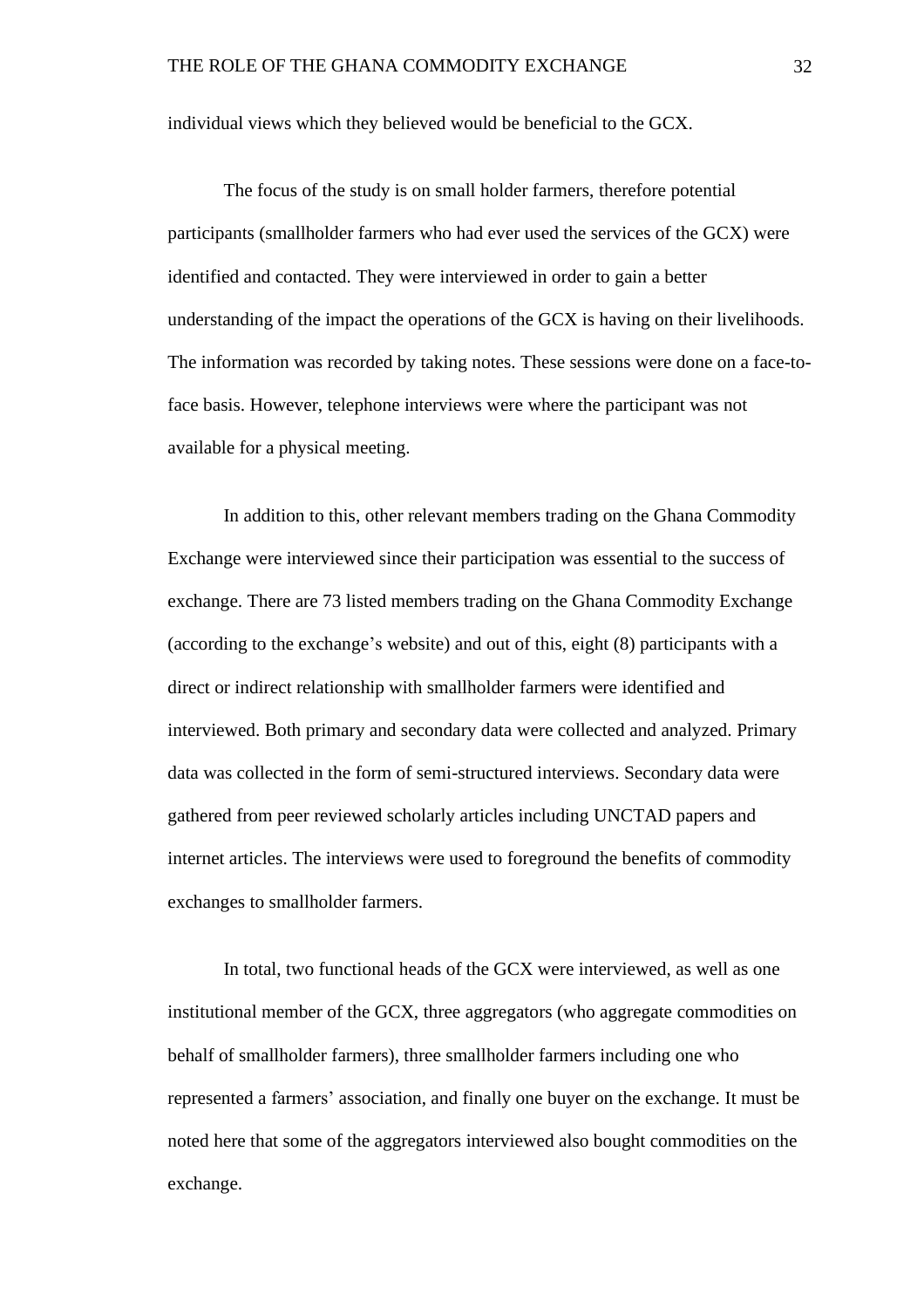

*Figure 2.* Breakdown of Interview Participants

## 3.4 Area of Study

The research was conducted in the Greater Accra Region where the head office of some relevant institutions is situated. The head office of the Ghana Commodity Exchange is located in the Greater Accra Region. Participants trading on the exchange who were residing in the Greater Accra Region were also contacted to partake in the study. Some participants who are farmers resided in the Greater Accra Region; however, their farms were located outside the region.

# 3.5 Sampling Strategy

To recruit participants, purposive sampling was employed. Purposive sampling is used to recruit participants who have important knowledge necessary to conduct the research (Tongco, 2007). This sampling strategy was mainly used to recruit the expert informants of the research. To get in contact with farmers the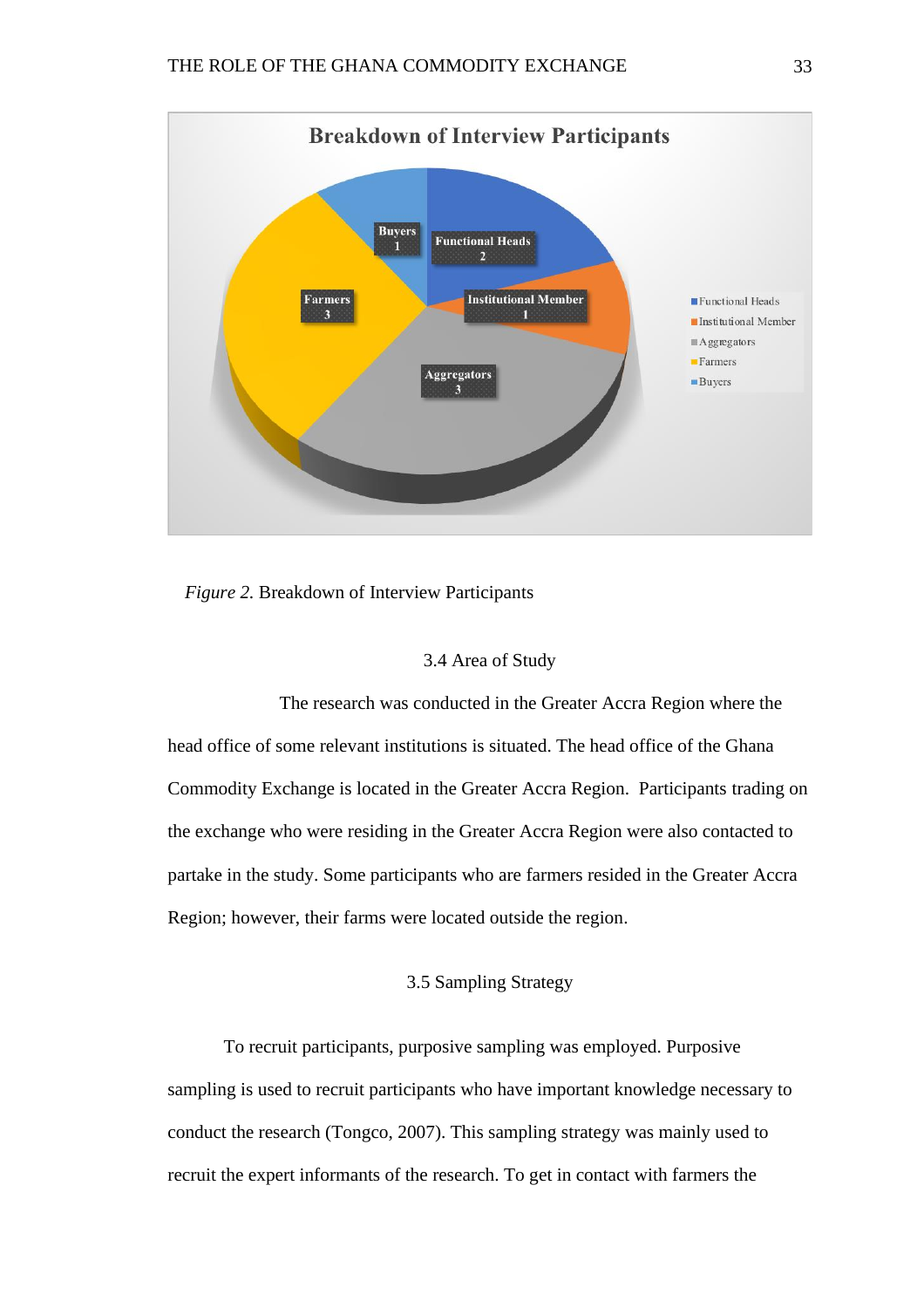snowballing technique was used. Initially, a few farmers were found and snowball sampling was used to locate and find the rest. Snowballing was used so that participants with target characteristics could easily be found (Naderifar, et. al, 2017).

#### 3.6 Analysis of Data

Thematic coding was used in this study to analyze the data collected. Thematic coding analysis is a tool some researchers use to categorize data into common themes and therefore it enables the researcher to establish a framework of thematic ideas about it. (Gibbs, 2007). After themes have been derived, thematic analysis, which is a tool that some researchers use to identify, analyze and interpret patterns of meaning within qualitative data, (Braun & Clarke, 2016) will be employed.

## 3.7 Limitations of the study

Most of the limitations faced during the research are related to the newness and uniqueness of the operations of the GCX. First of all, the GCX is an infant institution and therefore, academic resources helpful to conduct research on the organization are limited. In addition to this, the very short time experience of the institution would affect this thesis from capturing possible development that may rise due to learning by analyzing trends.

The absence of data caused by the newness of the exchange is reason for the which none of the theoretical methods of assessing impact in developing countries was implemented. Instead, a qualitative approach was deemed appropriate in order to capture in depth the experiences of participants. In addition to this, the time available was limited so not many other participants were interviewed to glean their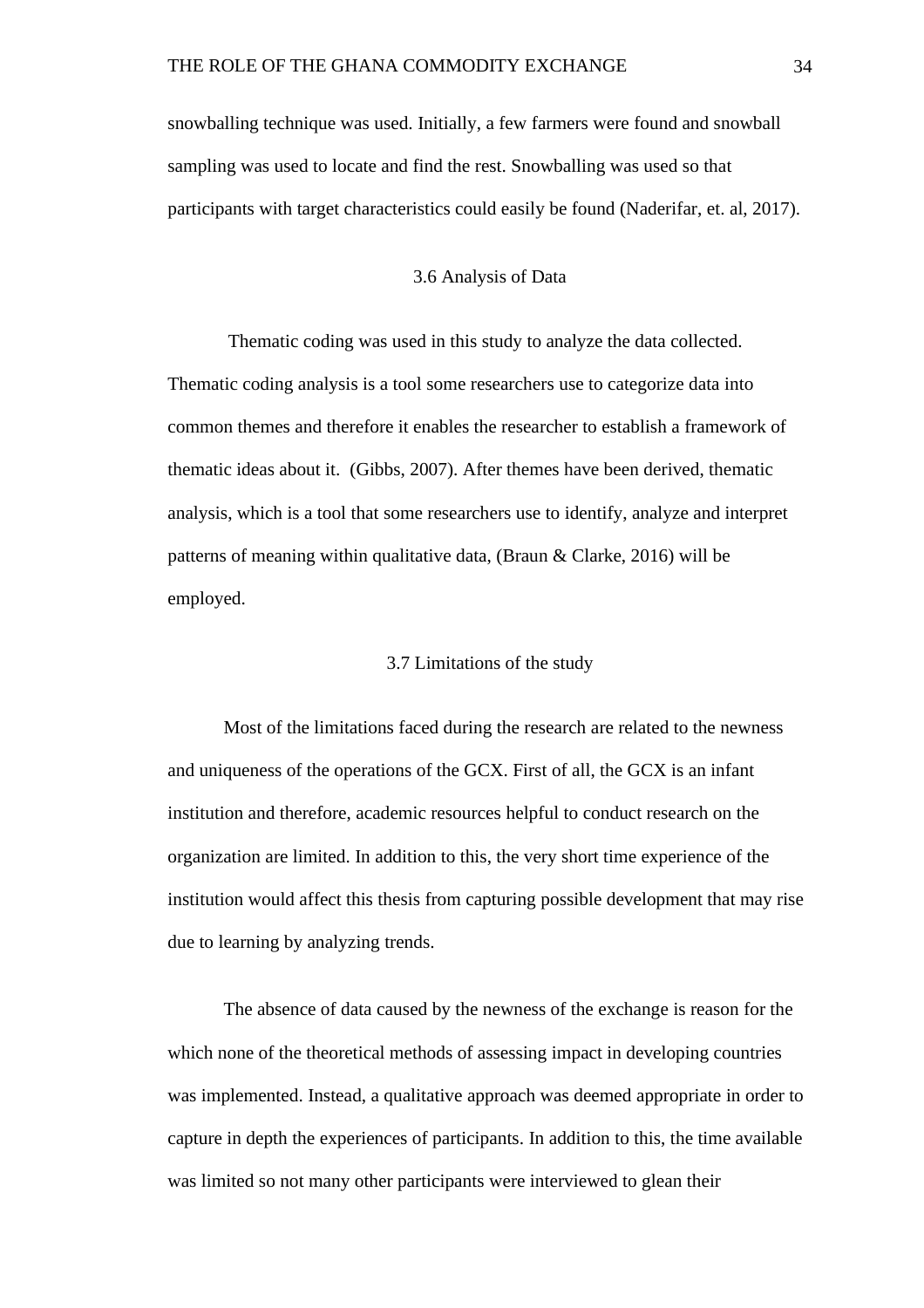experiences and views.

## 3.8 Reliability and Validity

Reliability is a concept used to evaluate quality in qualitative research with respect to credibility, neutrality, consistency and applicability or transferability (Lincoln & Guba, 1985). A reliable study is one in which the results can be replicated under similar conditions. Validity serves as a means for researches to apply a qualifying check or measure for their research (Cresswell & Miller, 2000). To ensure that the research is reliable and valid, the results of the study were shown to participants to get feedback and to ensure alignment. This was done to avoid personal biases influencing the results. Also, meticulous record keeping was observed during the record keeping process to ensure that interpretations of data are consistent and transparent (Noble, & Smith, 2015).

# 3.9 Ethical Considerations

This paper acknowledges the fact that it must it must minimize risk to its participants while attempting to maximize the quality of information produced (Gillespie, & Glisson, 1992). The research therefore observed the principles of ethics and ensured that the confidentiality of participants was maintained. In addition to this, approval was sought from participants who were interviewed and, interview participation only occurred after the participant had understood the purpose of the research and filled a consent form. The highest level of integrity and ethical standards of academia were observed in this research and external sources of data were referenced. No attempt was made to fabricate or destroy the data collected during the research.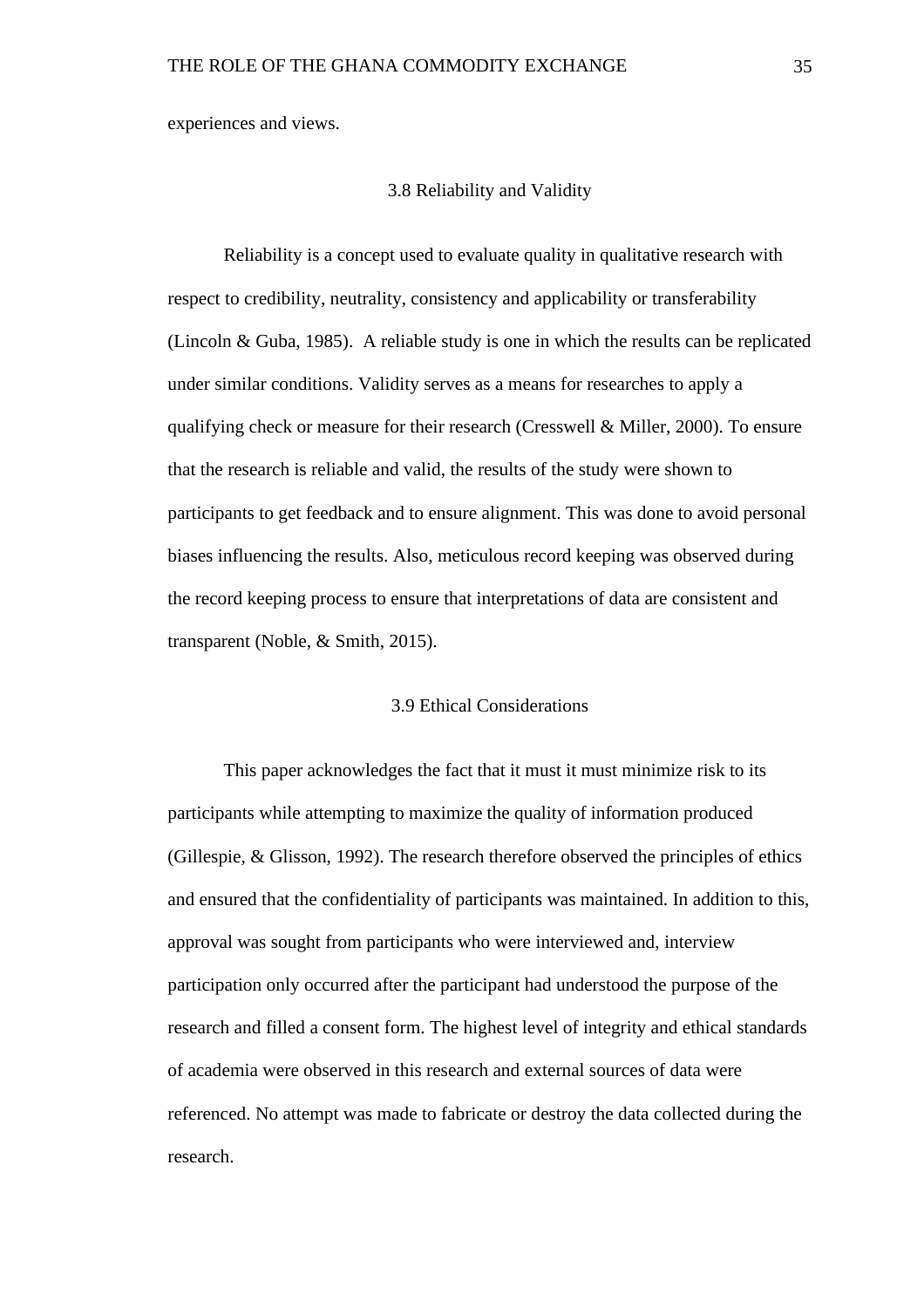#### CHAPTER 4: FINDINGS & DISCUSSION OF RESULTS

In this chapter, detailed discussions and analysis of the study findings are presented. The research questions and objectives are reiterated here to easily follow the discussion of the results. The two research questions are:

- (i) How have farmers benefitted from the operations of the Ghana Commodity Exchange?
- (ii) What are the challenges faced by the GCX in their operations? The corresponding objectives are:

(i) To determine how farmers have benefited from the Ghana Commodity Exchange. (ii) To determine the challenges the GCX is facing in its bid to achieve general agricultural sector performance.

#### 4.1 Respondents' Background

To answer the research questions and achieve the research objectives, ten interviews were conducted, and the participants were selected using purposive and snowball sampling techniques. Two functional heads from the GCX were interviewed; they were, the head of settlement and financial services, and the head of risk and central depository. Other participants included members of the GCX including an institutional member (a representative from the National Buffer Stock Program), three aggregators (who buy produce from farmers and trade on the exchange), three smallholder farmers (known as associate members on the exchange), and a buyer.

All of the participants had been members of the exchange since its inception in December 2018. One of the smallholder farmers interviewed belonged to a farmers' association and each of the aggregators aggregated produce from at least one hundred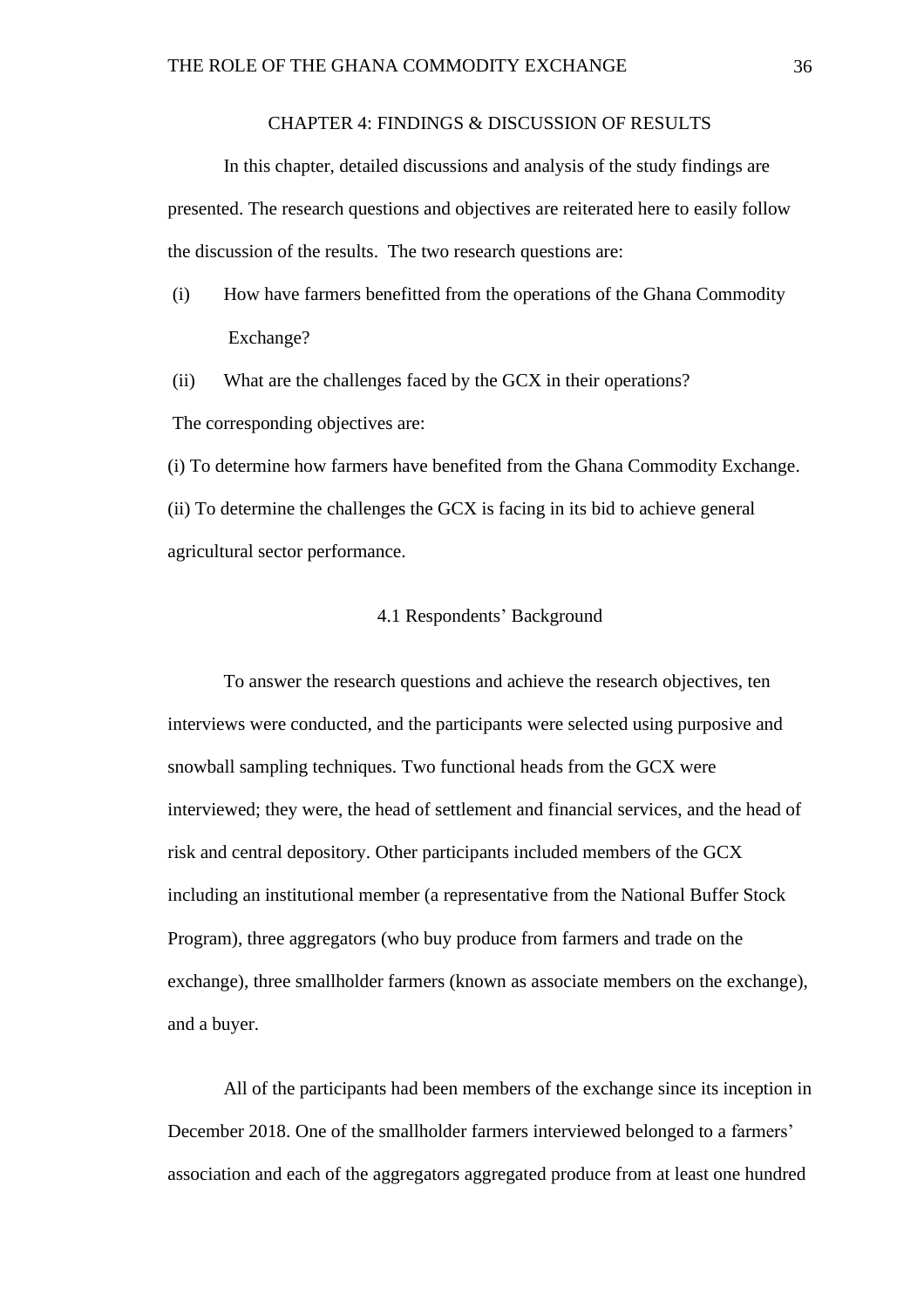(100) smallholder farmers. The buyer interviewed bought grain mainly to supply chicken feed to her poultry farm. One of the aggregators interviewed also indicated that his organization had also made some purchases from the exchange.

4.2 Benefits farmers obtain from the operations of the GCX

The following questions were asked with respect to benefits and challenges small holder farmers face with respect to the GCX. The benefits of the commodity exchange were based on Kynetix's (2016) six benefits of trading physical commodities on an exchange. They are listed below:

i. Improved transparency and liquidity of markets as a result of centralizing them.

ii. Price discovery is improved with commodity exchanges

iii. By providing a transparent, secure, and regulated exchange, commodity financing is easier to assess.

iv. Warehouse receipts can be used as collateral for a loan.

v. The exchange ensures that products are graded and standardized; therefore, buyers can be sure of a quality product.

vi. Finally, exchanges help buyers ensure traceability.

#### *4.2.1 Price Discovery*

Members of the GCX were asked how the exchange has improved price discovery; that is, the accurate determination of the value of the commodity over time. The summary of the findings based on this question was that, the exchange had indeed improved the accurate determination of the value of the commodity. Specifically, one aggregator indicated that, "*prices quoted on the exchange are fairly*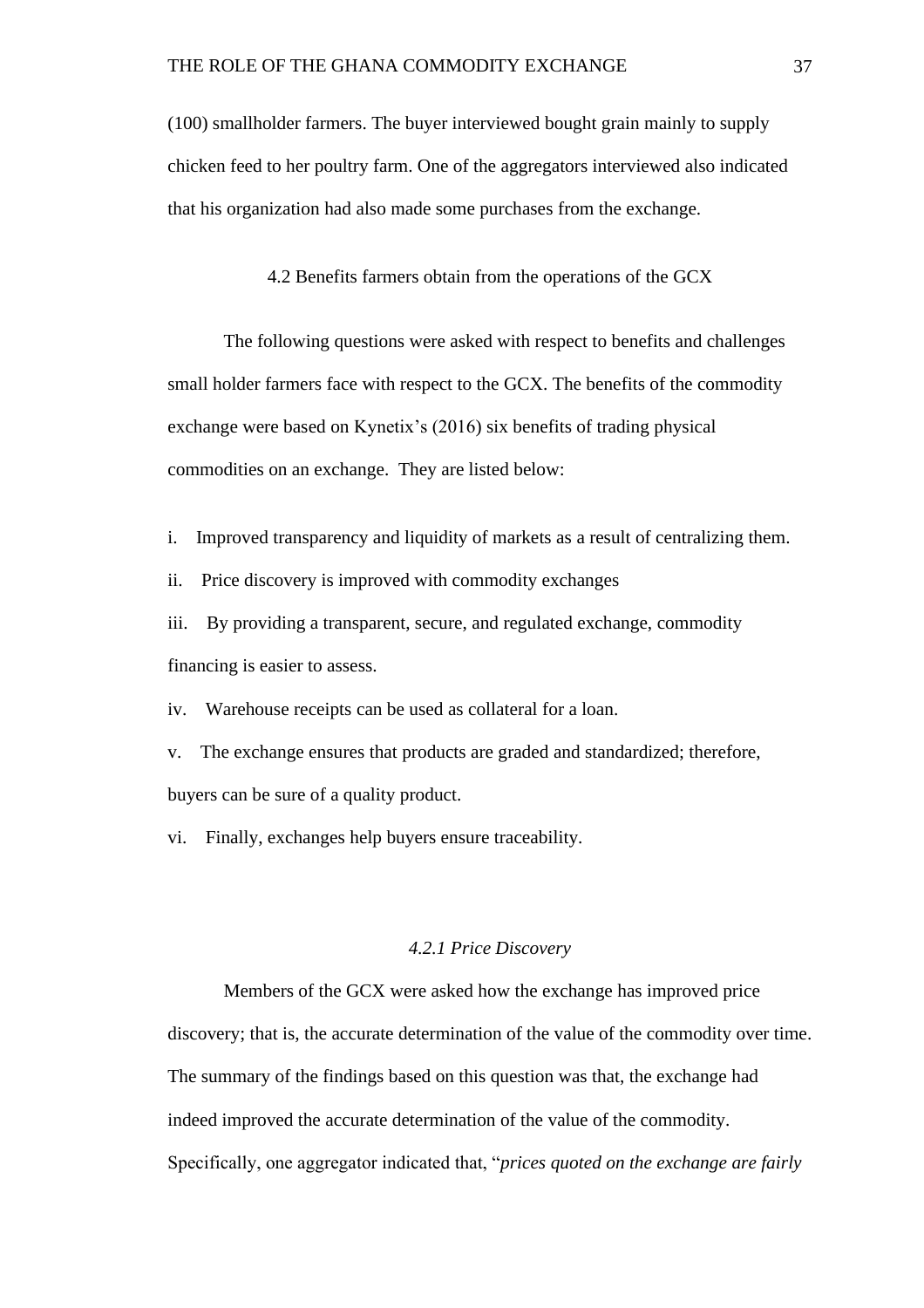*stable and reflect the real value of the commodity as the exchange has ensured the highest quality standards of the product".* 

The exchange facilitated this by factoring in ask and bid prices in the determination of its prices. This means that the exchange prices reflected both supply and demand in a particular time and this was an accurate determination of the price. One participant spoke of the use of world market prices as a basis of establishing askand-bid prices. This information which was not typically available to some smallscale farmers is now available; hence, the GCX has been able to create a greater spread of market information which helps to improve price discovery. The participant said, "*The exchange uses world market prices to price and also send us these prices on our mobile phone and this is fair for us farmers".* 

With greater market information spread and real time ask-and-bid prices being factored into the price, participants were of the unilateral view that the exchange has improved greater price discovery. The use of an electronic trading platform also makes it easy to access real time prices with a mobile device. One participant said that he received prices on his phone even though he is not close to the exchange and this helps him to make better decisions. Another said that, *"the prices are an accurate representation of maize prices all over Ghana".* Thus, making a profit on the exchange was easier; according to a participant, he was able to make profit on the exchange because prices were stable and were an accurate determination of the value of the commodity.

#### *4.2.2 Price risk management*

The second question was aimed at collecting information on the benefits of the GCX for small-scale farmers. The question is, 'has the exchange been beneficial in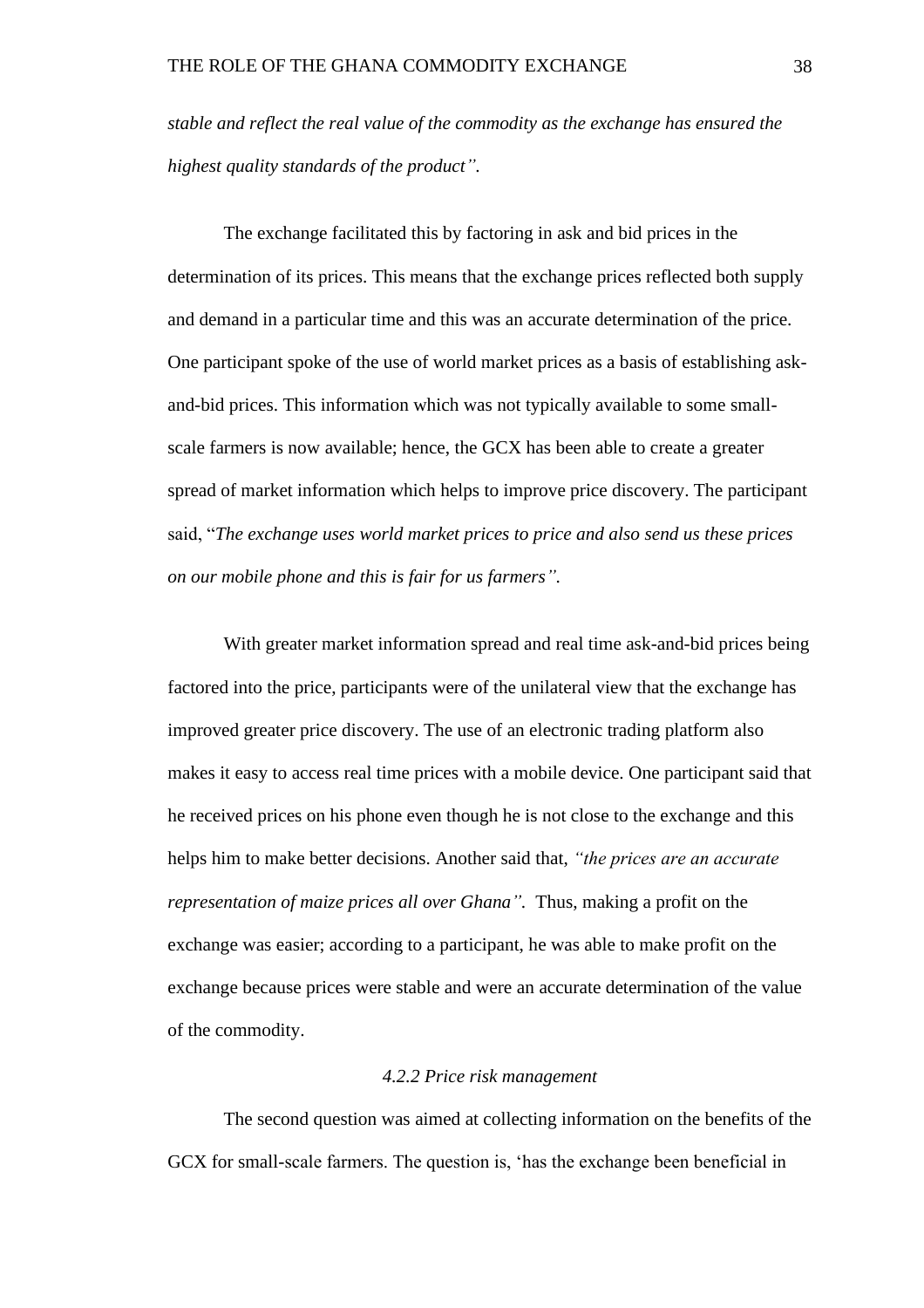terms of price risk management, that is, protecting you against future price hikes or dips? Price risk refers to the uncertainty regarding future commodity prices. Instruments to hedge commodity risk price consist of futures, forward contracts, options and swaps. These instruments have, however, not started operating on the GCX. Discussions with functional heads of the GCX revealed that in the near future, futures contracts would be traded. The functional heads agreed that, once the currently operating spot market is well-established and there is sufficient volume of trade, as well as a greater confidence in the exchange, futures contracts will be traded. All of the participants were in agreement with the prospect of a futures contract; however, none of them had traded on the exchange by using such a financial hedging contract. This is because, the exchange had not yet started issuing futures contracts.

However, a participant stated that, even with the spot contracts, when a price was determined for a particular transaction, one was certain that these prices were 'locked' and were not subject to sudden and unpredicted changes which were likely to occur in the open market. He stated that, *"the exchange prices offer stability that the open market does not have."* He continued and said, "*it is not subject to change and you can be sure that the price will not be this today and that tomorrow. It helps us determine our profits and plan beforehand."*

## *4.2.3 Reduction of Transaction Costs*

The third question was, how has the GCX been efficient in reducing transaction costs?' This answer got mixed responses from the participants. All of the participants agreed that the transaction costs of finding an appropriate buyer or seller had been reduced significantly. However, there were other areas such as transportation costs which had more mixed reactions. Participants who were situated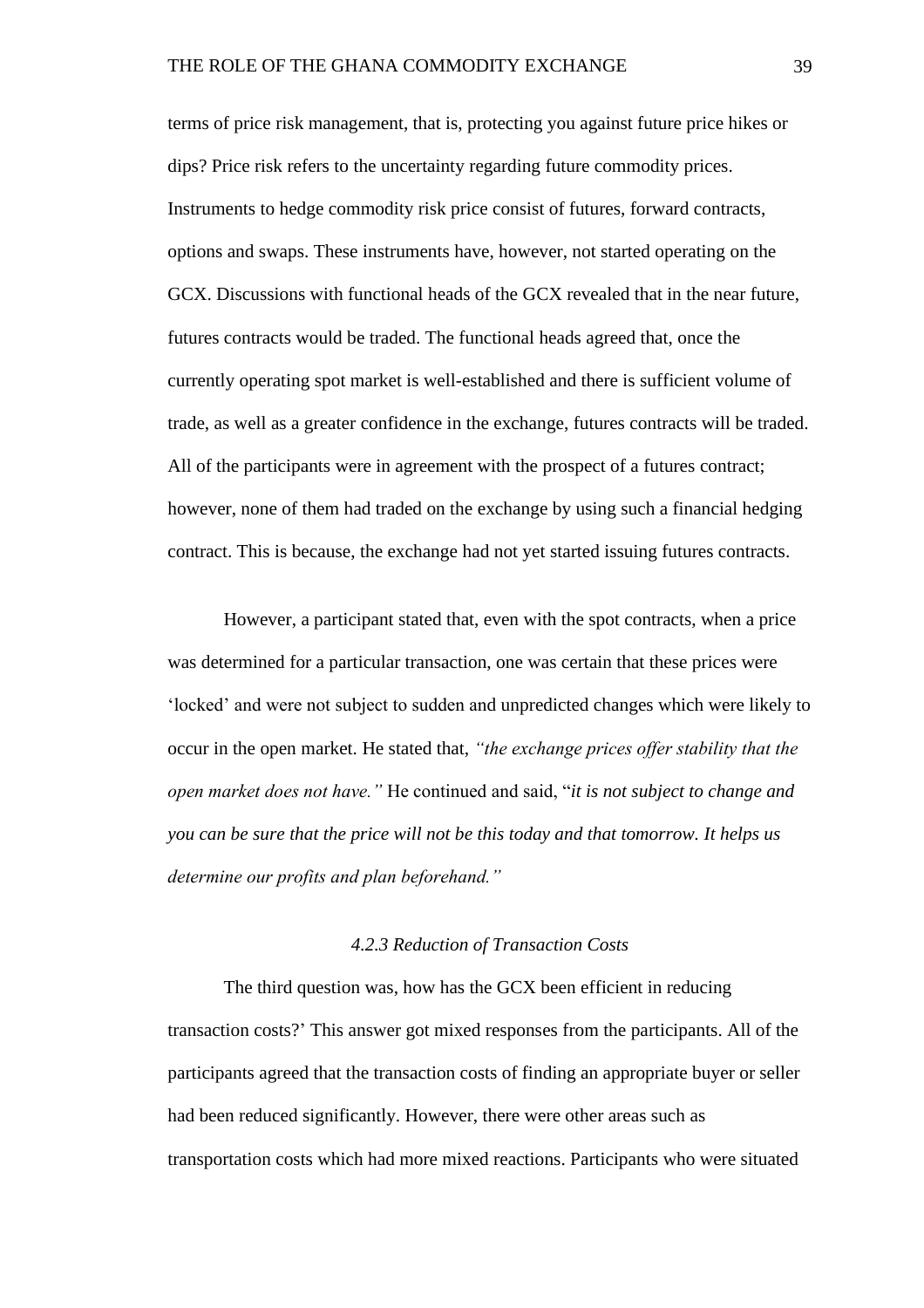close to warehouses seemed to enjoy the benefits of reduced transportation costs than those who were further away.

One participant reported that the nearest warehouse was 18 miles from his farm site and this was causing him great difficulty to transport the goods to the warehouse. She stated during the interview that, "*The distance from where I am to the warehouse is far and it is difficult to bring the goods there."* Another participant reported that the warehouses were understaffed and the worker at a particular warehouse took up to two weeks to collect the goods and place them in the warehouse. The participant stated that, *"There is only one person at the warehouse and he only comes around for my goods every two weeks and this disturbs me."*

Some participants described the membership fees as 'high' and thus discouraged more industry players such as farmers and aggregators from trading on the exchange. One of the participants said, "*The high membership fees discourages others from trading on the exchange and this will go against the GCX in the long run"*. He continued by saying that, "*they should reduce their membership fees so that a lot of people can be a part of it and they can have a high volume of trade."*

Transaction costs involved in finding the correct quality and grade for commodities are also reduced for buyers. The participants who had bought from the exchange attested to the fact that they were assured of the quality and quantity of their goods and did not have to spend more money performing their own quality control checks or cleaning the products themselves. The representative from the institutional body stated that: *"aggregators who buy produce from small-scale farmers seem to be better equipped to manage the demands of the commodity exchange and other management issues. They are better off because they have better connections and*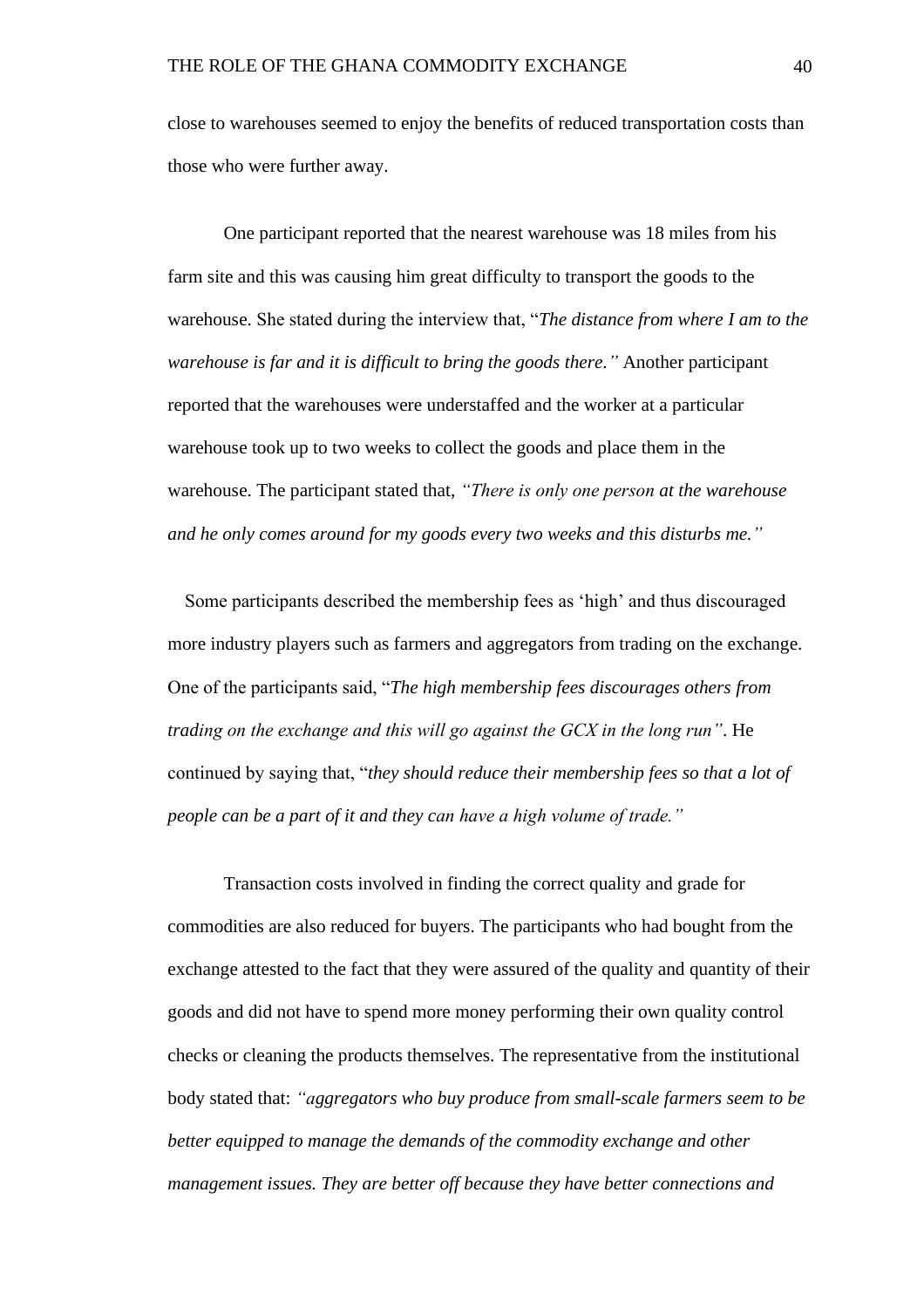*because of their size, are able to meet better the demands of the Ghana Commodity Exchange.*" He explained demands as membership fees, fulfilling quality standard procedures, and filing paper-work.

His point was demonstrated during my interview with a small-scale trader who purchased on the exchange. She spoke of the condition on the exchange whereby, in order to purchase, it is required to deposit an amount of money. This was not ideal as a small-scale purchaser who did not have enough funds to deposit for a number of days before a transaction could be locked. She stated, "*I do not have enough money to leave idle for three days while waiting for a seller to accept my ask price."* The representative of the institutional member of the exchange believed that, aggregators, institutional members and other 'large members' were in a better position to be involved in trade on the exchange.

The aggregators I interviewed did not have an issue with the arrangement explained above because they had access to a larger pool of financing. The aggregators had access to trucks to transport the commodities easily and enjoyed economies of scale as a result of their larger size than small-scale farmers. One aggregator indicated that, *"I can rent out my tractors and use them to raise additional funds when I run into challenges."*

All the participants I interviewed who had purchased on the exchange spoke of the assured quality and standard the exchange offers, a guaranteed standard that no one else offers. In her own words, one buyer said, "*maize usually has some chemicals which are harmful for production found in them. But the exchange ensures that the chemical found in the maize is reduced and this ensures quality."*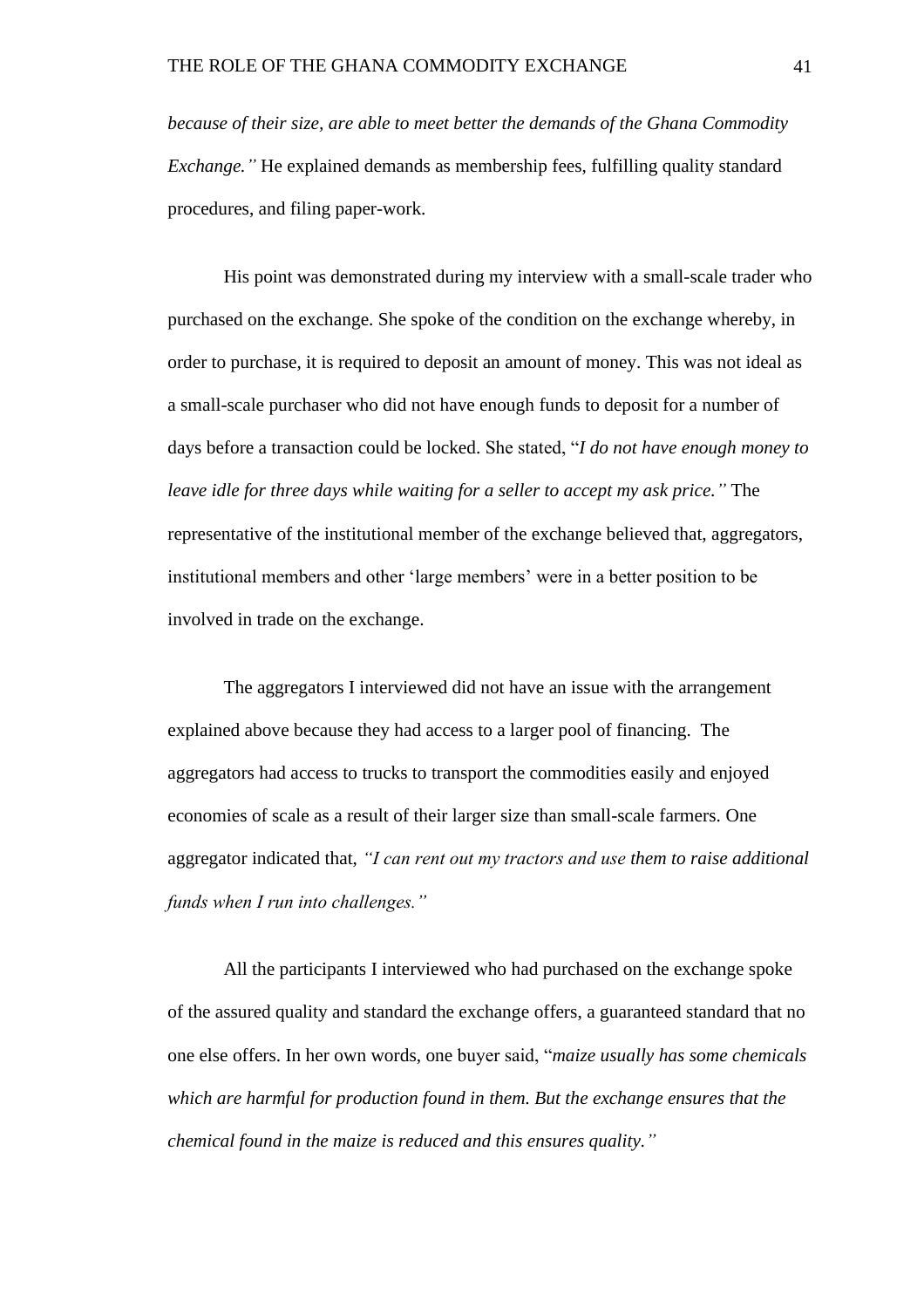## *4.2.4 Transparent Market Environment*

The fourth question was, do you think that trading on the GCX creates a more transparent market environment? All of the participants felt that so far, the exchange's way of developing prices was fair and transparent. They believed that international market prices, ask-and-bid prices as well as the membership fees and other premiums make the exchange pricing generally fair. Some of the participants reported that there were no hidden fees and hidden charges. Her exact words were, "*The costs which make up the prices on the exchange are clearly stated and there is minimal adjustment to these prices after they are set."* All the participants I interviewed had a general trust of the exchange and their operations and would recommend it to others without hesitation. Participants made mention of the fact that the process of price quotation is transparent. One participant who is an aggregator said, *"I prefer the exchange a lot and recommended it to all my clients."*

## *4.2.5 Warehouse receipts to secure financing*

The fifth question was, have warehouse receipts been beneficial in securing finance?' A few of the interviewed participants had warehouse receipts; however, none of those who had it had ever used it to obtain financing. One of them reported that, she did not need a bank loan and thus was not interested in the warehouse receipt financing. Her words were, *"I don't need money so, I will never go for a loan to run my business."* Others stated that the warehouse receipt financing was only available in certain areas and not in theirs hence, their inability to use their warehouse receipts to access financing. A direct quote from the individual indicated that, *"I have heard about the warehouse receipts, but it has not come to my area so far; I have heard it's in the Brong Ahafo Region."*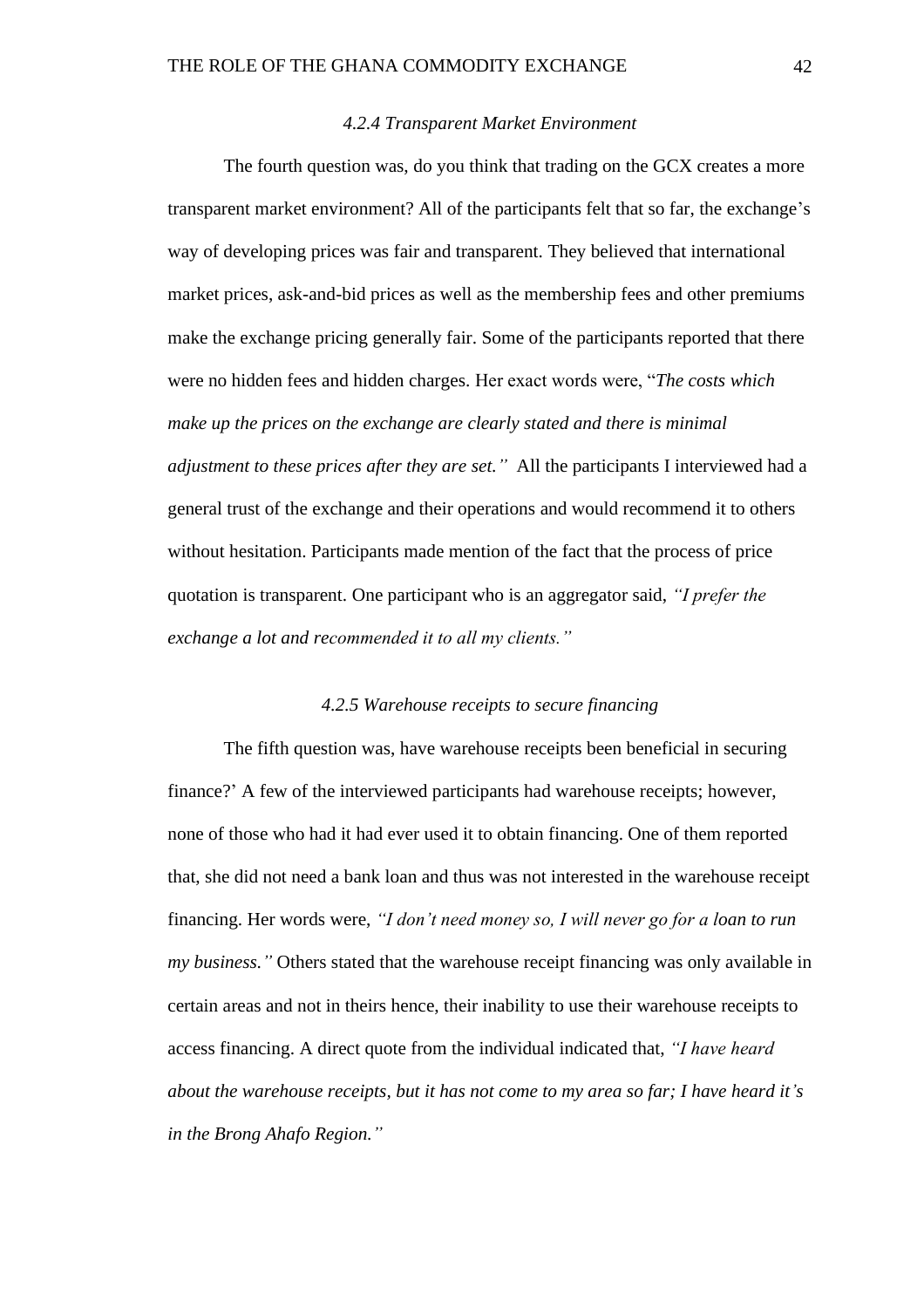One participant made mention of the current system of warehouse management employed by the GCX. He stated that the GCX operates its own warehouses instead of operating with warehouses they had certified. He further mentioned that, he did not think this was in their best interest. He stated that managing their own warehouses could take them away from their core obligation and not enable them to focus. He rather advices that the exchange leaves operating warehouses to external third parties and they can only certify warehouses when they meet their standards; this will leave them with more time to focus on other pressing areas. His direct words were, "*I don't think the GCX should manage its own warehouses; that's not the mandate of the exchange. They should leave that to others and only certify them when they meet the standards."*

Another participant believes that it will take a while for warehouse receipts to be a fully functional, but with the work the exchange is doing in the near future, warehouse receipt financing will be more common among farmers. A participant who mainly purchases crop on the exchange brought up a concern that there was no financing available for members who were not commodity sellers. It therefore made it difficult for them to trade as they did not have commodities to access financing. The participant pointed out that if financing was made available for buyers as well it will also benefit them. The participant stated that, *"As a buyer on the exchange, I also need a loan system to enable me access quick financing."*

# *4.2.6 Traceability*

Traceability is becoming a growing requirement for a commodity exchange because it makes the commodity more trustworthy and credible (Leung,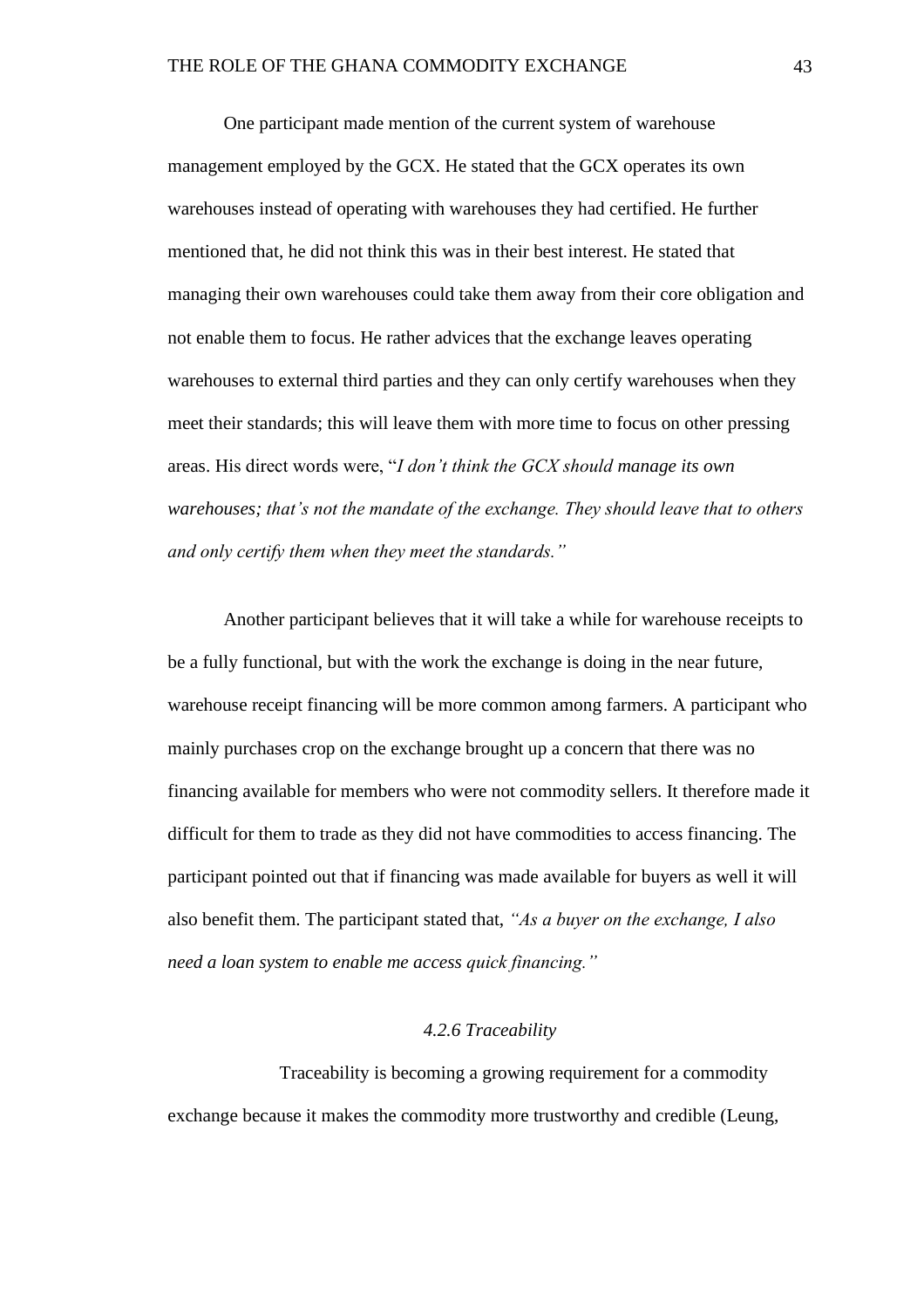2014). International buyers especially want to be able to trace the source of the goods they are purchasing all the way to the farmer who produced them.

One of the functional heads of the GCX explained the role of traceability this way. He started that, *"The exchange is fairly new and so we admit that traceability efforts are not as advanced as they ought to be."* He however continued to say that the exchange standardizes and certifies all commodities, and this offers buyers some certainty of quality assurance. Their traceability efforts where not where they need to be yet but they were headed in the right direction.

## 4.3 Discussion of Findings

From the findings documented above, the study has reached the following conclusions about the benefits that the Ghana Commodity Exchange offers to its members.

The exchange had been successful in improving price discovery which is the accurate determination of the value of the commodity over time. Even with just spot contracts, the producers of the commodities deemed the bid-ask system of pricing commodities as appropriate and able to capture the actual value of the commodity.

One of the most important functions of a commodity exchange is price discovery according to (Mezui et al., 2013). With this, farmers become well informed and are better able to improve their bargaining position. This occurred in India where because of the Indian Commodity Exchange (ICEX), smallholder farmers were able to improve their bargaining position with the price information they were now getting (Mezui et al., 2013).

Price risk management can be achieved through hedging and trading in contracts such as forwards, futures, swaps, and options. The GCX plans on trading in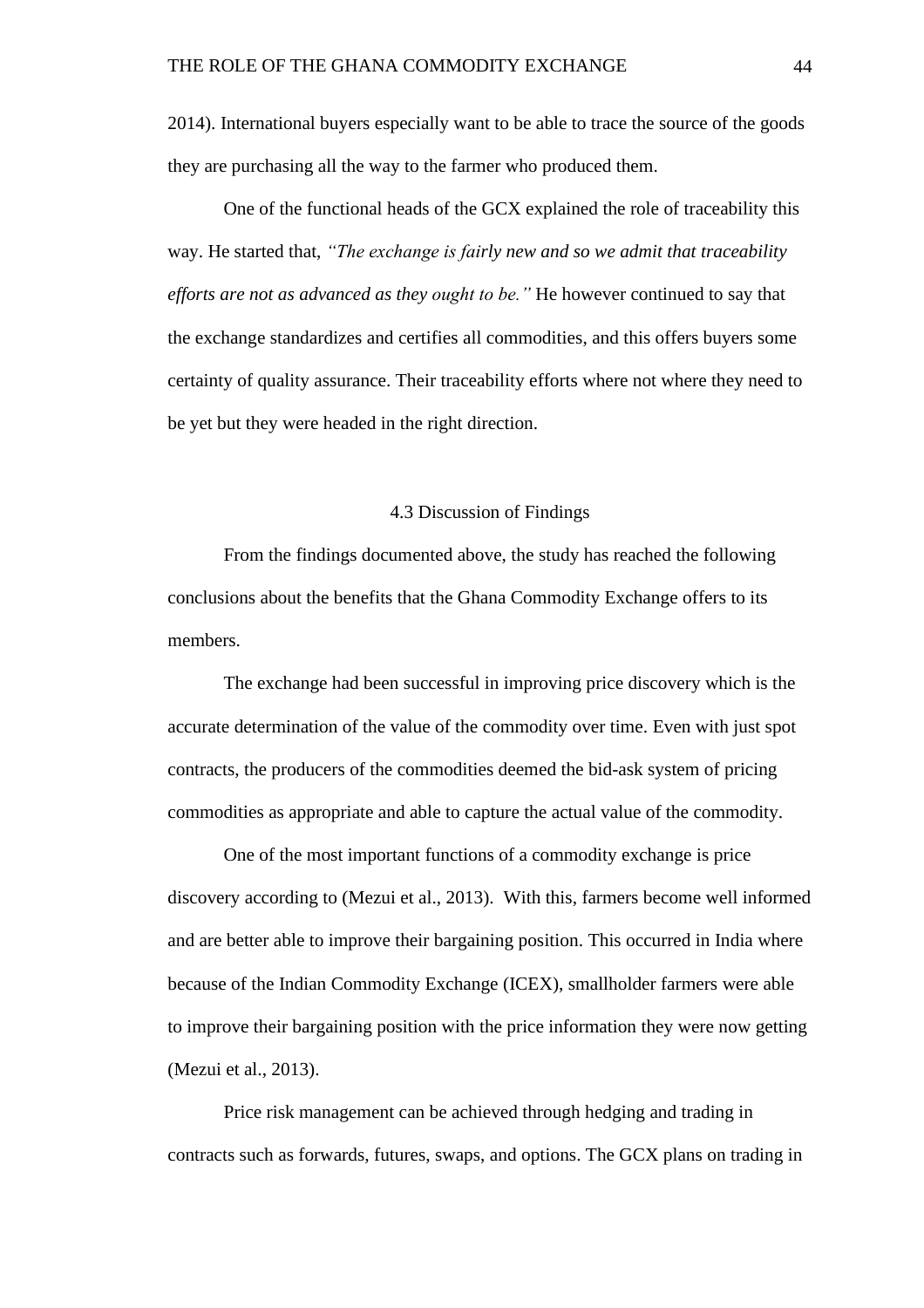futures contracts in the near future and this prospect has settled well among both current and prospective participants. There is trust in the exchange to facilitate these types of contracts and enable farmers and producers to manage their price risk over the long term. This shows that the GCX has been able to represent an accurate representation of the prevailing supply and demand conditions for commodities in the Ghanaian economy. This is encouraging for farmers as they would like to produce crops for which the level of demand is reflected in the prices. Even though Ghana is a latecomer to the commodity and derivatives market, there is massive potential for it to spearhead development in both international and local trade (Umeano, 2017).

When it came to the reduction of transaction costs, there were mixed results from participants. Participants who were situated closer to warehouses were better off than those situated further away. This is because, for participants who were further away a higher transportation cost was incurred to convey the goods from their farms to the GCX certified warehouses. The transaction costs involved in finding an appropriate buyer or seller at a minimal cost was also reduced for the majority of the participants interviewed. For those who did not find this cost minimal, high membership fees, and cumbersome procedures such as paying a deposit to ensure a sale were to blame for the increased transaction costs. What can, however, be established is that market participants have some form of transaction costs reduction when they use the exchange. The cost involved in finding a buyer or seller for a negotiated price is reduced when trading on the exchange (Mezui et al., 2013).

Unfortunately, none of the research participants had used warehouse receipts to obtain financing. However, most of the farmers were enthusiastic about the prospect and could not wait for a nationwide roll out of the warehouse receipts. They believed that the Ghana Commodity Exchange with its good reputation and organized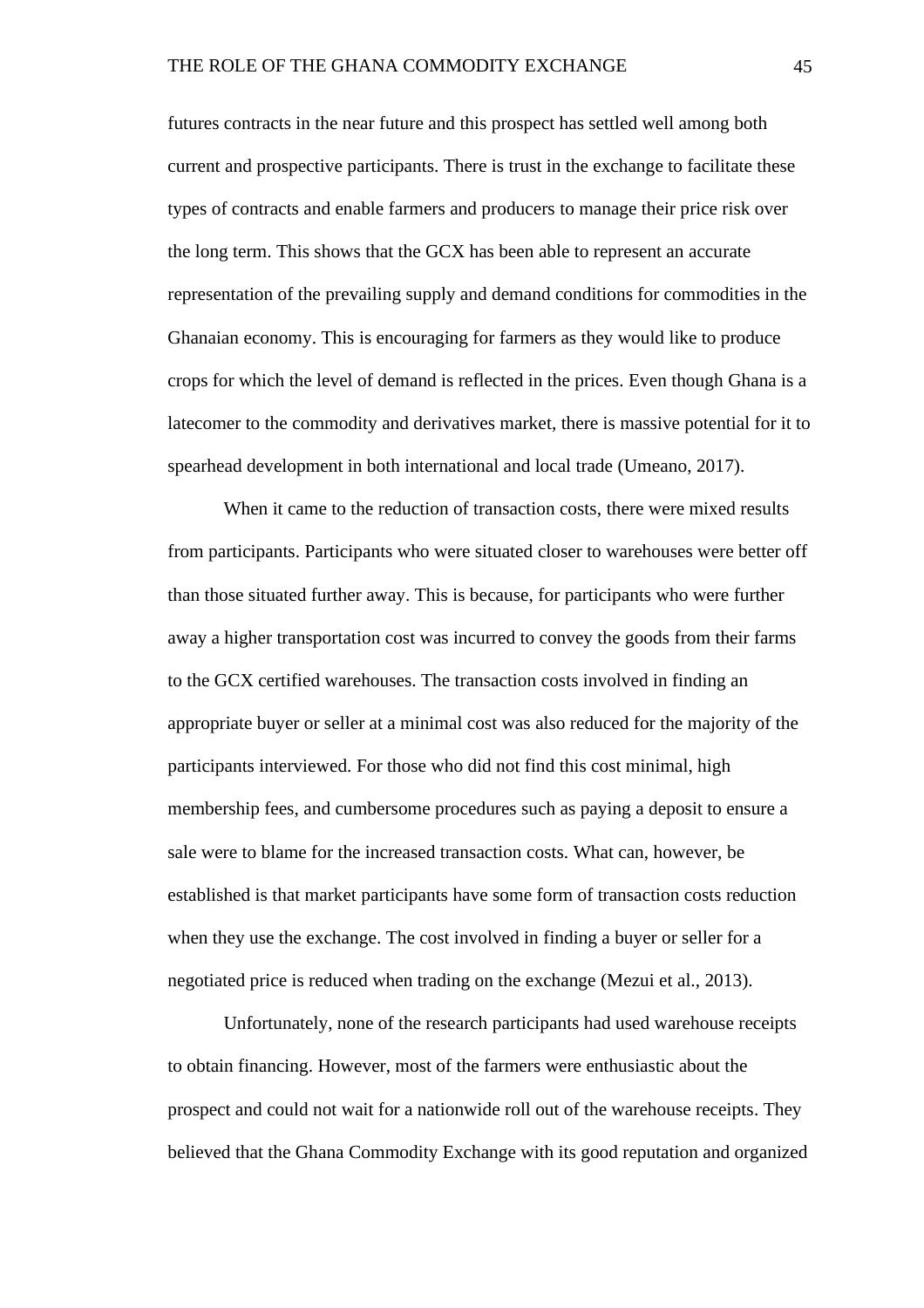structure would enable them obtain financing as they were being promised. Even without the warehouse receipts for financing, the presence of storage facilities has enabled farmers who could not easily access warehousing find a storage space for their produce. This is going a long way to reduce post-harvest losses and protect the income of farmers.

To allow efficient running of the warehouse receipt system the government should back the GCX with improved warehouse laws and regulations to facilitate the smooth operations. The Central Bank can also discount loans which have warehouse receipts as their collateral (Kurdyla, n.d.).

What stood out the most concerning the transparent market environment was the electronic dissemination of prices to members of the exchange. Participants who would not have had access to such information as international market prices and local prices now have the information. This has empowered them to make better choices and decisions. Farmers are now well-informed about movements in the markets because they can access these prices easily via their mobile phones. This way, they can sell at a time they believe is favorable for them so as to obtain the best price. With the increased transparency comes competition and this may be a problem for existing large traders who have often benefited from an opaque market environment as they were able to extract large margins. Now smallholder markets can also hold a competitive edge in the market (Mezui et al., 2013).

## 4.4 Challenges the GCX is experiencing

#### *4.4.1 Infrastructure Development:*

The interviews with functional heads of the GCX revealed that the exchange is lacking in infrastructural development. The exchange is only a bit over a year old and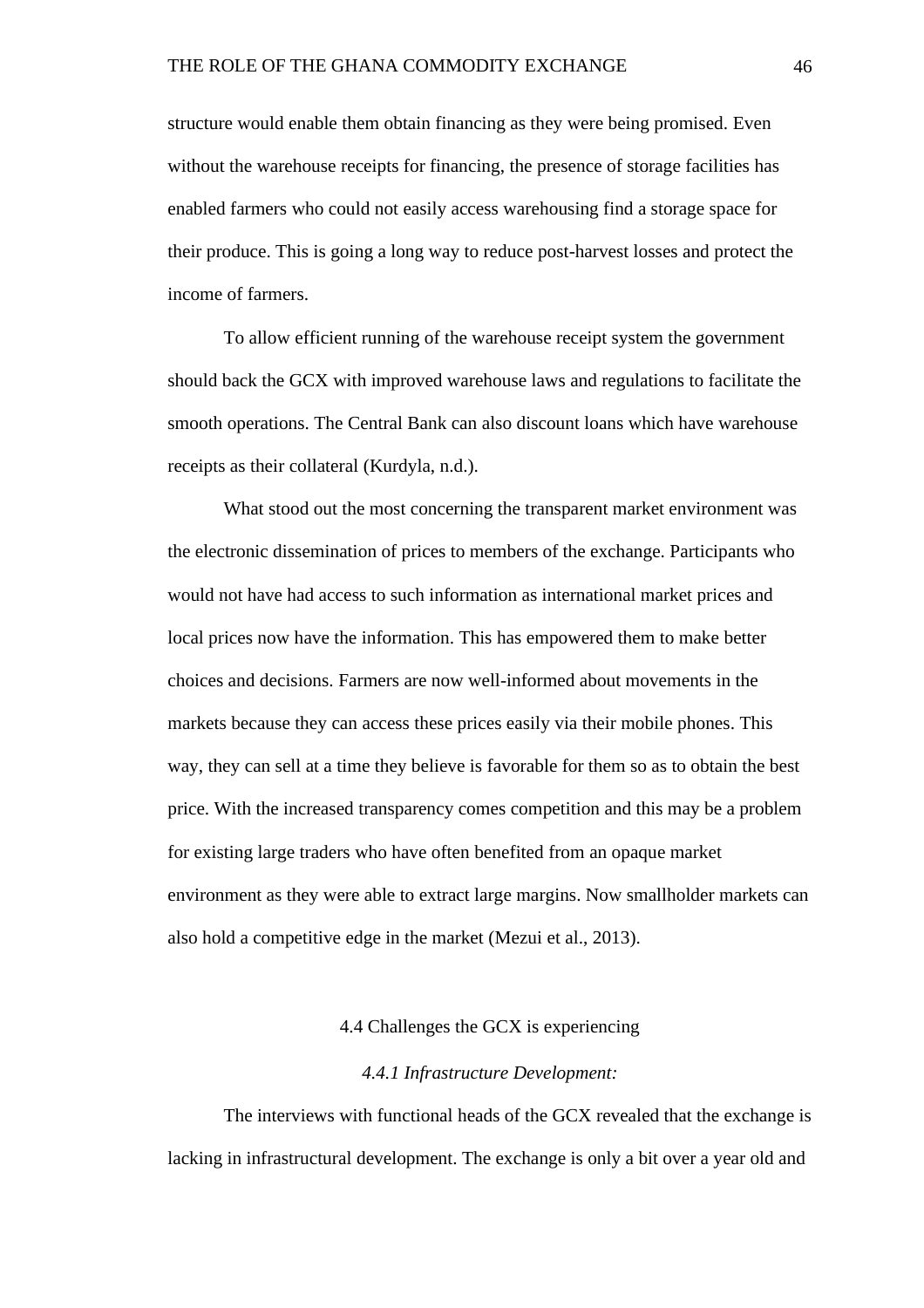this could be a reason for the unavailability of widespread infrastructure for the exchange to operate. A commodity exchange needs a reliable system for transportation so that commodities can be delivered easily to the respective warehouses. In addition to this, there are not many warehouses and as a result, more warehouses have to be built. This will reduce transaction costs and enable traders to make higher margins on the exchange.

Infrastructural challenges also include the lack of a proper transportation network due to bad roads, inefficient transaction system, and the inability to access an ICT platform. In the case of inefficient transaction system, one participant stated that, *"it takes up to two weeks for the warehouse personnel to come and take a sample of my goods and another two weeks for the results to come. It wastes too much time and I need money as soon as possible. I do not have that kind of time*". Another participant explained that, *"The exchange is very good, but it takes some days after I have paid a deposit for a sale to occur".* Another participant also explained that, payment after a sale is delayed and this affects other aspects of his business. The lack of ICT was not a direct challenge mentioned by any of the farmers but rather by an aggregator who believes that the GCX is making an assumption that all farmers, even those in very remote areas have access to phones or even electricity to charge those phones. Without a phone, it is difficult to receive price updates to make informed decisions.

The poor road network is only accentuated by the distance from some farmers to the warehouses. A report by the African Development Fund (2003) indicates that,

"*Ghana's full potential to contribute to the regional economic integration is currently constrained because of its poor roads state that imposes difficulties and heavy costs in the movement of both national and international goods and passengers as well as in the delivery of social services."*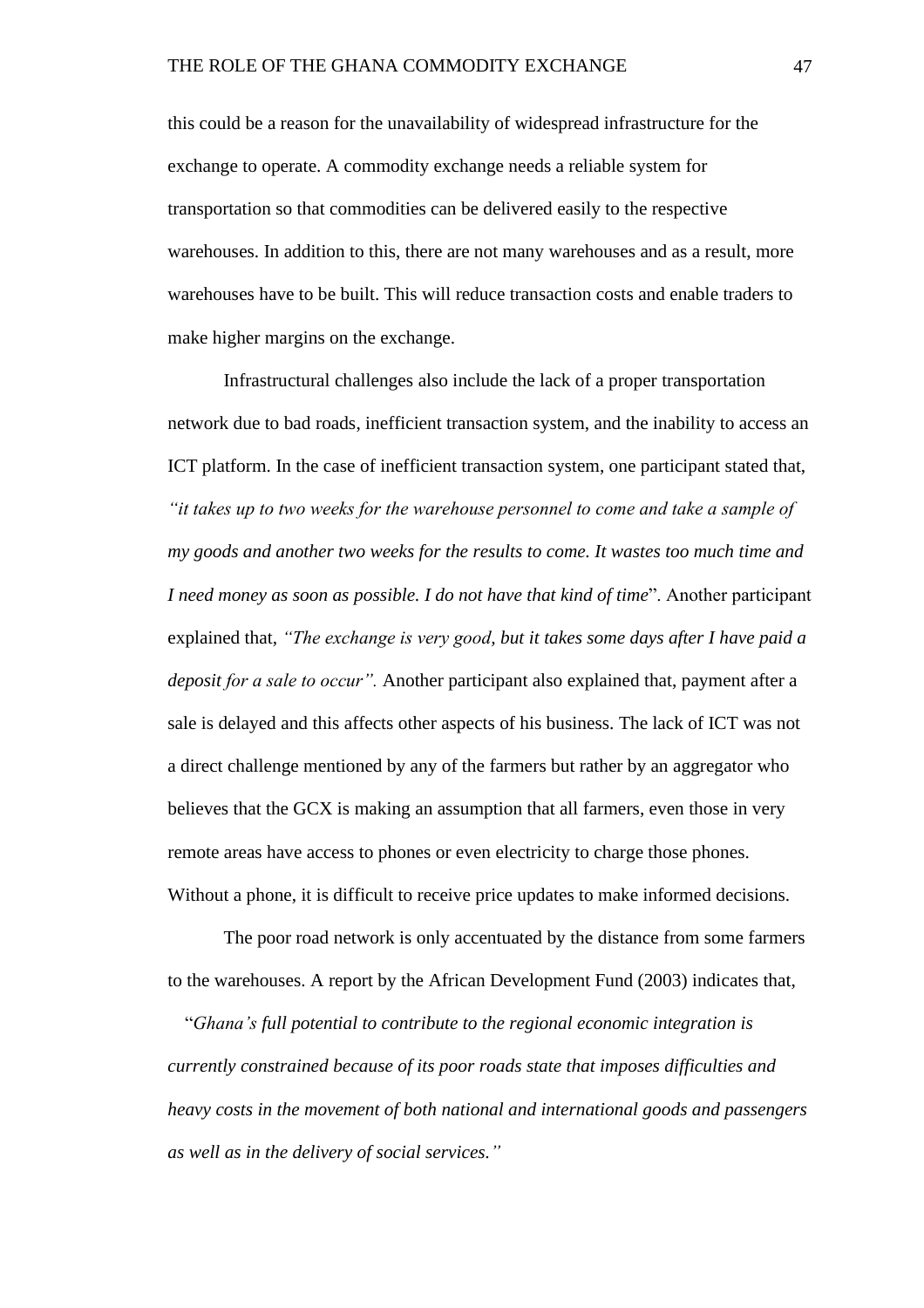This was confirmed by some of the farmers I spoke to who did not have personal vehicles to convey them from their location to the warehouse. In addition to the bad roads the transportation was expensive, and this discouraged them from trading further on the exchange. This was the reason why some participants believed that the exchange should channel more of its resources to develop aggregators who will aggregate produce from the smallholder farmers so that this burden can be lifted off smallholder farmers.

## *4.4.2 Legal and regulatory infrastructure*

One of the challenges of the Ghana Commodity Exchange is that the participants do have a full trust of the system and are yet to make it their sole method of trade. Contract enforcement in Ghana according IMANI Center for policy and Education is still not very stable and hinders entrepreneurial ventures (IMANI, 2019). The lack of trust stems from the weak legal enforcement and regulatory systems. The exchange currently operates only spot contracts but this issue of lack of a strong legal and regulatory infrastructure would affect participants willingness to participate in such financial hedging contracts such as futures, forwards, options, and swaps. One participant stated that court cases take a while to be solved and are expensive and therefore, they do not want to be involved in contracts that rely on the future performance of another party.

In addition to this the functional heads from the GCX admitted that there was more work needed to be done to educate farmers and explain the role of the GCX in their livelihoods. This lack of communication affects farmers perceptions and discourages them from trusting the exchange and in effect trading on it. One of the functional heads indicated that, the challenge may be from the fact that farmers in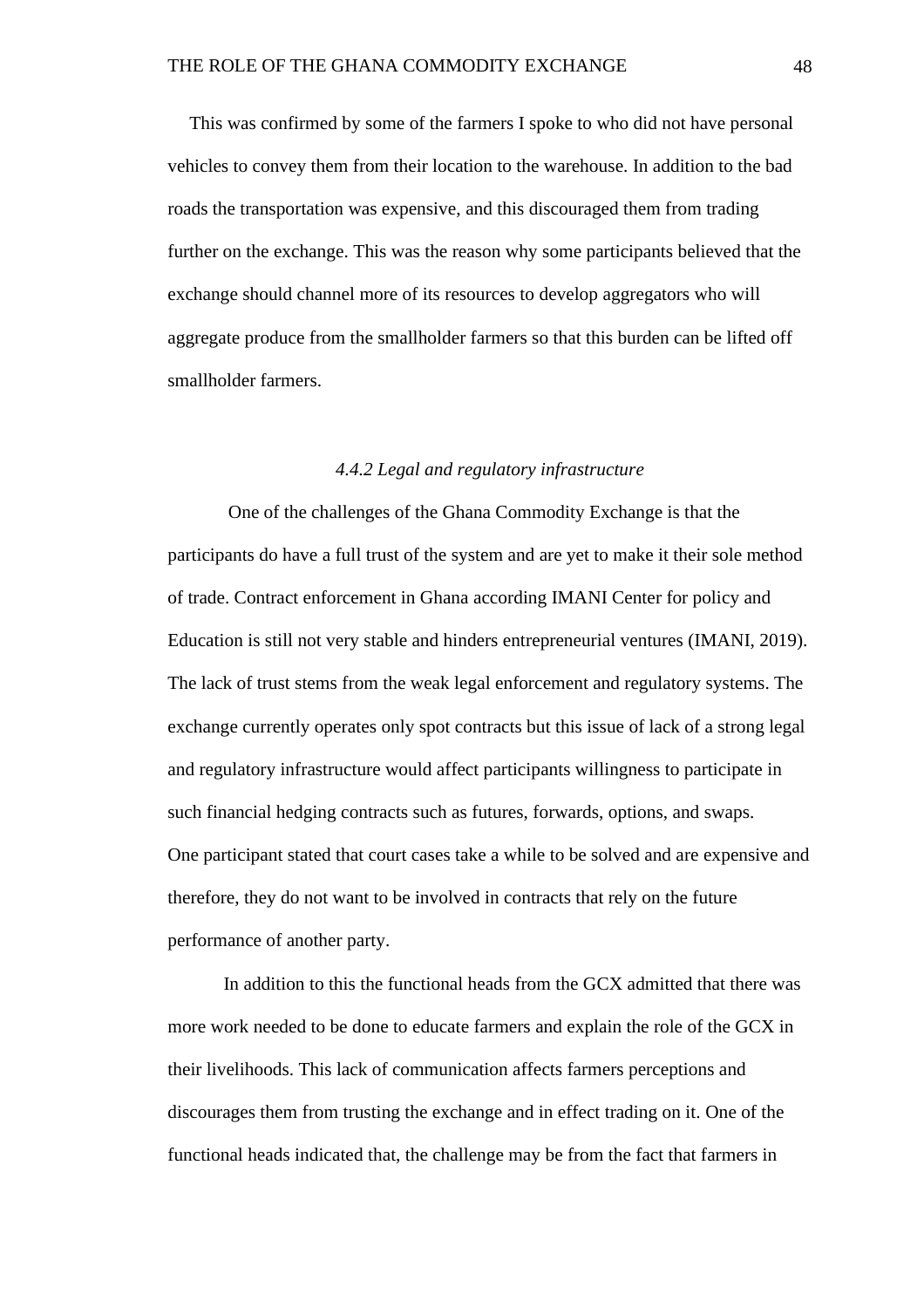Ghana are generally not well educated and thus, their inability to understand the dealings of the exchange. The GCX puts in a lot of effort to communicate with its members; some of the participants who were interviewed indicated that they felt they were not heard. One had issues concerning the high membership fees, and delayed payment, among other concerns.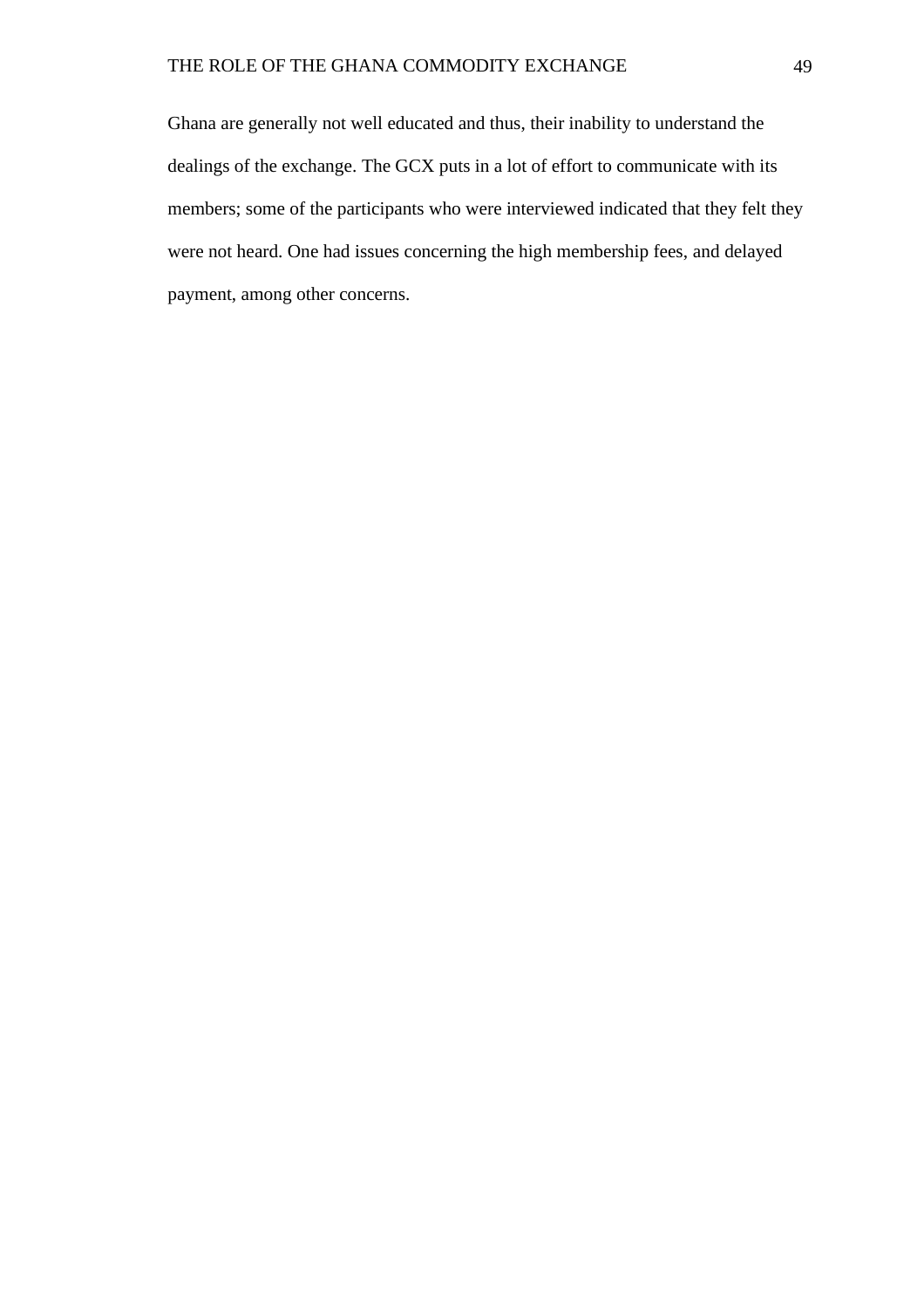#### CHAPTER 5: CONCLUSION & RECOMMENDATION

#### 5.1 Summary

The GCX was established to, "link Ghanaian smallholder farmers to agricultural and financial markets across the West Africa Region to ensure Ghana farmers secure competitive prices for their commodities as well as supply good quality commodities which meet the nutritional needs of the Ghanaian people." (GCX, 2020) Kynetix (2016), highlights some benefits that a commodity exchange offers to its participants. They include;

- i. An improved market transparency
- ii. Improved price discovery easily accessible to stakeholders

iii. Opportunity for stakeholder's particularly farmers to receive financing

iv. Warehouse receipts which can be used as collateral for a loan.

v. Products are also graded and standardized; therefore, buyers can be sure of a quality product.

vi. Also, better traceability

Evidence on the effects of commodity exchanges in a country are very poorly understood in Ghana and even in the international context. Also, there are many unverified purported benefits of commodity exchanges in developing countries and this paper sought to qualitatively assess the benefits of the GCX provides for the stakeholders.

# 5.2 Conclusion

This paper, therefore, aimed to explore the role of the Ghana Commodity Exchange in improving the performance of key agricultural sector players such as farmers and expand on the benefits of the exchange in improving the livelihood of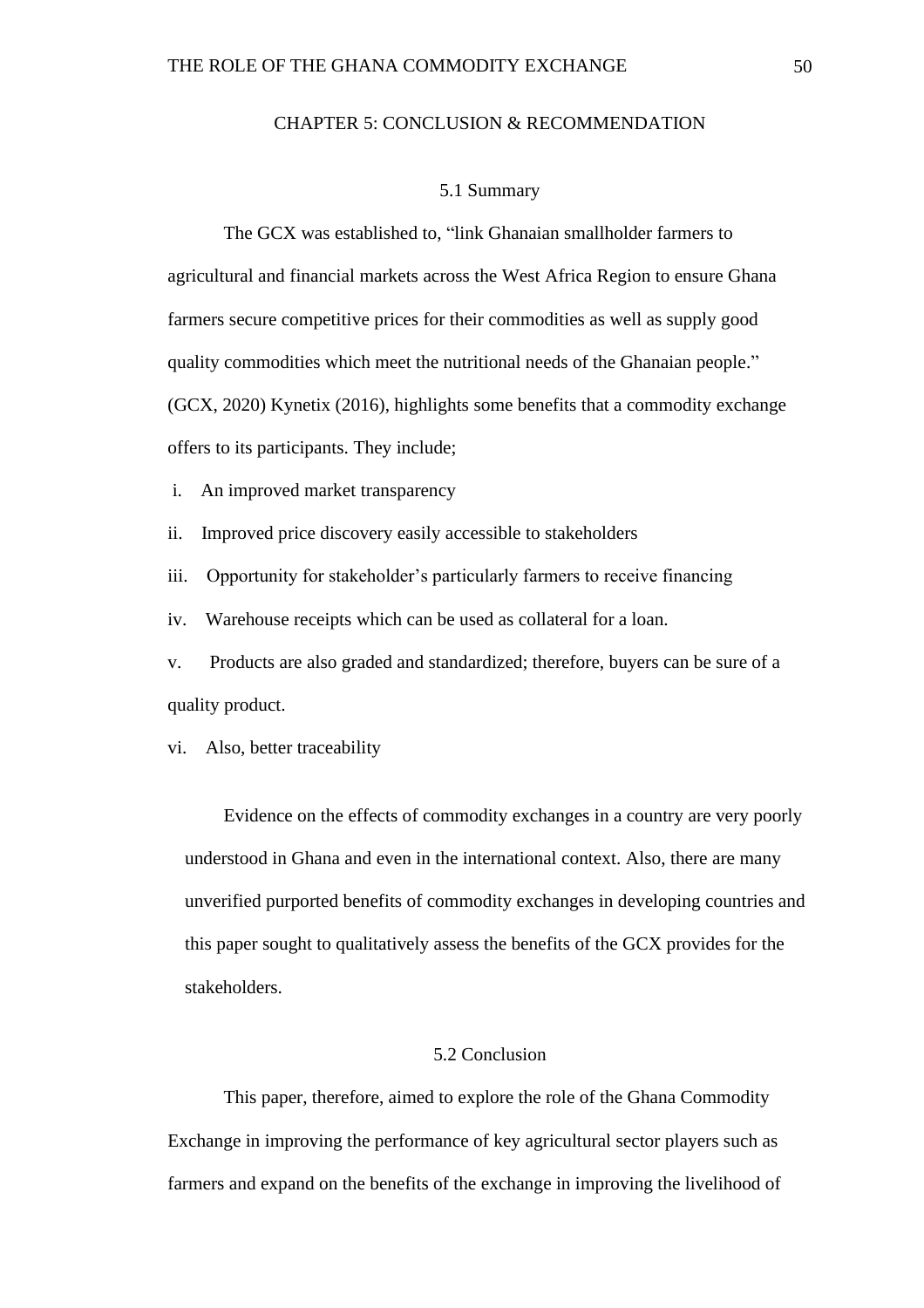farmers. The literature review mainly pointed out the experiences of commodity exchanges highlighting their successes and failures. In addition to this, impact assessment models by various authors were analyzed to give context to the need to assess developmental impacts and benefits of a commodity exchange. The method this paper chose to answer its research questions was a qualitative approach in-depth interviews were conducted to glean both the professional expertise of some commodity exchange personnel and the experiences of members of the Ghana Commodity Exchange including farmers, buyers, and institutional members.

The findings from this research revealed that price discovery had been achieved and that, farmers were in a better position to bargain because they now had access to price information which they did not have before and this has put them in a better position. In addition to this, the GCX has been able to efficiently trade in spot contracts over the past few years that it has been operating. It has been able to gain the trust of some of its members who plan to trade in futures contracts when the exchange begins to trade in them. This will be beneficial for farmers who want to manage their price risk by enabling them to protect themselves against future price dips.

The majority of the participants interviewed agreed that the transactions costs involved in finding a suitable buyer or seller at a suitable price was reduced my means of the exchange. Thus, the centralization of the market created a more efficient way of trading. However, there were challenges in the operations of the exchange that did not contribute to reduced transaction costs. One of this was the fact that warehouses were not situated close to some members of the exchange and, the bad roads in Ghana made it difficult for them to transport their goods to the warehouses. Other logistic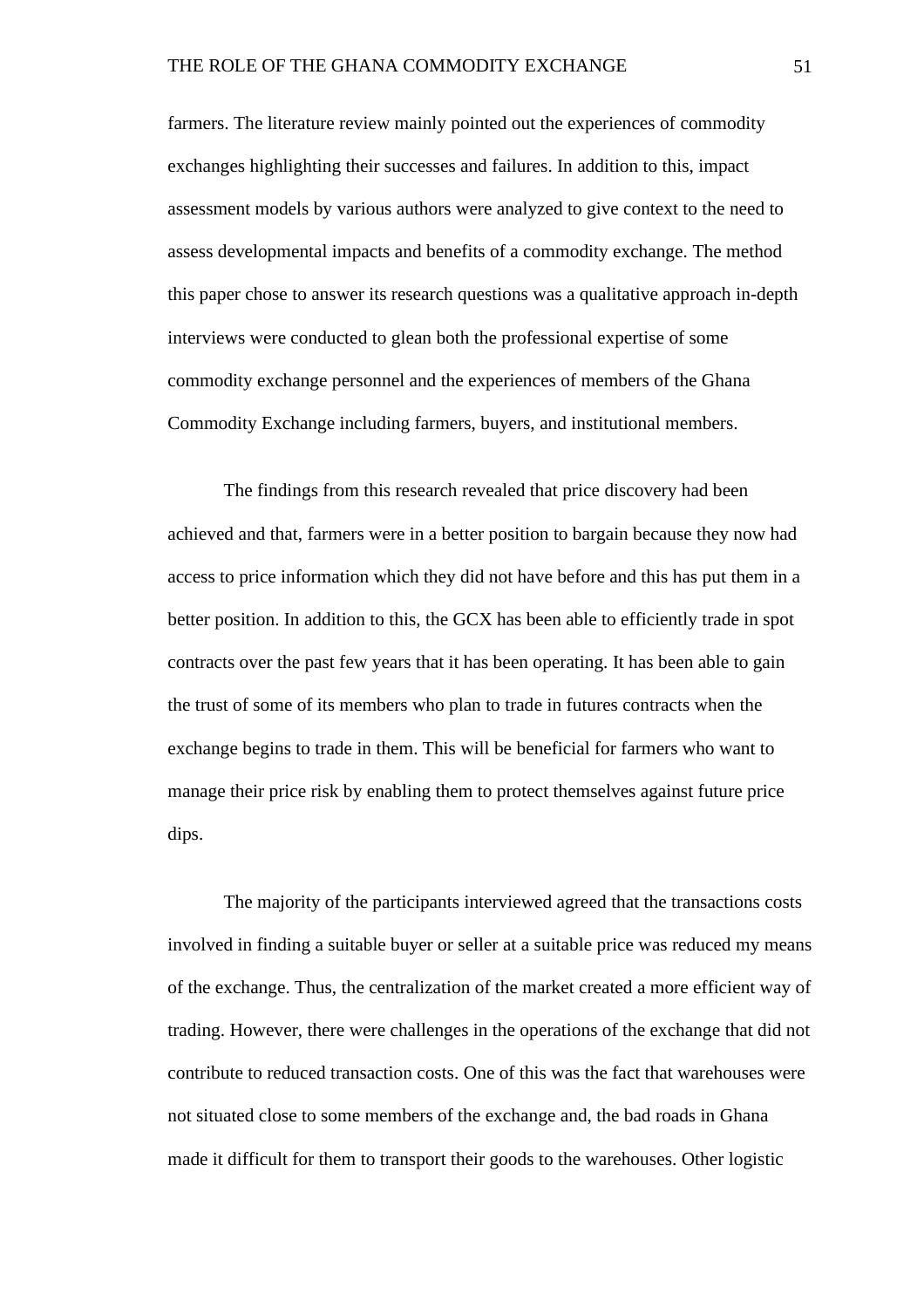challenges such as delays in settlement and long cumbersome processes proved challenging for some participants and thus, contributed to increased transaction costs.

None of the participants interviewed during this research had used warehouse receipts to obtain financing and because of this, this paper is unable to make conclusive statements about the role of warehouse receipt in financing. However, some of the participants had accessed warehouse receipts and were confident that because of the credibility of the Ghana Commodity Exchange, they could readily access financing when the need arises. Some participants also spoke of the quality standard assurance they could guarantee when they were purchasing from the exchange. This was one of the major benefits for buyers on the exchange. This was because, the warehousing and storage service of the GCX enabled farmers to grade and store their commodities while maintaining accepted quality standards.

Transparent market environment was another of the benefits the exchange was able to provide through their electronic price dissemination platform. The transparent market environment has the ability to improve competition in the market since it's no longer opaque. Although the GCX is admittedly a long way of in its traceability efforts, the transparent market environment provided by the exchange puts it in the right direction. The assurance of quality and openness in pricing and terms of trade are steps in the right direction to improve traceability in the agricultural commodity market.

The paper also revealed some challenges the GCX is facing and these include a poorly developed infrastructure. There are not enough warehouses yet to meet the needs of farmers especially those in distant areas. Secondly, the road networks in Ghana especially in the rural areas are poor and this causes difficulty with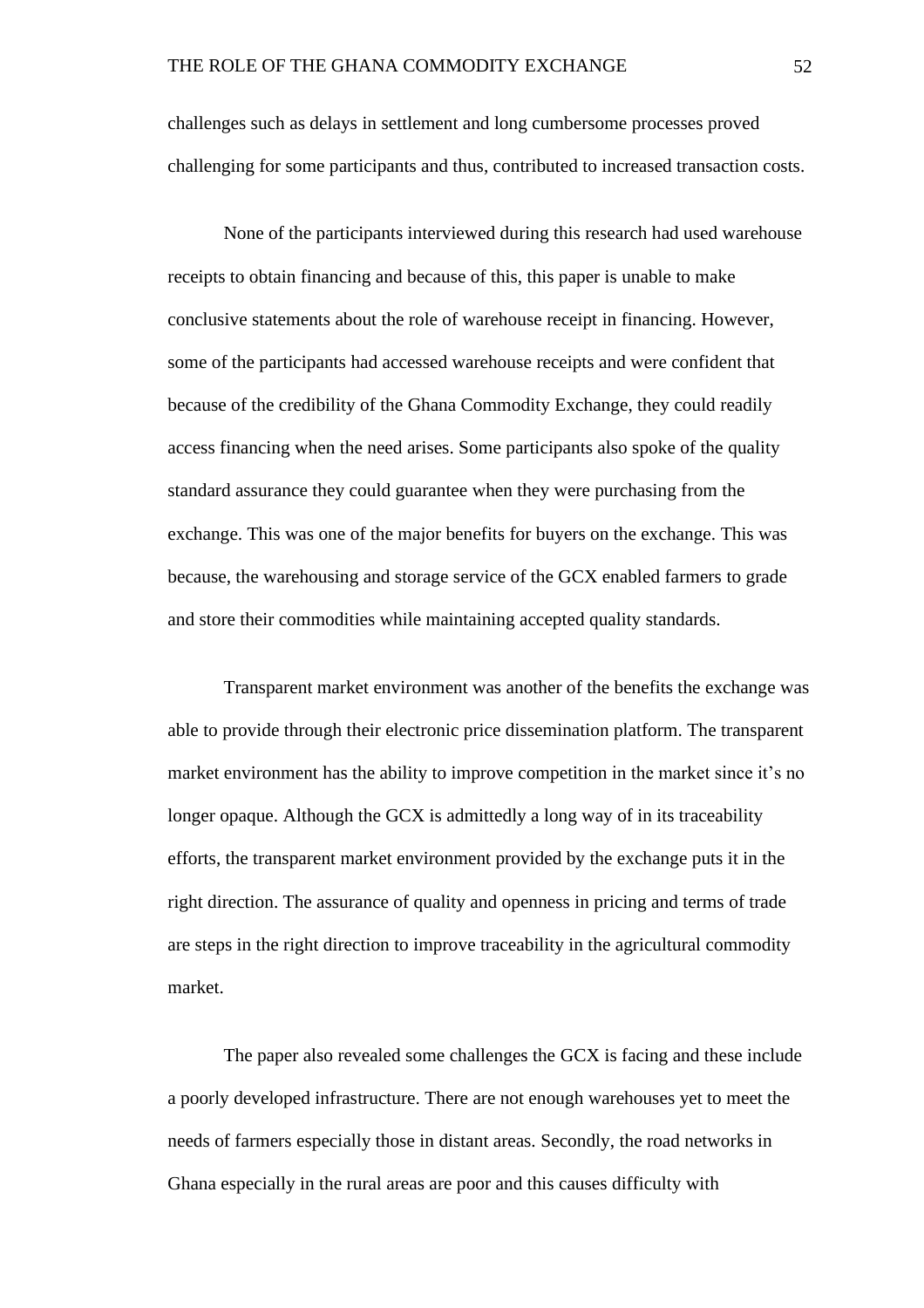transportation. Another challenge is in the form of the legal and regulatory infrastructure and this challenge is from a bit of mistrust in the Ghana Commodity Exchange. The lack of trust stems from the weak legal enforcement and regulatory systems. The exchange currently operates only spot contracts but this issue of lack of a strong legal and regulatory infrastructure would affect participants willingness to participate in such financial hedging contracts such as futures contracts.

#### 5.3 Recommendations

To create a more efficient Ghana Commodity exchange, below are some recommendations:

First, the Ghanaian government should play an intentional role in developing elements of physical infrastructure that support commodity exchange; physical infrastructure such as, warehouses, roads, and including information and communications technology. The government can also increase their efforts in facilitating the integration of the GCX and financial institutions. So far, only Memorandums of Understanding between the GCX and financial institutions have been reached. More drastic efforts including the passing of laws and bylaws can be included in their effort in their bid to support the exchange members financially.

The government's use of the exchange as a means of trading commodities itself can instill more trust in the exchange by using the GCX for their own food security measures and making this known to the public. The government's use of the exchange as a means of trading commodities itself will promote more confidence and trust in the exchange and encourage better participation.

For the GCX, increased partnership with entities such as aggregators, could be beneficial. Aggregators should be supported to aggregate produce from small-scale farmers located far away from the exchange; so that, the exchange can meet its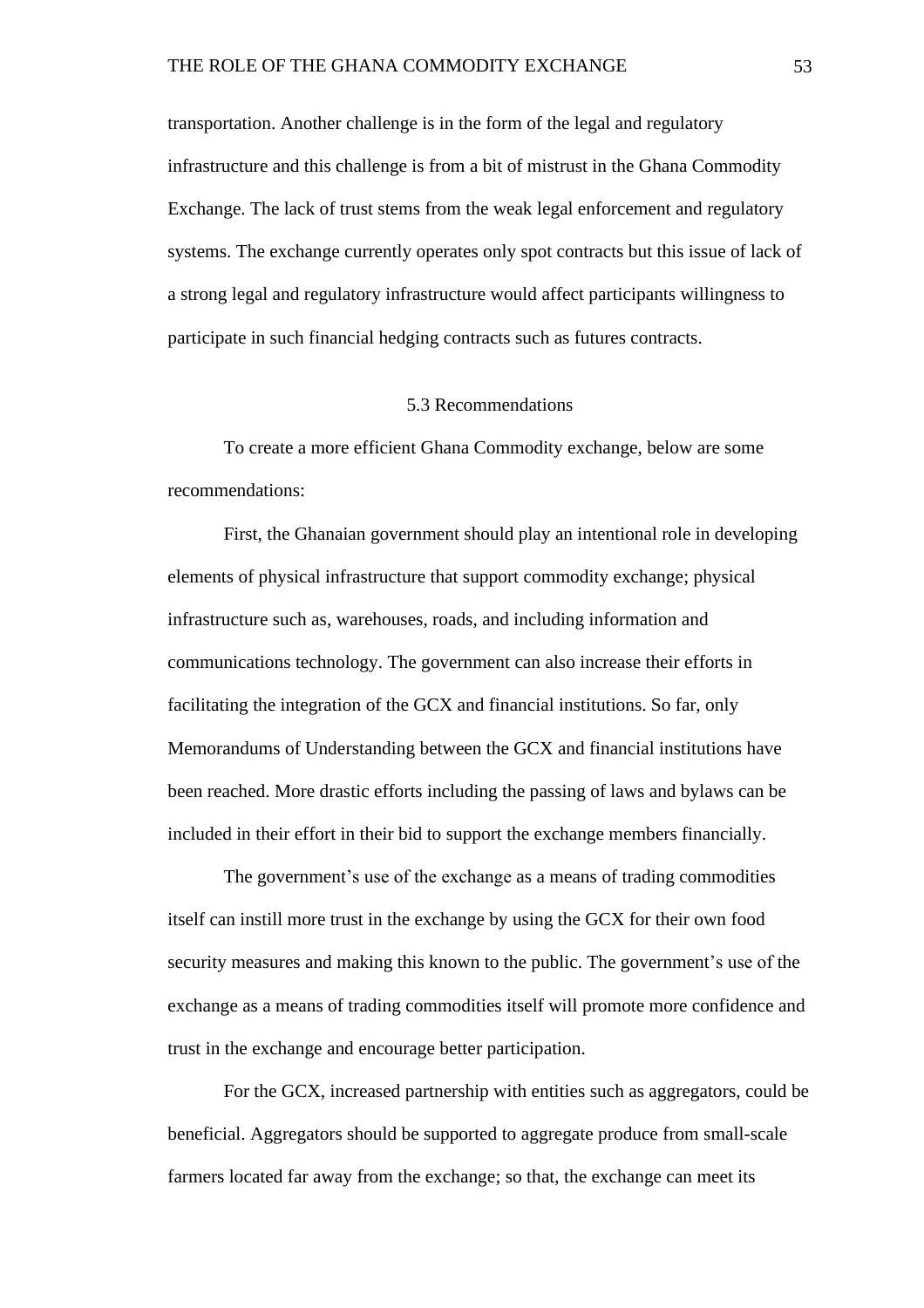required volume of trade and also, indirectly, extend its benefits to smallholder farmers whom they may not have been otherwise been able to reach.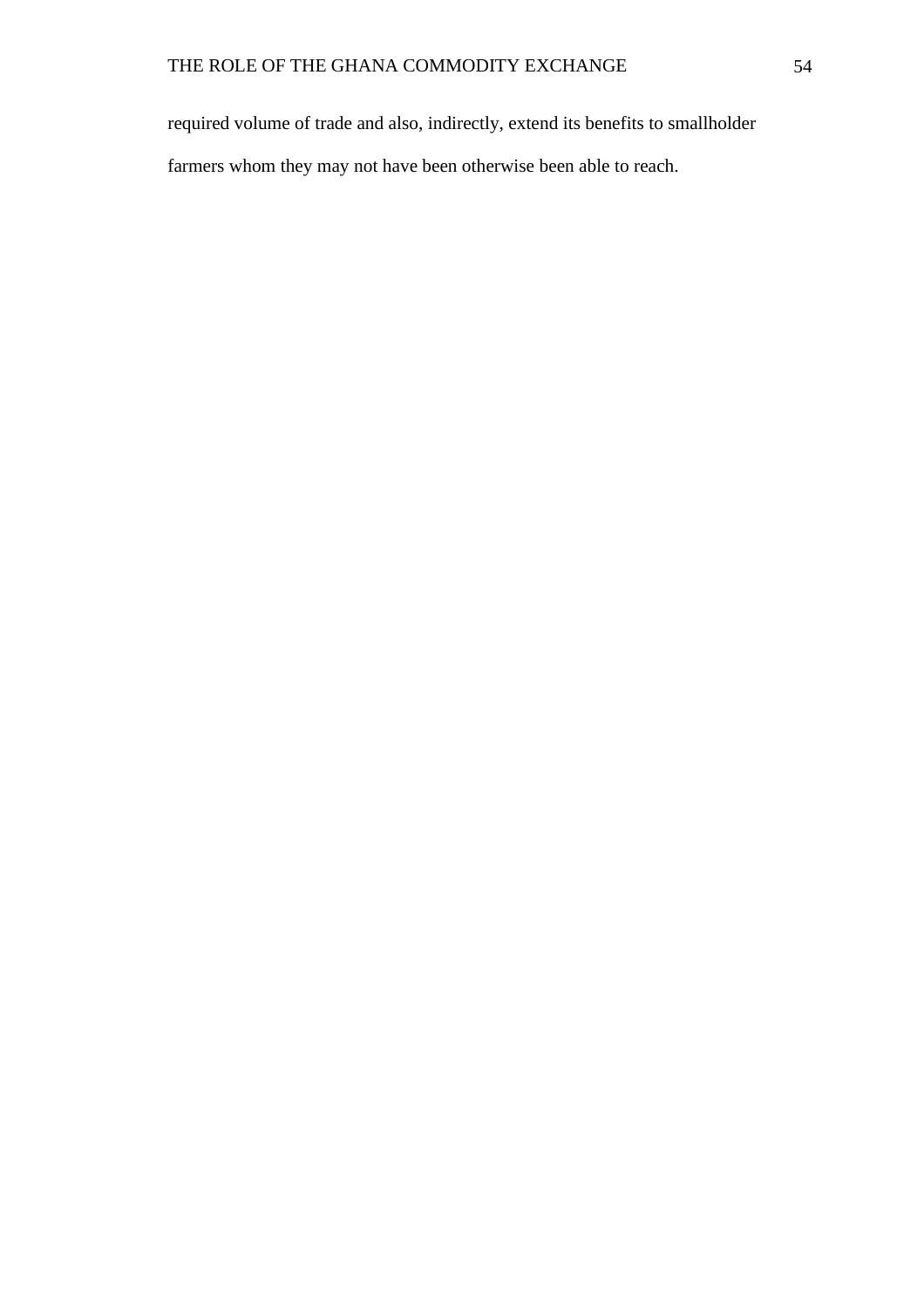#### BIBLIOGRAPHIES

- Abdurezack, H. (2010). *Market efficiency of the Ethiopia commodity exchange: the case of export coffee trading* (Doctoral dissertation, Master's Thesis. Addis Ababa University of Graduate Studies).
- Adelegan, O. J., (2009). The Derivatives Market in South Africa: Lessons for Sub-Saharan African Countries. IMF Working Papers, 09(196), 1. https://doi.org/10.5089/9781451873436.001
- African Development Bank Group, (2013). Guidebook on African Commodity and Derivatives Exchanges.
- African Development Fund. (2003). Road Infrastructure Project Appraisal Report. Retrieved from <https://www.afdb.org/fileadmin/uploads/afdb/Documents/Project-and->Operations/Ghana\_-\_Road\_Infrastructure\_Project\_-\_Appraisal\_Report.pdf
- African Development Promise. (2014). What is Subsistence Farming? Africa Development Promise. [https://www.africadevelopmentpromise.org/what-is](https://www.africadevelopmentpromise.org/what-is-)subsistence-farming/
- Amadeo, K. (2019). *Why Do Prices of the Things You Need the Most Change Every Day?* The Balance. Retrieved April 6, 2020, from https://www.thebalance.com/commodities-futures-and-how-they-work-3305647
- Asafo Adjei, E. & Buabeng, E. (2016). An Evaluation of Challenges Facing Smallholders in Ghana: A Case Study for the Aowin Suaman District. Journal of Biology, Agriculture
- Braun, V., Clarke, V., & Weate, P. (2016). Using thematic analysis in sport and exercise research. In Routledge handbook of qualitative research in sport and exercise (pp. 213-227). Routledge.
- Broll, U., Welzel, P., & Wong, K. P. (2013). Price Risk and Risk Management in Agriculture (SSRN Scholarly Paper ID 2286021). Social Science Research Network. https://papers.ssrn.com/abstract=2286021
- Charmaz, K. (2014). Constructing Grounded Theory: SAGE.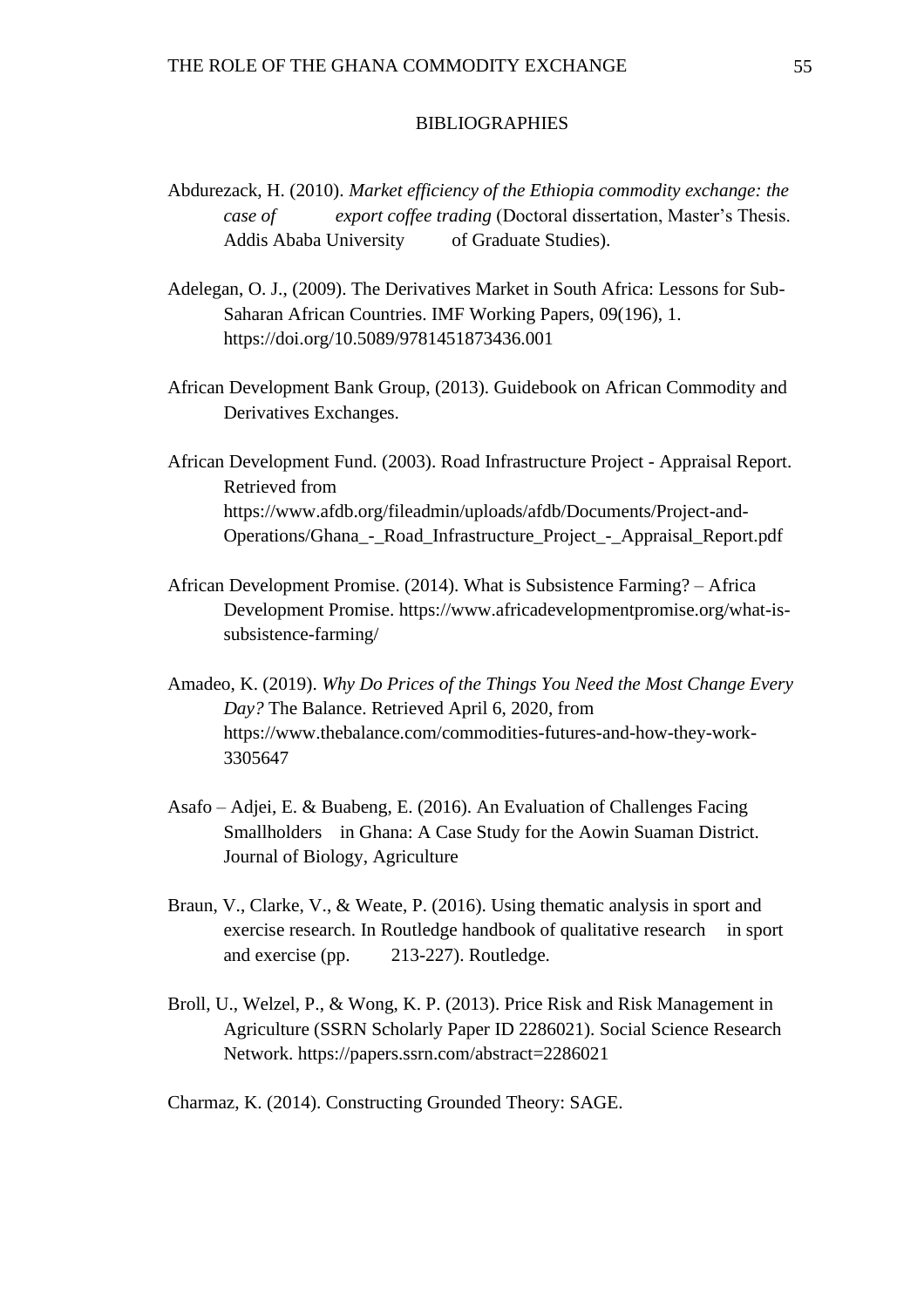- Chhajed, I. and Mehta, S. Market Behavior and Price Discovery in Indian Agriculture Commodity Market International Journal of Scientific and Research Publications, Volume 3, Issue 3, March 2013 1 ISSN 2250-3153
- Chhajed, I., Mehtra, S., (2013). Market Behavior and Price Discovery in Indian Agriculture Commodity Market.
- Cornell University. (2019). Traceability | National Good Agricultural Practices Program. Retrieved November 1, 2019, from [https://gaps.cornell.edu/educational-](https://gaps.cornell.edu/educational-materials/decision-trees/traceability/) materials/decision-trees/traceability/
- Creswell, J. W. & Miller, D. L. (2000). Determining validity in qualitative inquiry. Theory into Practice, 39(3), 124-131.
- Easwaran, S, and Ramasundaram, P. (2008). "*Whether Commodity Futures Market in Agriculture is Efficient in Price Discovery? -An Econometric Analysis." Agriculture* Economics Research Review, vol. 21, pp. 337-34*.*
- Gabre-Madhin, E. (2011). A Market for Abdu: Creating a Commodity Exchange in Ethiopia. Washington, DC: IFPRI.
- Gabre-Madhin, E. Z. et al. (2003) "Institutions for Market Exchange: Defining a Policy Research Agenda," International Food Policy Research Institute: Washington, DC
- GCX (2019). *Ghana Commodity Exchange- Commodities.* Retrieved from <https://gcx.com.gh/>
- Ghana Investment Promotion Centre. (2017). Sector Overview—Ghana Investment Promotion Centre (GIPC). Retrieved February 26, 2020, from https://gipcghana.com/17- investment-projects/agriculture-andagribusiness/cash- crops/282-sector- overview.html
- Gibbs, G. R., (2007). 4 Thematic coding and categorizing. Analyzing Qualitative Data. London: SAGE Publications, Ltd
- Gillespie, D. F., & Glisson, C. (1992). Quantitative Methods in Social Work: State of the Art. Psychology Press.
- Gioia, D. A., Corley, K. G., & Hamilton, A. L. (2012). Seeking Qualitative Rigor in Inductive Research: Notes on the Gioia Methodology. SAGE.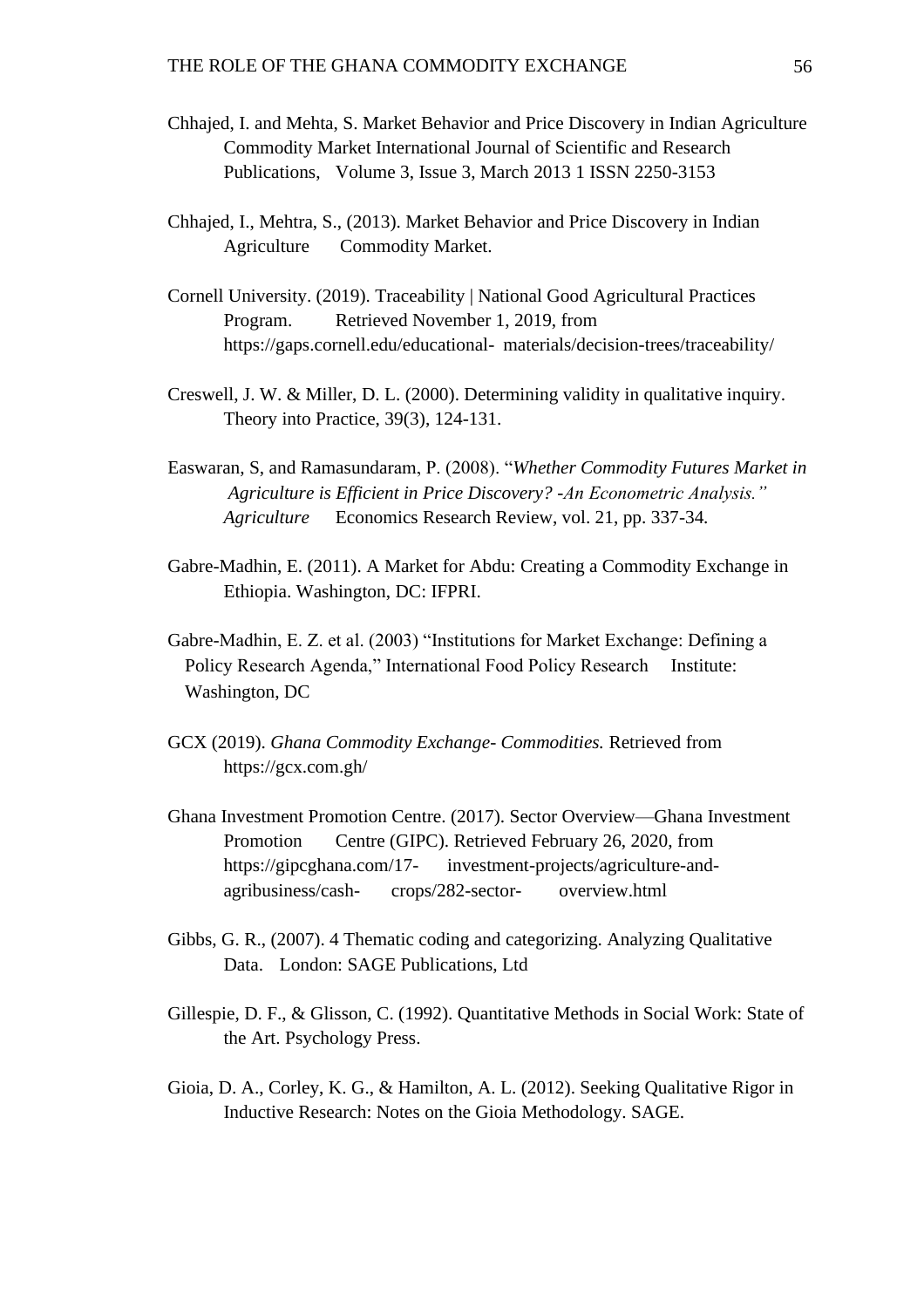Government of Ghana. Retrieved from

<https://gssp.ifpri.info/files/2011/11/MoFA-Program-Evaluation-Report.pdf>

- Greene, W. H., and Seaks, T. G. (1991). *The Review of Economics and Statistics, Vol. 73, No. 3 (Aug. 1991), pp. 563-567 Published by: The MIT Press*. Retrieved from <https://www.jstor.org/stable/2109587>
- Hall, M. (2019). Options vs. Futures: What's the Difference? Investopedia. [https://www.investopedia.com/ask/answers/difference-between-options-and](https://www.investopedia.com/ask/answers/difference-between-options-and-)futures/
- Höllinger, F., and Rutten L. (2009). The Use of Warehouse Receipt Finance in Agriculture in ECA Countries. Retrieved from [http://www.eastagri.org/files/FAO\\_EBRD-](http://www.eastagri.org/files/FAO_EBRD-) Warehouse-Receipt-Financing.pdf
- IMANI. (2019, January 31). IMANI Study: Enforcing Contracts: How to Attract More Entrepreneurs to Ghana – Part 1 of 3 (Time). *IMANI*. [https://imaniafrica.org/2019/01/31/imani-study-enforcing-contracts-how-to](https://imaniafrica.org/2019/01/31/imani-study-enforcing-contracts-how-to-%09attract-more-entrepreneurs-to-ghana-part-1-of-3/)[attract-more-entrepreneurs-to-ghana-part-1-of-3/](https://imaniafrica.org/2019/01/31/imani-study-enforcing-contracts-how-to-%09attract-more-entrepreneurs-to-ghana-part-1-of-3/)
- Indaba Agricultural Policy Research Institute (IAPRI). (2014). Agricultural Commodity Exchanges and the Development of Grain Markets and Trade in Africa
- Intercontinental Exchange Inc., (2016). *How Clearing Works.* Retrieved from https://www.theice.com/publicdocs/How\_Clearing\_Works.pdf
- Jayne, T.S. 2012. Managing Food Price Instability in East and Southern Africa. *Global Food Security* 1.2: 143–49. Can be accessed at http://www.sciencedirect.com/science/article/pii/S221191241200017X
- Kang, M.G., & Mahajan, N. (2006). *An introduction to market based instruments for agriculture price risk management.* Retrieved from <http://www.fao.org/3/ap308e/ap308e.pdf>
- Kisika, S. (2019). Yes, Ethiopia 'the fastest growing economy globally'—But it's all in the details. Africa Check. [https://africacheck.org/reports/yes-ethiopia-the](https://africacheck.org/reports/yes-ethiopia-the-)fastest-growing-economy-globally-but-its-all-in-the-details/
- Kurdyla, M. (n.d.). Warehouse Receipts Help Fill Africa's Agricultural Financing Gap. Retrieved April 15, 2020, from [https://www.ifc.org/wps/wcm/connect/NEWS\\_EXT\\_CONTENT/IFC\\_Externa](https://www.ifc.org/wps/wcm/connect/NEWS_EXT_CONTENT/IFC_Externa) l\_Corporate\_Site/News+and+Events/WHR-Symposium-Ethiopia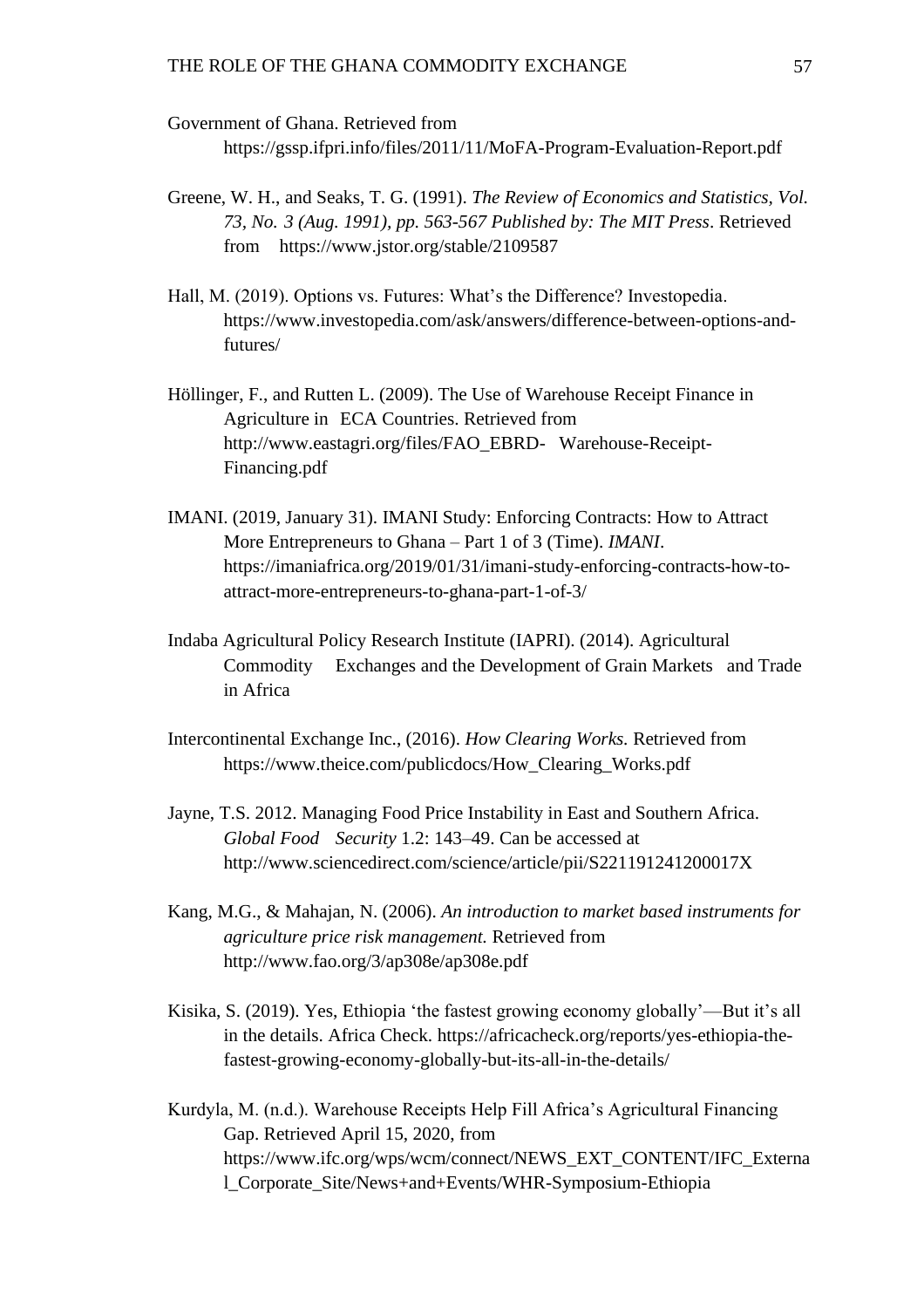- Kynetix (2016). *The Six Benefits of Trading Physical Commodities on an Exchange.*  Retrieved from [http://www.kynetix.com/wp](http://www.kynetix.com/wp-)content/uploads/2016/09/Kynetix\_SixBenefits\_Doc\_final.pdf
- Leung L., (2014). "Eroded Coffee Traceability and Its Impact on Export Coffee Prices for Ethiopia," Development Discussion Papers 2014-04, JDI Executive Programs.
- Lincoln, Y. S., & Guba, E. G. (1985). Naturalistic inquiry. Beverly Hills, CA: Sage.
- Mabe, et. al, (2018). Assessment of Implementation of Planting for Food and Jobs (PFJ) Programmes: Lessons and ways Forward. Retrieved from http://www.udsspace.uds.edu.gh/handle/123456789/2282
- Mezui, C. A. M., Rutten, L., Sekioua, S., Zhang, J., N'Diaye, M. M., Kabanyane, N., Arvanitis, Y., Duru, U., & Nekati, B. (2013). Guidebook on African Commodity and Derivatives Exchange. 110
- Mezui, C. et al., (2013). *Guidebook on African Commodity and Derivatives Exchanges.* Retrieved from https://www.afdb.org/fileadmin/uploads/afdb/Documents/Publications/Guideb ook\_on \_African\_Commodity\_and\_Derivatives\_Exchanges.pdf
- Ministry of Food & Agriculture, (2014). *Agriculture in Ghana – Facts and Figure.*  Retrieved from [www.mofep.gov.gh](http://www.mofep.gov.gh/)
- Ministry of Food & Agriculture, (2019). *Medium Term Expenditure Framework for 2019-2-2022*. Retrieved from [www.mofep.gov.gh](http://www.mofep.gov.gh/)
- Ministry of Food and Agriculture. (2008). *Low Fertilizer Application and Yields.* Retrieved from [www.mofep.gov.gh](http://www.mofep.gov.gh/)
- Ministry of Food and Agriculture. (2013). Agriculture in Ghana Facts and figures. Retrieved from [http://agricinghana.com/wp](http://agricinghana.com/wp-)content/uploads/2017/07/AGRICULTURE-IN-GHANA-Facts- and-Figures- 2012.pdf
- Mukhebi, A. 2004. Reaching the Poor in Rural Kenya with Market Information: A Case Study of a Market Information System. In. Maputo, Mozambique: CTA, November 8.
- Mutiga, M. (2016). Kenya, Ghana identical twins separated at birth. Daily Nation. [https://www.nation.co.ke/news/Kenya-and-Ghana-are-identical-twins](https://www.nation.co.ke/news/Kenya-and-Ghana-are-identical-twins-)separated-at-birth/1056-3183720-jcgn4ez/index.html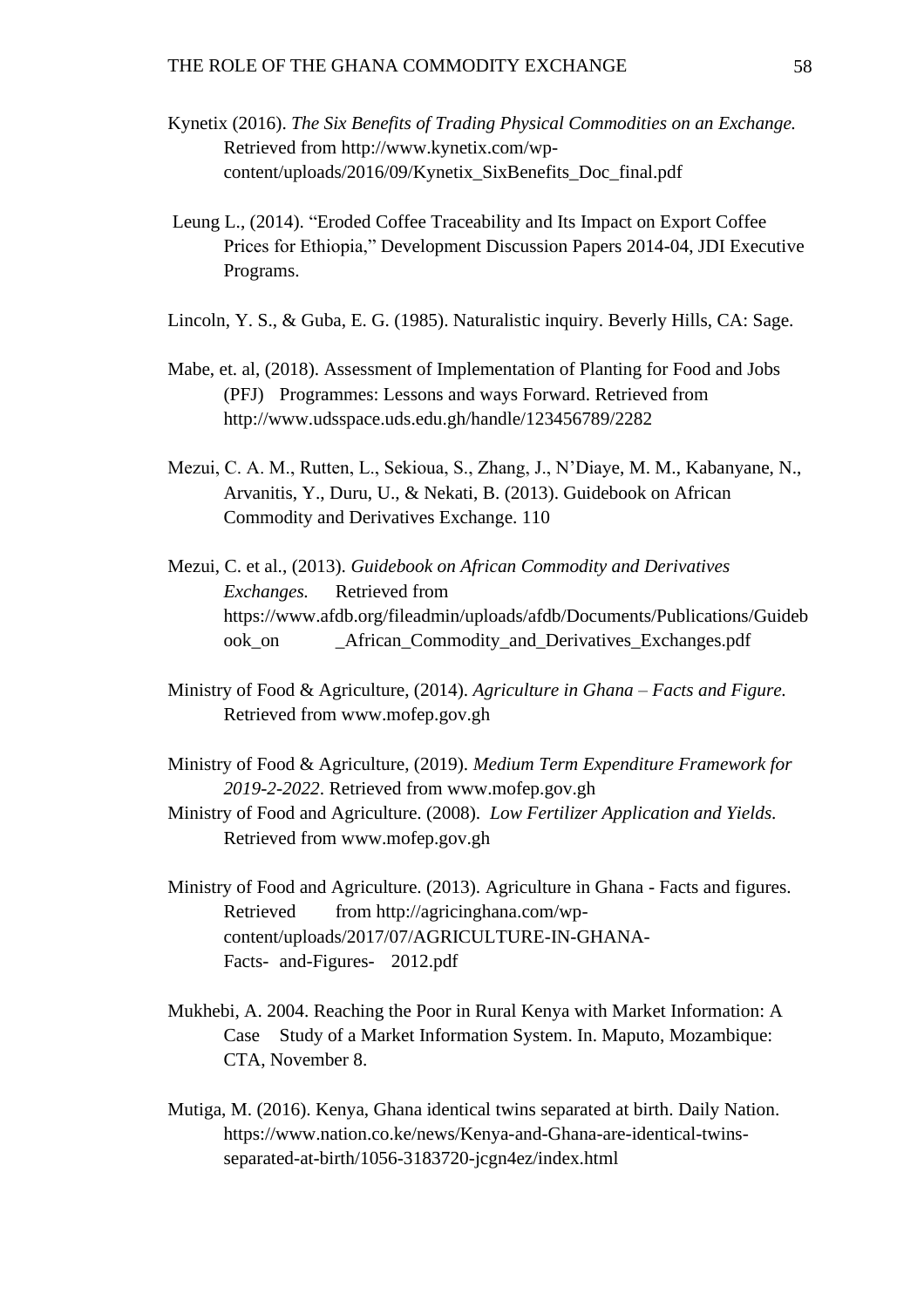- Naderifar, M., Goli, H., & Ghaljaei, F. (2017). Snowball Sampling: A Purposeful Method of Sampling in Qualitative Research. Strides in Development of Medical Education, In Press.<https://doi.org/10.5812/sdme.67670>
- Ngmenipuo, I. M., Issah, O. (2014). *Developing an Organized Commodity Exchange in Ghana: Challenges and Economic Prospects*. International Journal of Finance and Banking 01, 05 (2014): 14 -29.
- Noble, H., & Smith, J. (2015). Issues of validity and reliability in qualitative research. Evidence-Based Nursing, 18(2), 34–35.<https://doi.org/10.1136/eb-2015-> 102054
- Nordier, A. (2013). *The role of a warehouse receipt system: a case study of the Malawian agricultural commodity exchange* (Doctoral dissertation, University of Pretoria).
- OEC. (2017). OEC Ghana (GHA) Exports, Imports, and Trade Partners. https://oec.world/en/profile/country/gha/
- Omondi, George. 2010. NSE to launch farm produce market by June. Business Daily, 11 March edition.
- Onuman, G. (2010). *Implementing Warehouse Receipt Systems in Africa Potential and Challenges.* Retrieved from <http://citeseerx.ist.psu.edu/viewdoc/download?doi=10.1.1.185.4019&rep=rep1>  $&$ type =pdf
- Paul I., (2011). An assessment of the opportunities and challenges of the Ethiopian Commodity Exchange, Journal of Sustainable Development in Africa, Vol. 13, No. 1, 2011
- Pines, L. (2019). *Commodity Exchanges: The Definitive Guide at Commodity.com*. Retrieved October 30, 2019, from Commodity.com website: <https://commodity.com/exchanges/>
- Plecher, H. (2018). *Ghana—Share of economic sectors in the gross domestic product 2008-2018*. Statista. [https://www.statista.com/statistics/447524/share-of](https://www.statista.com/statistics/447524/share-of-economic-sectors-in-the-gdp-in-ghana/)[economic-sectors-in-the-gdp-in-ghana/](https://www.statista.com/statistics/447524/share-of-economic-sectors-in-the-gdp-in-ghana/)

Rashid, S. (2015). *Commodity Exchanges and Market Development: What Have we Learned?* Retrieved from https://pdfs.semanticscholar.org/3a44/3bffddf90e32388f5d5818e8007dbb0c97 4d.p df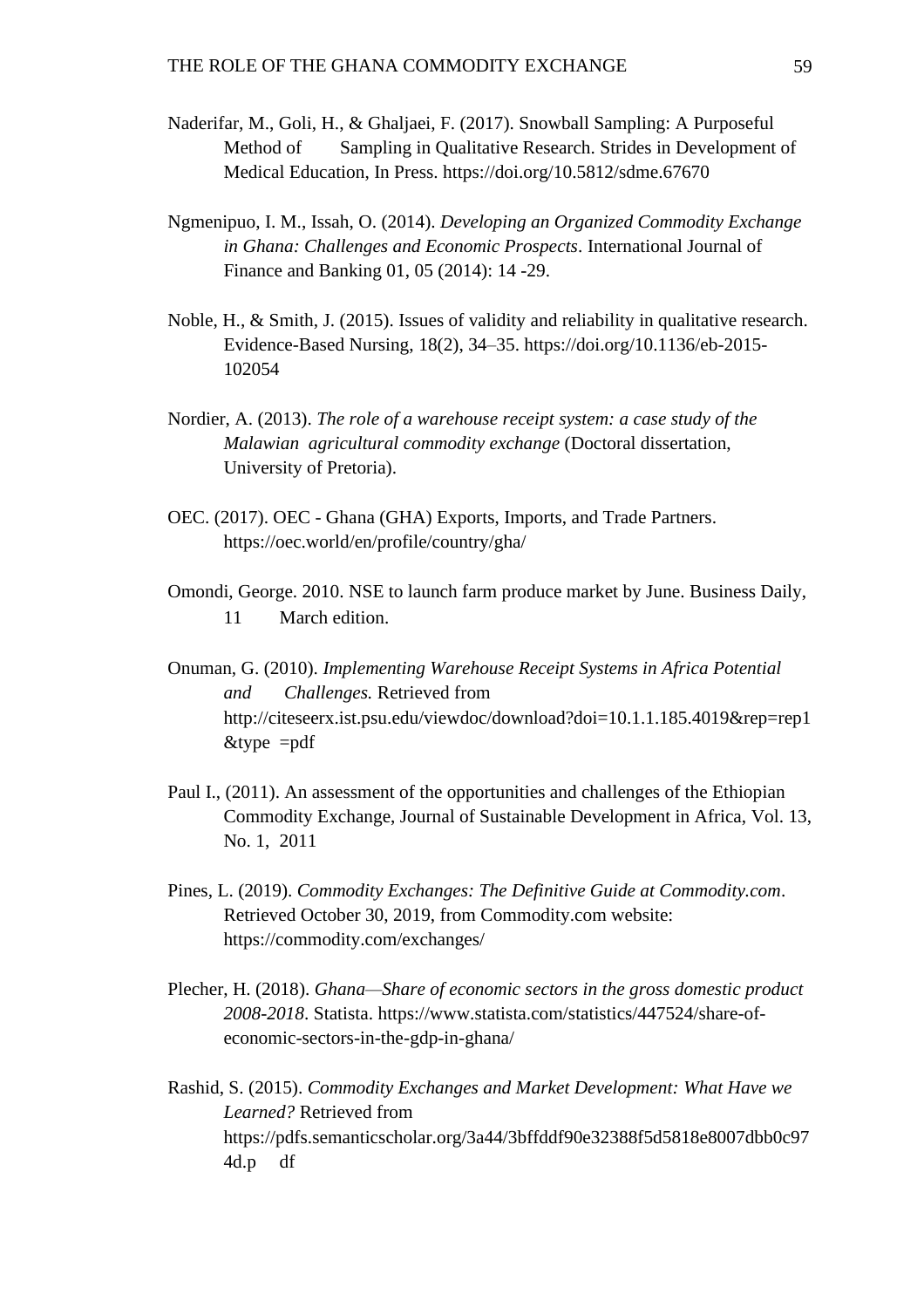- Rashid, S. (2015). *Commodity Exchanges and Market Development: What Have we Learned?* Retrieved from https://pdfs.semanticscholar.org/3a44/3bffddf90e32388f5d5818e8007dbb0c97 4d.pdf
- Robbins, P. (2011). Commodity Exchanges and small holders in Africa. Retrieved from [www.iied.org/pubs](http://www.iied.org/pubs)
- Russ, B. (2019). *How Does a Forward Contract for Commodities Work?* https://smallbusiness.chron.com/forward-contract-commodities-work-14035.html
- Stiglitz, J. E. 1985. "Information and Economic Analysis: A Perspective", Economic Journal, vol. 95, pp. 21-41
- Surbhi, S. (2016, January 5). Difference Between Forward and Futures Contract (with Comparison Chart). Key Differences. [https://keydifferences.com/difference](https://keydifferences.com/difference-)between-forward-and-futures-contract.html
- Tesler, G. and Higinbotham, H. (1977). Organized Futures Markets: Costs and Benefits, *The Journal of Political Economy,* Vol. 85(50, pp. 969-1000
- Tongco, M.D.C., (2007). Purposive Sampling as a Tool for Informant Selection. Retrieved from <https://scholarspace.manoa.hawaii.edu/bitstream/handle/10125/227/I1547-> 3465-05-147.pdf
- Umeano, O. (2017). Africa needs its own commodity exchanges | ACCA Global. [https://www.accaglobal.com/gb/en/member/member/accounting](https://www.accaglobal.com/gb/en/member/member/accounting-)business/2017/10/in-focus/okey-oct17.html
- UNAID (2017). Assessing the Preconditions for Commodity Exchange Success a Guidance Document. Retrieved from [https://www.agrilinks.org/sites/default/files/resources/eefs\\_comm\\_exchange\\_](https://www.agrilinks.org/sites/default/files/resources/eefs_comm_exchange_guidance_november_2017.pdf) guidanc [e\\_november\\_2017.pdf](https://www.agrilinks.org/sites/default/files/resources/eefs_comm_exchange_guidance_november_2017.pdf)

UNCTAD (2009). Creation of Central African Commodity Exchange report.

UNCTAD. (2006). The world's commodity exchanges: past - present – future. Proceedings 27th International SFOA Bürgenstock Conference September 6 - 10, 2006. Geneva: United Nations Conference on Trade and Development & Swiss Futures and Options Association. United nations (2009). *Overview of the world's commodity exchanges – 2007.*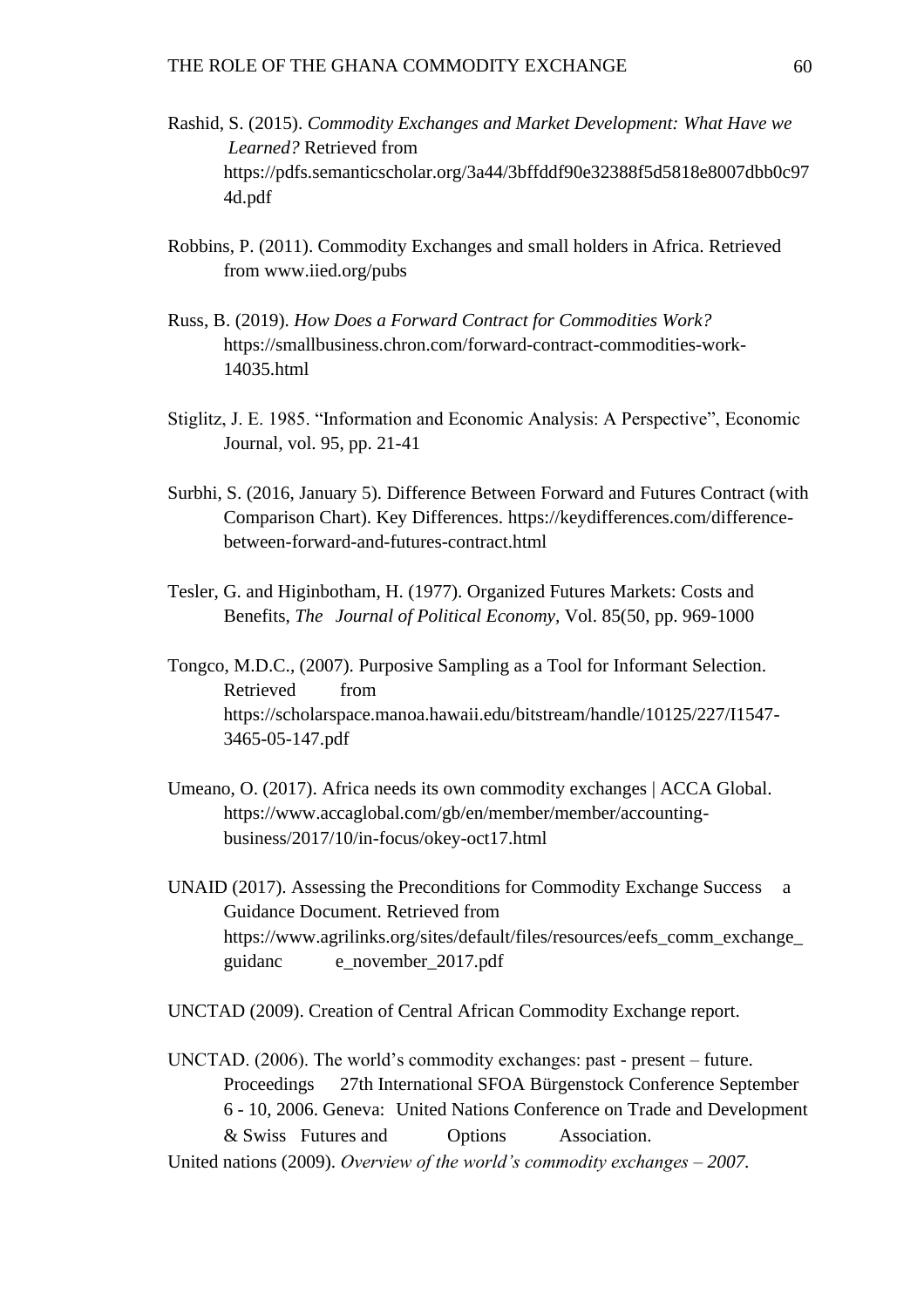Retrieved from [https://unctad.org/en/Docs/ditccom20084\\_en.pdf](https://unctad.org/en/Docs/ditccom20084_en.pdf)

- USAID. (2010). ICT to Enhance Warehouse Receipt Systems and Commodity Exchanges in Africa.
- van Wyk, B. (2012). Research design and methods Part I. University of Western Cape.
- von Braun, Joachim, Torero, and Maximo, (2009). "Implementing physical and virtual food reserves to protect the poor and prevent market failure:" Policy Brief No. 10, Washington DC: International Food Policy Research Institute.
- Whitehead, E., (2013). *Africa's Agricultural Commodity Exchanges Take Root,*  Forbes and African Edition of the Financial Times. Retrieved from http://www.forbes.com/sites/skollworldforum/2013/08/15/africas- agriculturecommodity-exchanges-take-root/
- World Bank, (2015). *World Development Indicators (WDI), global merchandise imports*. Retrieved from [http://datatopics.worldbank.org/world](http://datatopics.worldbank.org/world-)development-indicators/
- World Bank, (2017). *Transforming Agriculture for Economic Growth, Job Creation and Food Security.* Retrieved from <http://documents.worldbank.org/curated/en/336541505459269020/pdf/119753> -PN- P133833-PUBLIC-Ghana-Policy-Note-Ag-Sector-Review.pdf
- World Bank, (2017). *World Development Indicators.* Retrieved from <http://datatopics.worldbank.org/world-development-indicators/>
- World Bank. (2001). *World Development 2000/2001: Attacking poverty*. Oxford University Press, New York.
- Worldometer. (2020). Ghana Population (2020)—Retrieved from https://www.worldometers.info/world-population/ghana-population/
- Zelalem, D. (2011). Challenges and Prospects of Commodity Exchange in Ethiopia. In the case of Ethiopian Commodity Exchange (ECX).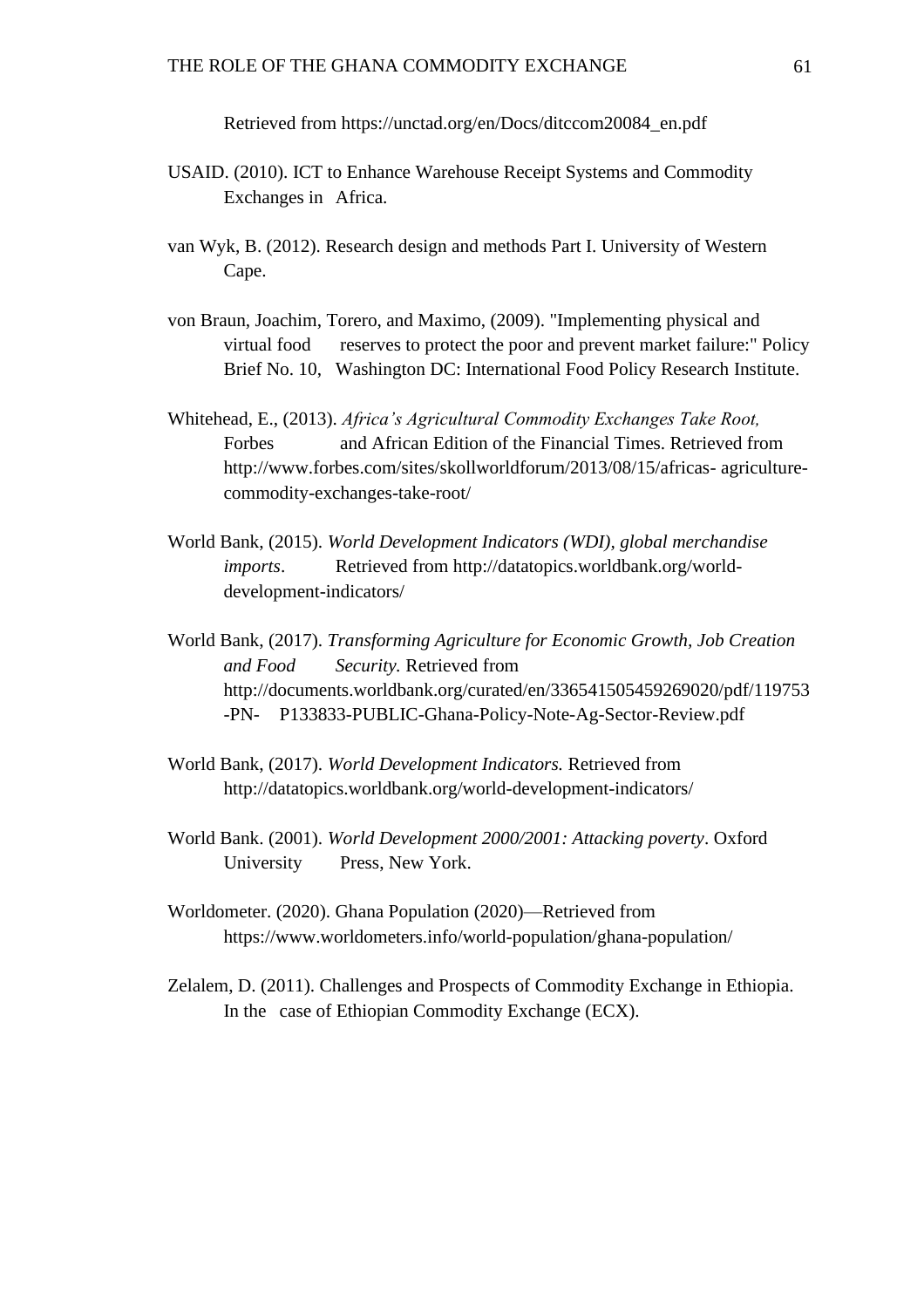#### APPENDIX

Appendix 1: Interview guide for farmers and members of the GCX

- 1. What do you know about the Ghana Commodity Exchange?
- 2. How long have you used the services of the Ghana Commodity Exchange?
- 3. Has using the exchange improved price discovery (the accurate determination of the value of the commodity over time)?
- 4. Has the exchange been beneficial in terms of price risk management (that is, protecting you against future price hikes or dips)?
- 5. How has the GCX been efficient in reducing transaction costs?
- 6. Do you think that trading on the GCX creates a more transparent market environment?
- 7. Have warehouse receipts been beneficial in securing finance?
- 8. What are some of the challenges involved in using the exchange?
- 9. What are some of the things the exchange could improve upon to create a more efficient system.
- 10. Are you involved with any cooperatives or farmers' organizations? Why or why not?
- 11. If yes, what does your organization think of the GCX?